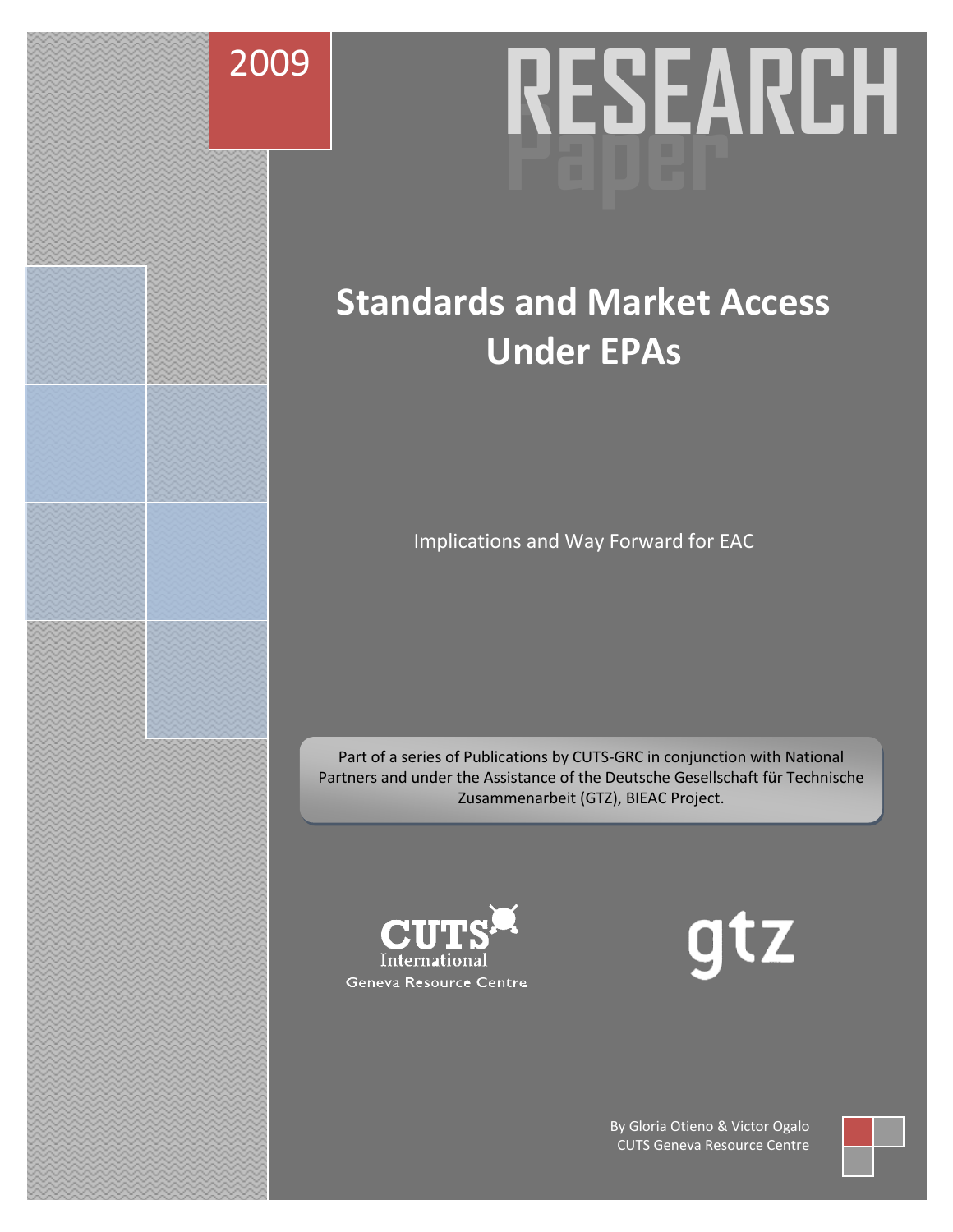## **ABBREVIATIONS**

| <b>ACP</b>      | African Carribean and Pacific                               |
|-----------------|-------------------------------------------------------------|
| <b>BSE</b>      | Bovine Spongiform Encephalopathy                            |
| <b>BRC</b>      | <b>British Retail Consortium</b>                            |
| <b>CAC</b>      | <b>Codex Alimentarius Commission</b>                        |
| <b>DFQF</b>     | Duty Free Quota Free                                        |
| EAC             | <b>East African Community</b>                               |
| <b>EPA</b>      | <b>Economic Partnership Agreements</b>                      |
| <b>ETI</b>      | <b>Ethical Trading Initiative</b>                           |
| EU              | <b>European Union</b>                                       |
| <b>EUREPGAP</b> | European Retailers Protocol for Good Agricultural Practices |
| <b>FFV</b>      | <b>Fresh Fruits and Vegetables</b>                          |
| <b>FLP</b>      | <b>Flower Labelling Program</b>                             |
| <b>FPEAK</b>    | Fresh Produce Association of Kenya                          |
| GAP             | <b>Good Agricultural Practices</b>                          |
| GDP             | <b>Gross Domestic Product</b>                               |
| <b>GNP</b>      | <b>Gross National Product</b>                               |
| <b>GVC</b>      | <b>Global value Chains</b>                                  |
| <b>HACCP</b>    | <b>Hazard Critical Control Points</b>                       |
| <b>HCDA</b>     | Horticultural Crops Development Authority                   |
| <b>HS</b>       | <b>Harmonized System</b>                                    |
| <b>LDC</b>      | <b>Least Developed Country</b>                              |
| <b>MRL</b>      | <b>Maximum Residue Limits</b>                               |
| <b>NEP</b>      | <b>National Enquiry Points</b>                              |
| <b>NGO</b>      | Non Governmental Organization                               |
| <b>NTB</b>      | <b>Non Technical Barrier</b>                                |
| QCD             | <b>Quality Cost Delivery</b>                                |
| <b>SPS</b>      | Sanitary and Phyto Sanitary                                 |
| <b>TBS</b>      | Tanzania Bureau of Standards                                |

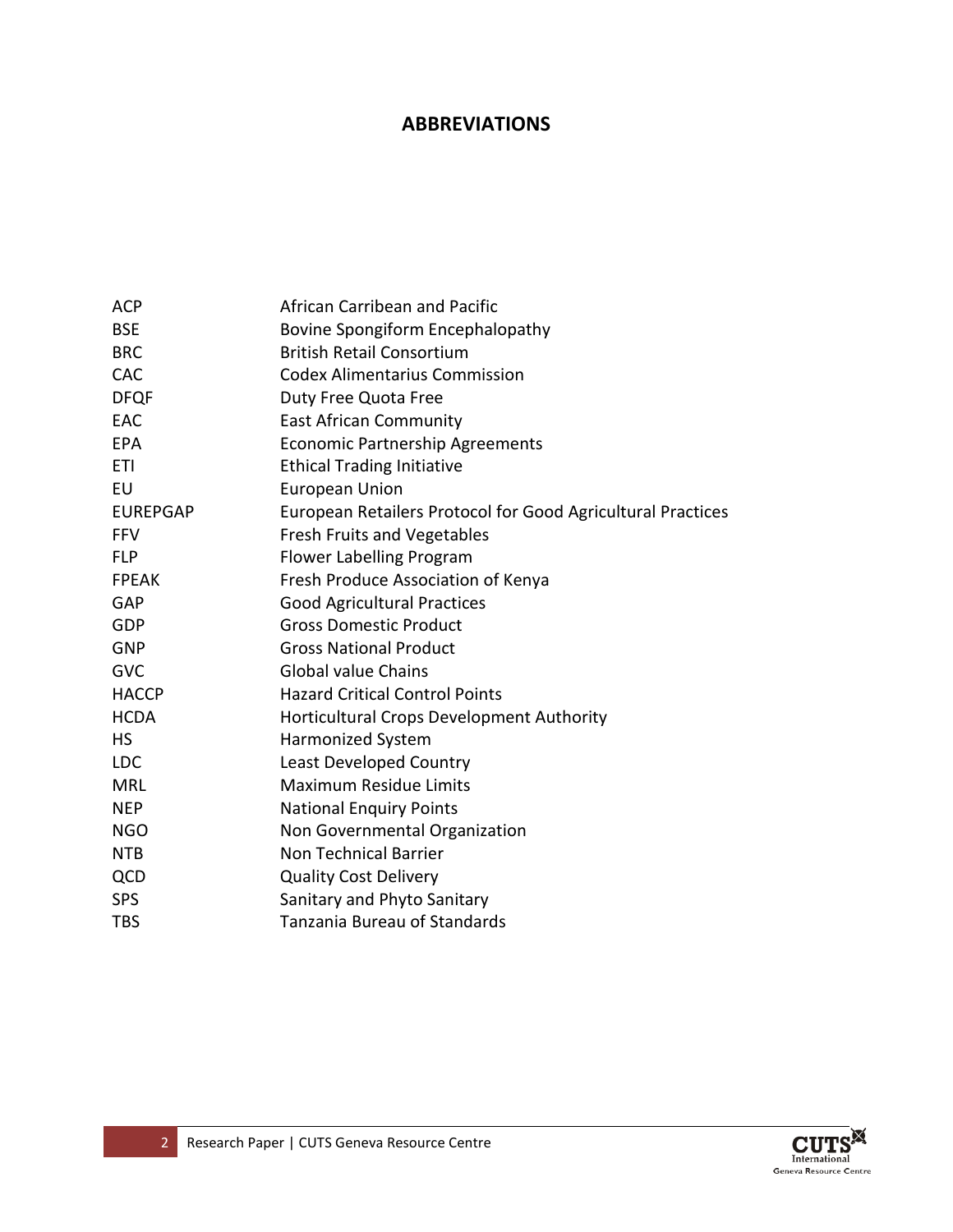# **Table of Contents**

| 1.                                                                                           |     |
|----------------------------------------------------------------------------------------------|-----|
| 1.1                                                                                          |     |
|                                                                                              |     |
|                                                                                              |     |
| 2.                                                                                           |     |
| 2.1                                                                                          |     |
| 2.1.1                                                                                        |     |
|                                                                                              |     |
| 2.1.2                                                                                        |     |
|                                                                                              |     |
|                                                                                              |     |
|                                                                                              |     |
| 3.1                                                                                          |     |
|                                                                                              |     |
|                                                                                              |     |
| 3.2                                                                                          |     |
| 3.2.1                                                                                        |     |
|                                                                                              |     |
| 3.3                                                                                          |     |
| 3.3.1                                                                                        |     |
| 3.3.2                                                                                        |     |
| 3.4                                                                                          |     |
|                                                                                              |     |
|                                                                                              |     |
|                                                                                              |     |
| 4.1                                                                                          |     |
|                                                                                              |     |
|                                                                                              |     |
|                                                                                              |     |
|                                                                                              |     |
|                                                                                              |     |
| 4.2.2 Uganda: Establishment of Regulatory and Institutional Frameworks for standardization32 |     |
|                                                                                              |     |
|                                                                                              |     |
|                                                                                              |     |
|                                                                                              |     |
| 5.0 Conclusions and Way forward.                                                             | .35 |
|                                                                                              |     |
|                                                                                              |     |
|                                                                                              |     |
|                                                                                              |     |
|                                                                                              |     |
|                                                                                              |     |
|                                                                                              |     |
|                                                                                              |     |
|                                                                                              |     |
|                                                                                              |     |
|                                                                                              |     |
|                                                                                              |     |
|                                                                                              |     |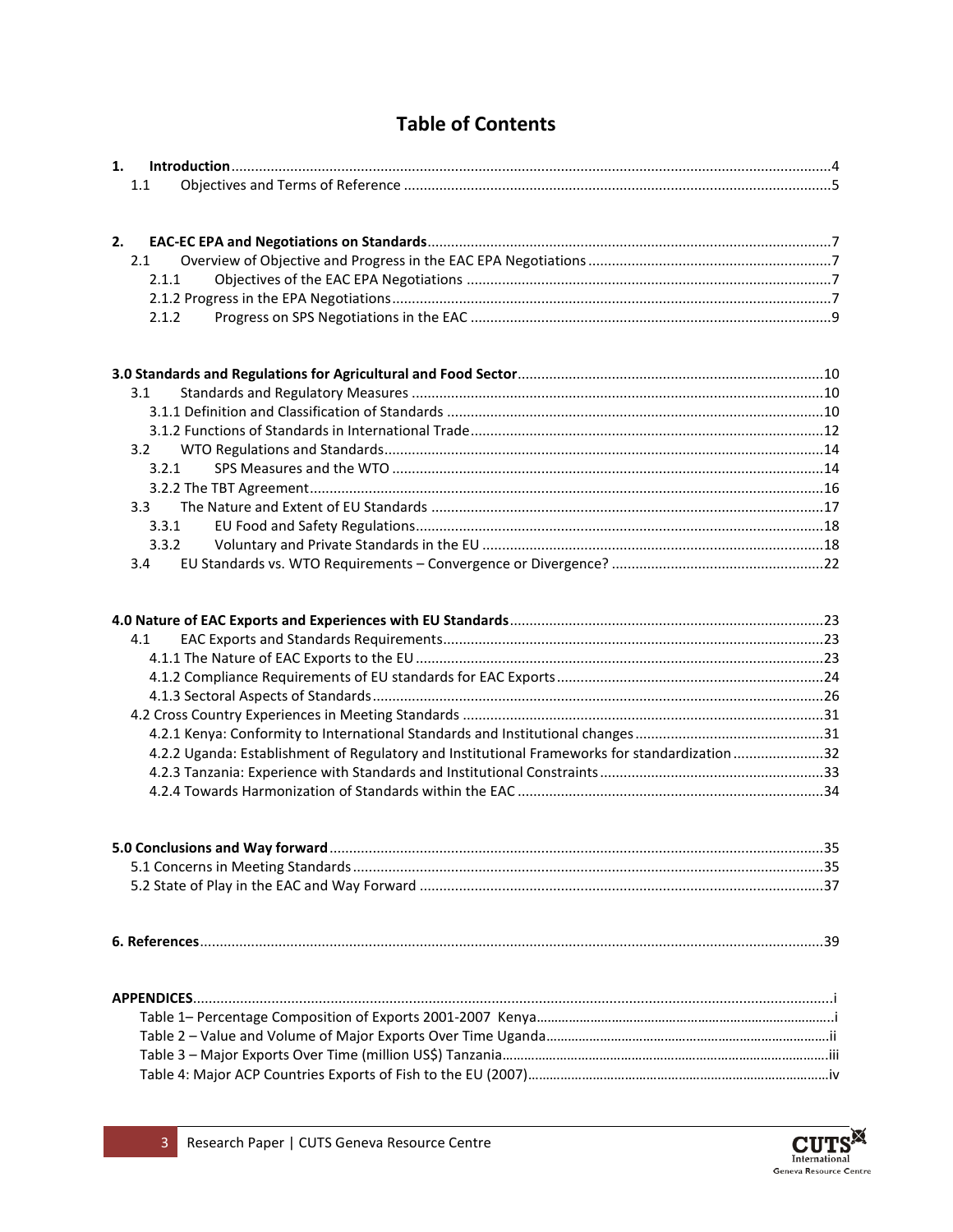## <span id="page-3-0"></span>**1. Introduction**

If developing countries were to increase their range of exports of processed agricultural products into developed country markets their export growth rates would significantly rise. However, attempts to fully exploit this potential have not been successful for reasons that developing countries exporters face many supply-side and demand-side challenges. In particular, they have little capacity to meet increasingly more stringent food safety standards and other private standards as well as consumer preferences in the developed countries.

Yet, given advances in knowledge about health hazards, advances in food processing technologies, increased awareness about environmental protection, strict observance of human rights, and rises in consumers' incomes, it is expected that more demand will continuously be placed on food safety standards, technical requirements and production techniques which would require that food safety standards would have to be complied with along the entire production and distribution chains. Although such changes in standards are to be expected, a range of some of the observed changes in standards in recent years have provoked strong suspicions that both public and private standards are increasingly being used as a non-transparent, trade impeding protectionist tools, mostly, by developed countries. Many standards have emerged in the global trading arena that have no bearing with the legitimate aim of protecting animal welfare and human and plant health.

Ideally, the World Trade Organization (WTO) through its Sanitary and Phyto-sanitary (SPS) Agreement, Technical Barriers to Trade (TBT) and its Dispute Settlement Mechanism could help resolve some of the observed abuses and protectionist tendencies in the usage of trade standards. In practice, however, developing countries are constantly at a disadvantage point when it comes to making use of available WTO procedures to even seek redress for any misnomer. What is more, the WTO allows its members to have own justifiable national standards which oft times are stricter than those negotiated under its Authority.

Developing countries' prospects of exploiting the potentials in the developed countries is thus hampered. They face onerous imposition of standards in the developed countries and have limited capacity to access and absorb best practice technology and information that would enable them even to meet the genuine standards. Furthermore, they are constrained by inadequate resources to adapt to the ever-changing standards and also to challenge any perceived protectionist measures. Yet, food safety standards, being a 'luxury good', are expected to

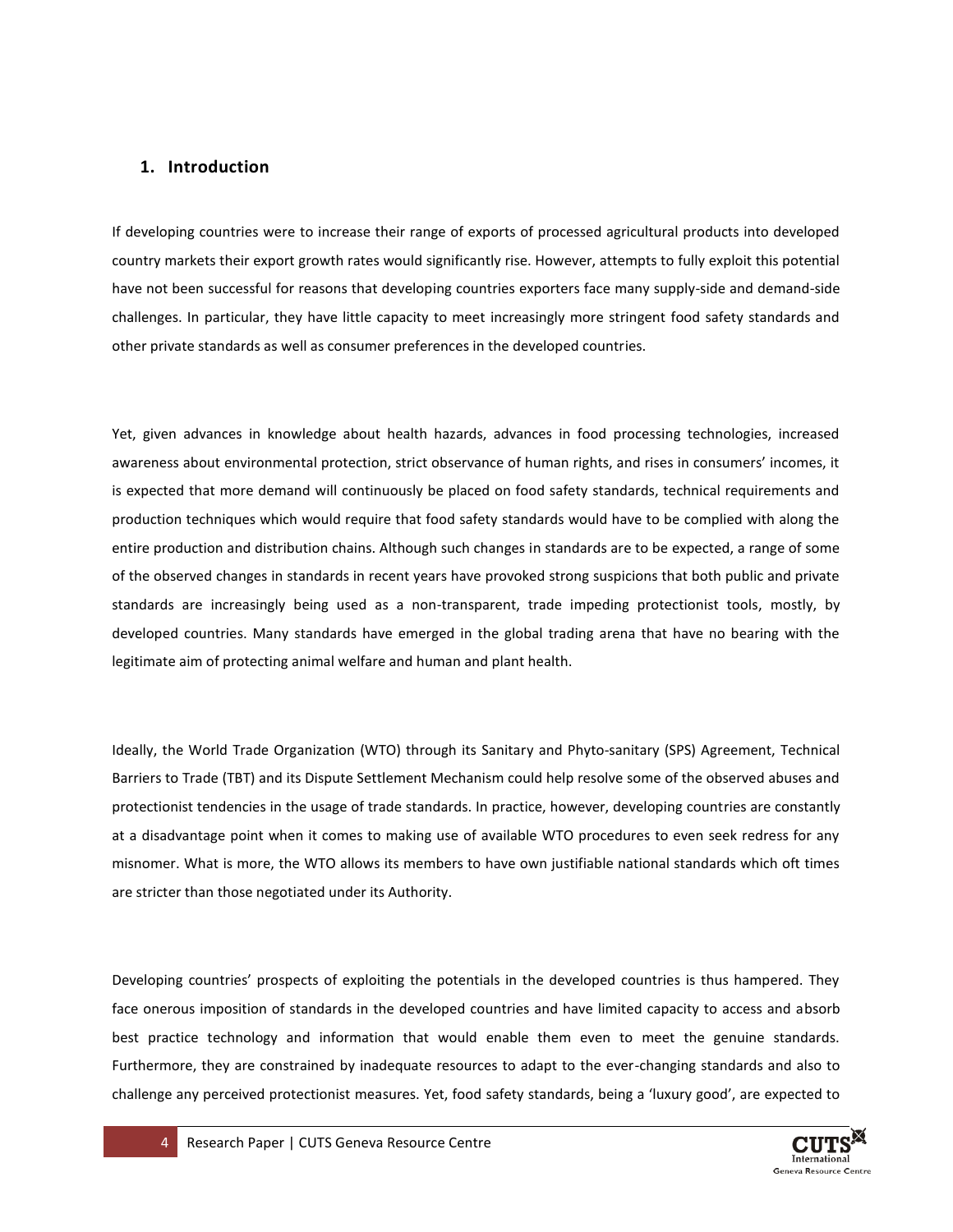continue rising with increases in consumers' income levels (*Athukorala et al 2003*), and more importantly, stricter food safety standards are to be excepted because as traditional trade barriers come down, countries with protectionist interests would most likely shift to use of standards to block trade even more. As a result, standardsrelated issues will forever remain a source of major tension and sharp friction in international trade negotiations.

#### <span id="page-4-0"></span>1.1 OBJECTIVES AND TERMS OF REFERENCE

Since 2002, the European Commission (EC) has been negotiating economic partnership agreement (EPAs) with East African Community (EAC) countries aimed at establishing an EAC-EU free trade area. The EPA represents a change in the EAC-EU trade relations from that which had traditionally granted nearly all EAC exports non-reciprocal preferential entry into the EU market to that which will continue with the condition that EAC countries also reciprocate the EU generosity by granting EU exporter free entry into their own market. Certainly, this change is expected to bring benefits and costs as well as create winners and losers. But, of interest in this study, is to examine what implications it will have for the growth and development of trade and improvement of livelihood activities in EAC, considering the stringency, and sometimes punitive tendencies, with which EU governments and private sector bodies will continuously demand adherence among EAC traders to standards in order to be able to place exports in the EU market.

Other than merely presenting this analysis, the main aim of doing this research is to present the information to the attention and action of the EAC EPA negotiators, the regional trading community as well as to the non-trading groups, mostly civil society organizations and government personnel, concerned with socio-economic development in a region whose citizens might be badly impacted by the introduction of EPAs.

The paper reviews the fact that, as is consistent with historical political and economic realities, there is no guarantee that mere preferential tariff treatment in the EU market under EPA will stimulate export growth in EAC or will present a new opportunity to EAC traders since the EU market has been almost fully open to EAC traders over the last four decades. The paper has reviewed the particular restrictions in the EU market arising from its punitive imposition of stringent SPS standards and technical requirements, and, the compliance capacity gaps existing among EAC traders that impede their efforts to meeting standards and hence bar their entry into the EU market.

The sub-sectors covered in the study are tea, coffee, horticulture (fruits, vegetables, and flowers), and fish and fishery products traded between EAC and EU. Above all, the consideration for selecting these sub-sectors is that they represent the main exports of EAC into Europe; their total contribution to GDP and employment in the region

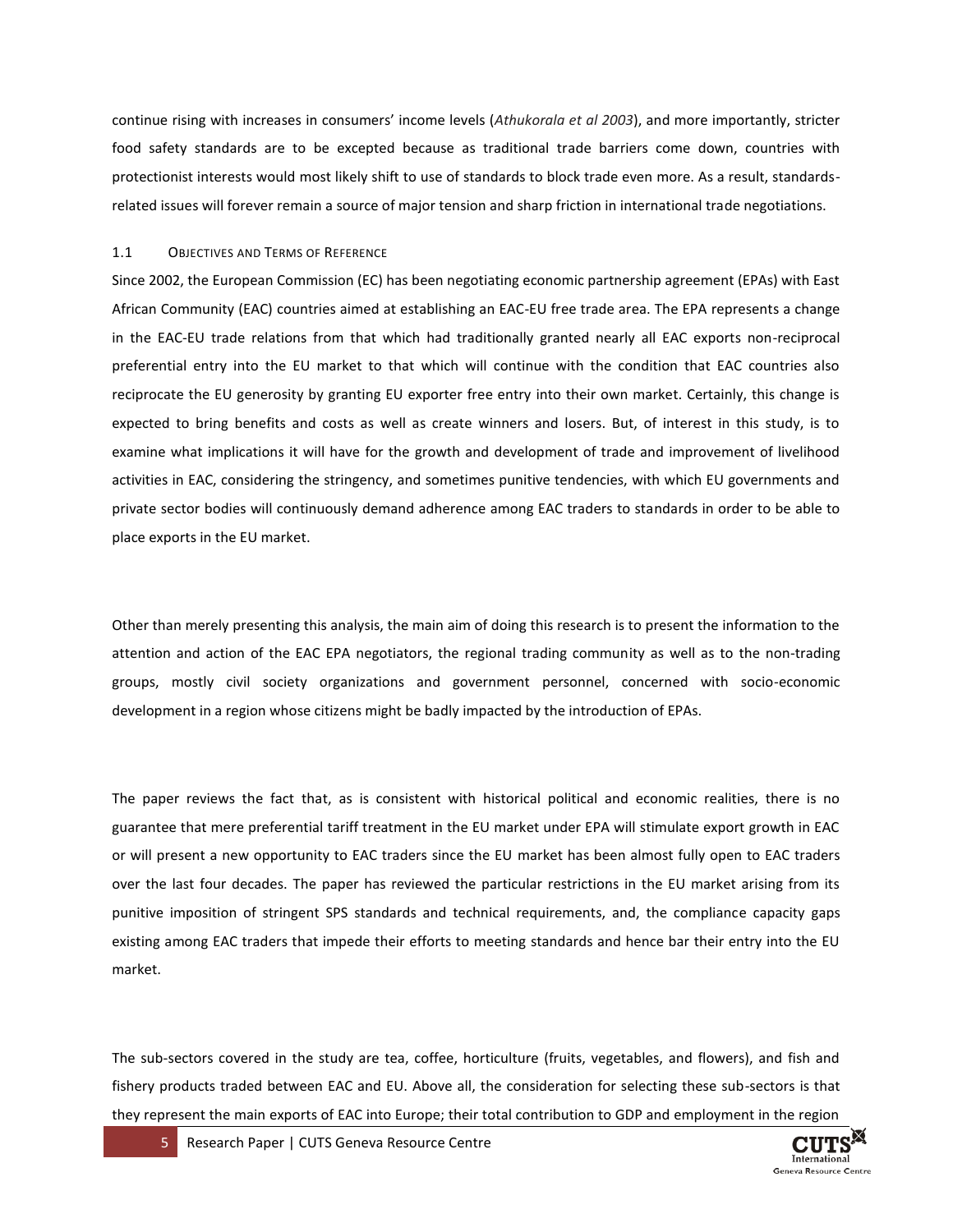is huge; and the products are closely linked to smallholders' sources of livelihood; hence, their impact on mass poverty would be huge depending on the direction of EPA impacts on EAC value-added exports. Lastly, these products represent the potential sectors for regional economic growth.

Individually, tea and coffee were selected because they represent the important traditional exports that have dominated the economies of all EAC countries and that analysis of their market access conditions suggest that while they do not have a problem accessing the EU market their main barrier is standards, particularly, those that concern quality, which affect export earnings.

The horticultural sub-sector (fruits, vegetables, and flowers) was also selected on the basis that it is a sector where rapid growth has been witnessed in the recent past but where a number of issues on standards, particularly concerns on SPS and consequences on market access, which have implications for the future performance of this sub-sector, have become important. The fisheries industry is included in the analysis because likewise to the horticultural sector, it provides a case in which the requirements of the SPS Agreement have affected exports from the region in varying degrees.

The analytical problem posed for this paper is, thus, one of minimizing risks while maximizing the long term development impact of EPAs on the identified sub-sectors by agreeing SPS and TBT measures that would support the growth and development of the sub-sectors. The questions posed for this study which are also its terms of reference are as follows:

- a) What are the issues under EPAs with respect to market access and, more specifically, standards in the EU?
- b) How are the international standards set, and what effect does this have on those required to comply with the standards?
- c) What are the types and nature of SPS standards that EAC exporters are facing in order to access the EU market? How do some of these standards distort trade between the EU and EAC economies?
- d) How do EU SPS and TBT standards compare with the WTO's SPS and TBT agreements?
- e) How capable are the EAC countries in terms of technical and human resources in meeting these standards?
- f) What are the major difficulties and implications for EAC trade under EPAs in their attempt to comply with the EU standards in the selected sub-sectors?
- g) If the onerous EU standards barriers were to be adequately addressed, what would the relevant provisions in an EPA agreement look like that would give the assurance that EAC countries would be able to add value to and export their agricultural and fisheries products to the EU market competitively.

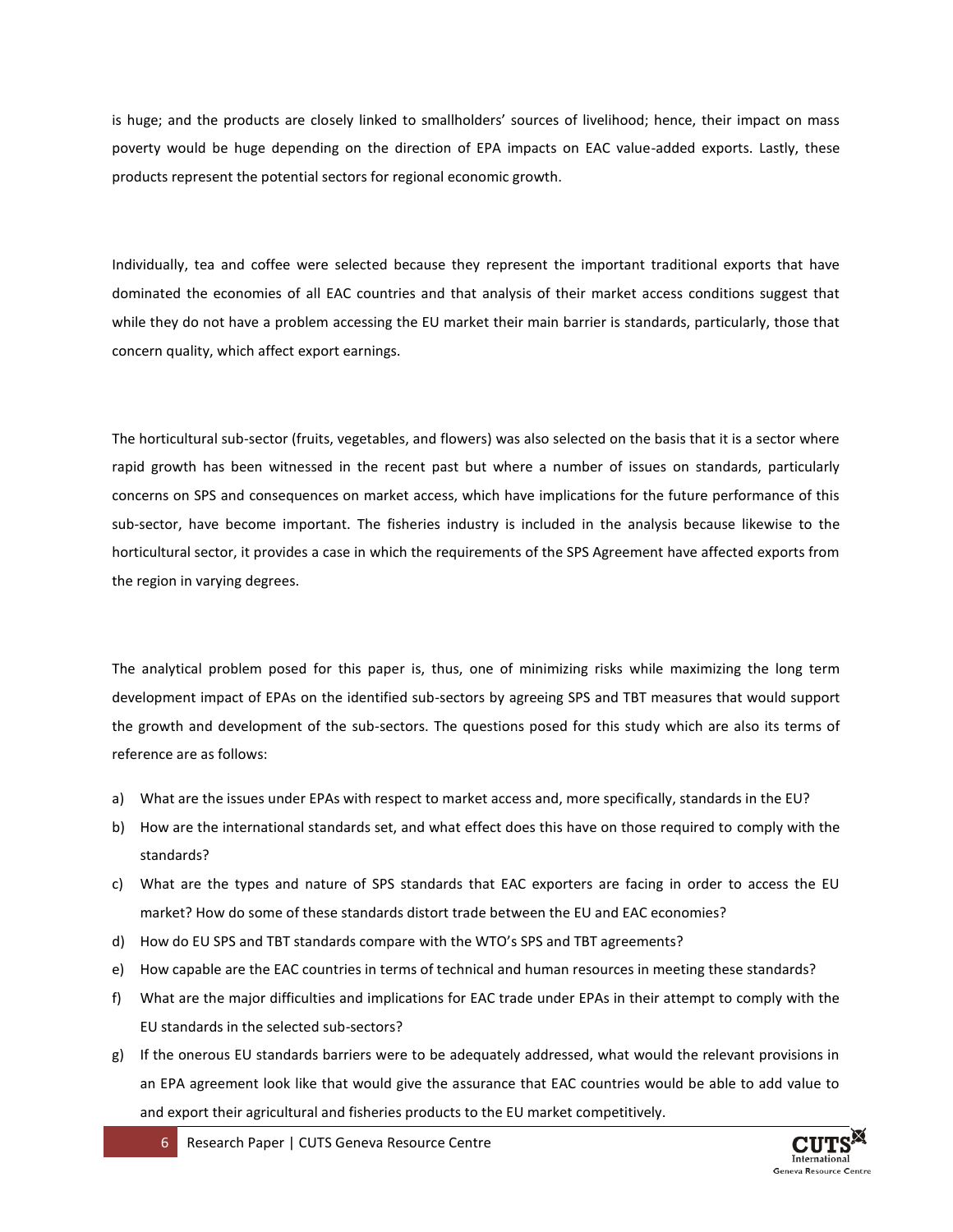h) What is the way forward, recommendations and proposal on EPA negotiations?

#### *Structure of the Paper*

This paper is organized in seven sections. Section one is the foregoing and is an introduction to this paper; section two provides an overview of EPA negotiations and progress on negotiations and key constraints to trade between EAC and the EU. Section three has been dedicated to the discussing the nature and scope of EU standards and Regulatory measures vs WTO standards. Section four looks at the Implications of EU standards for different sectors and cross country experiences. Section five will wrap up and give the way forward while section six and seven are the references and appendices respectively.

## <span id="page-6-0"></span>**2. EAC-EC EPA AND NEGOTIATIONS ON STANDARDS**

## <span id="page-6-1"></span>2.1 OVERVIEW OF OBJECTIVE AND PROGRESS IN THE EAC EPA NEGOTIATIONS

## <span id="page-6-2"></span>2.1.1 Objectives of the EAC EPA Negotiations

The general objectives of the EPA are broad and are defined in the Article 34 of the Cotonou Partnership Agreement with specific principles given in Article 35. However, the specific objectives of the EPA being negotiated between the EAC and the EC are stipulated in the Article 2 of their interim EPA and seeks to: *establish strong trade and development partnership to contribute to development; promote regional integration between EAC and EU and its integration with the global economy; promote economic cooperation and good governance; help build trade policy capacity; develop EAC's production and trade capacity; establish a transparent regulatory system that will attract investment; and strengthen relations that exist between the EU and the EAC.* Among the objectives, regional integration is key to achieving other objectives; the aim is to remove, progressively, trade barriers and establish a free trade area with the EU, and facilitate EAC's integration with the rest of the world economy. Pursuit of this goal is expected to elaborate certain supply-side development measures that should eventually contribute to trade development, poverty reduction and sustainable development in EAC.

#### <span id="page-6-3"></span>2.1.2 PROGRESS IN THE EPA NEGOTIATIONS

Out of the 77 ACP countries that began EPA negotiations since 2002, only less than half (37countries), EAC countries included, have so far initialled/signed interim or full agreements. Most (40) countries have not initialled

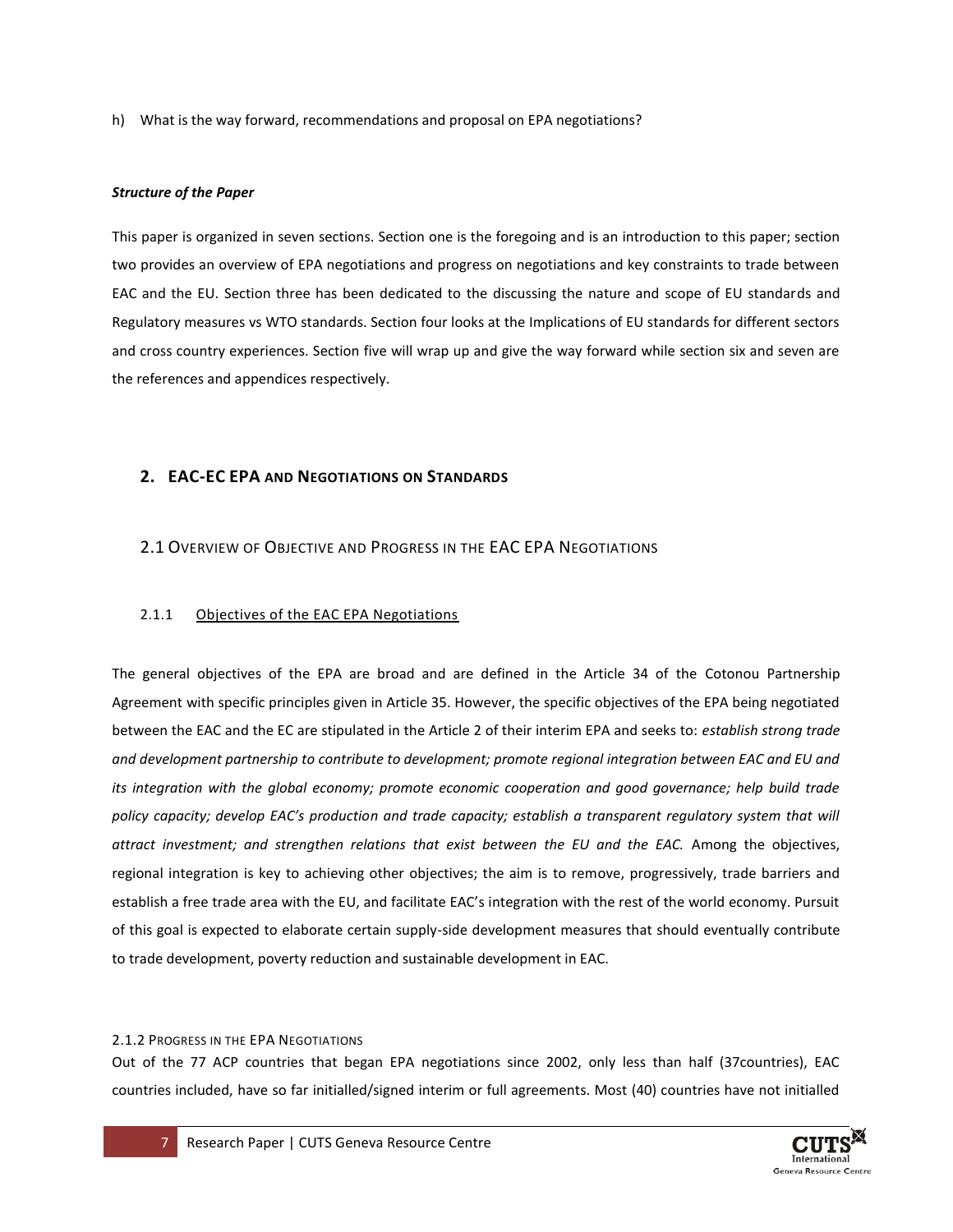any agreements. EAC countries are therefore among other ACP countries that now export to the EU under the EPA provisions while the rest that have not initialled EPAs export to EU under the terms of the EU's Everything But Arms (EBA) Initiative if they are least-developed countries (LDCs) and under its Generalized System of Preferences (GSP) terms if they are non-LDCs.

The EAC-EC initialled EPA in November 2007 as an interim agreement containing provisions for trade in goods only, which was considered necessary to step into line with WTO rules by the start of January 2008. It was considered that merely having an agreement on trade in goods was safe enough to secure WTO-compatibility of EAC-EC trade relations.

The interim EAC-EC EPA provides the framework for further negotiations towards a comprehensive agreement by July 2009 which will contain agreements on a number of contentious issues contained in its Rendezvous clause (Article 37): *customs and trade facilitation; rules of origin; most-favoured-nation (MFN); standstill agreement; export taxes; TBT and SPS measures; trade in services; trade related issues (namely: competition policy, investment and private sector development, trade, environment and sustainable development, intellectual property rights, and transparency in public procurement); agriculture; dispute settlement mechanism and institutional arrangements; and economic and development co-operation.*

It is evident in the interim EPAs, that both EAC and EC have offered to substantially liberalise (an average of 91.3%of) trade between them. The EU market will allow in duty-free and quota-free all EAC exports, except arms, and EAC will on a reciprocal condition allow in 82.6% of all imports from EU. These liberalization limits imply that some small degree of asymmetry has been granted to EAC to exclude 17.3% of sensitive trade from liberalisation even though, in practice, EAC could exclude a maximum of 20% of trade from such liberalisation arrangements. Some of the criteria used for eliminating products from liberalization are the following:

- revenue contribution of a product;
- export earnings from a product;
- **food security linkages of a product;**
- the potential of the product/sector to economic development;
- social, health, environmental, cultural and religious reasons; and
- whether the products enjoys domestic support



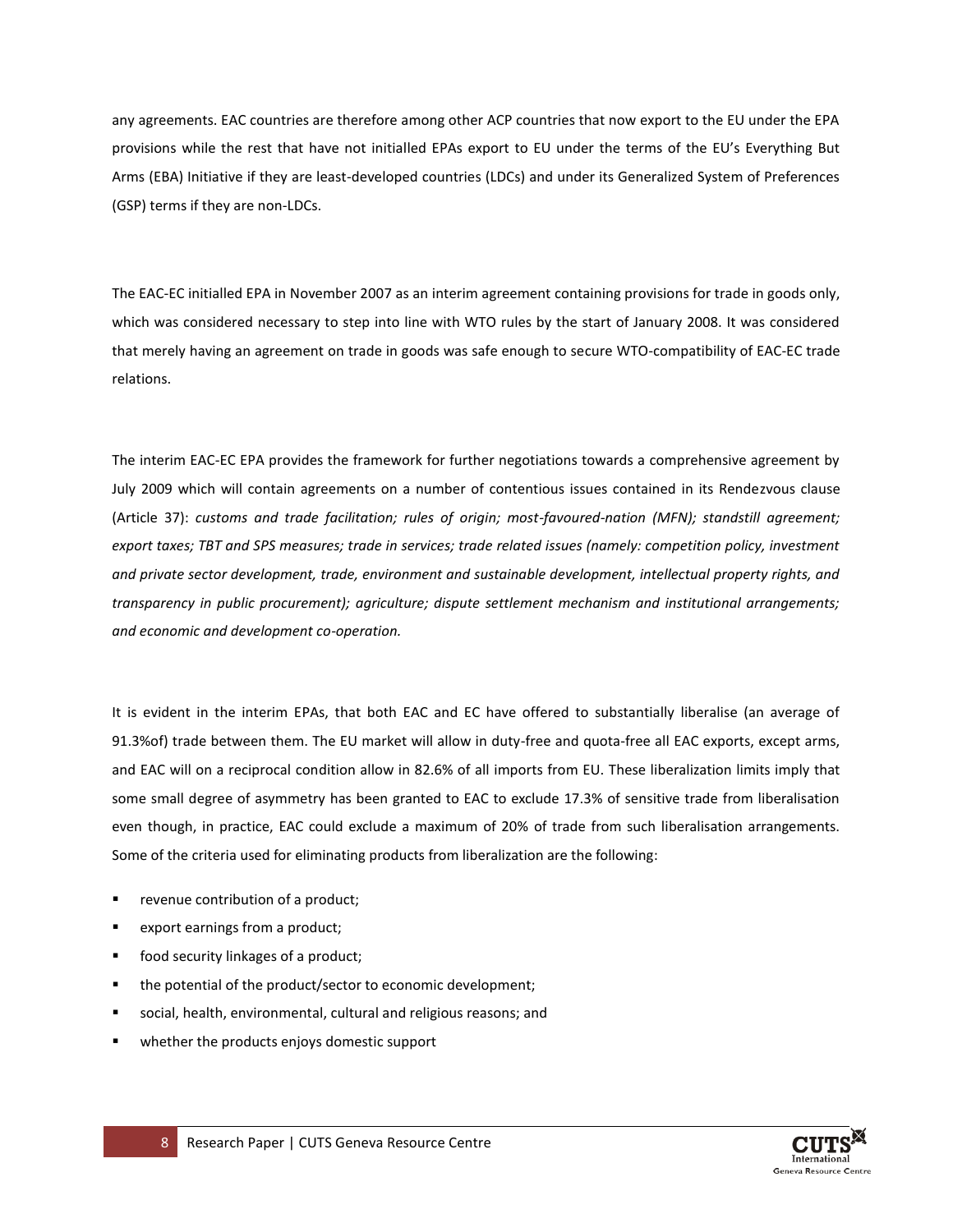Given that there is a general agreement about these exclusion criterions, and that they could rake-in a substantial amount of EAC trade, it should be investigated what criterions were followed and what trade-offs were made so that only 17.3% of trade, as opposed to 20%, was excluded. Since these criterions could cover more than 20% of EAC trade, it casts into doubt whether the EPA has provided the EAC with protective flexibility for excluding all their sensitive sectors/products from liberalisation given that 20% exclusion is a lower protection threshold than would an objective exclusion based purely on the agreed criterions and not on percentage conditions.

#### <span id="page-8-0"></span>2.1.2 Progress on SPS Negotiations in the EAC

In line with article 37 of the Framework EPA, EAC and EC have embarked on negotiations for a comprehensive EPA. In March 2008, they adopted a broad road map to enable them conclude negotiations of the Comprehensive EPA as scheduled. It was agreed that the broad road map shall take into account the progress of the negotiations and can be adapted accordingly. Based on this roadmap, EAC and EC met at technical level in April 2008, and considered, among others, SPS and TBT measures.

In the area of SPS, the parties agreed to cooperate with the aim of safeguarding human, animal and plant health or life, ensuring transparency in application of SPS measures to trade, promoting technology transfer and more fundamentally establish and enhance the EAC member states' capacity to implement and monitor SPS standards in accordance with international best practice. In this regard, the EAC and EC agreed to cooperate in helping and facilitating the compliance of EAC products with formal standards of the EU and other markets. This will include support for harmonization of SPS standards, promoting capacity in both public and private sector for sanitary control through development and implementation of quality programmes, technical assistance, harmonizing appropriate regulatory frameworks and policies between and within the parties, training and information exchange. The EAC and EC have agreed to identify and prioritise the necessary technical infrastructure, but the issue of providing such infrastructure is still subject to further negotiations.

As regards TBT, the EAC and EC agreed to cooperate and EC to provide support for capacity building in the fields of standardisation, technical regulations, conformity assessment and metrology, quality management and assurance in selected sectors of importance to the EAC promotion of greater use of international standards in technical regulations and conformity assessments, including sector specific measures, in the Parties' territories. As at April 17<sup>th</sup> 2009, a joint EAC-EC text on SPS and TBT is complete. It is now time for development commentators to review it and help in refining it into a development tool.

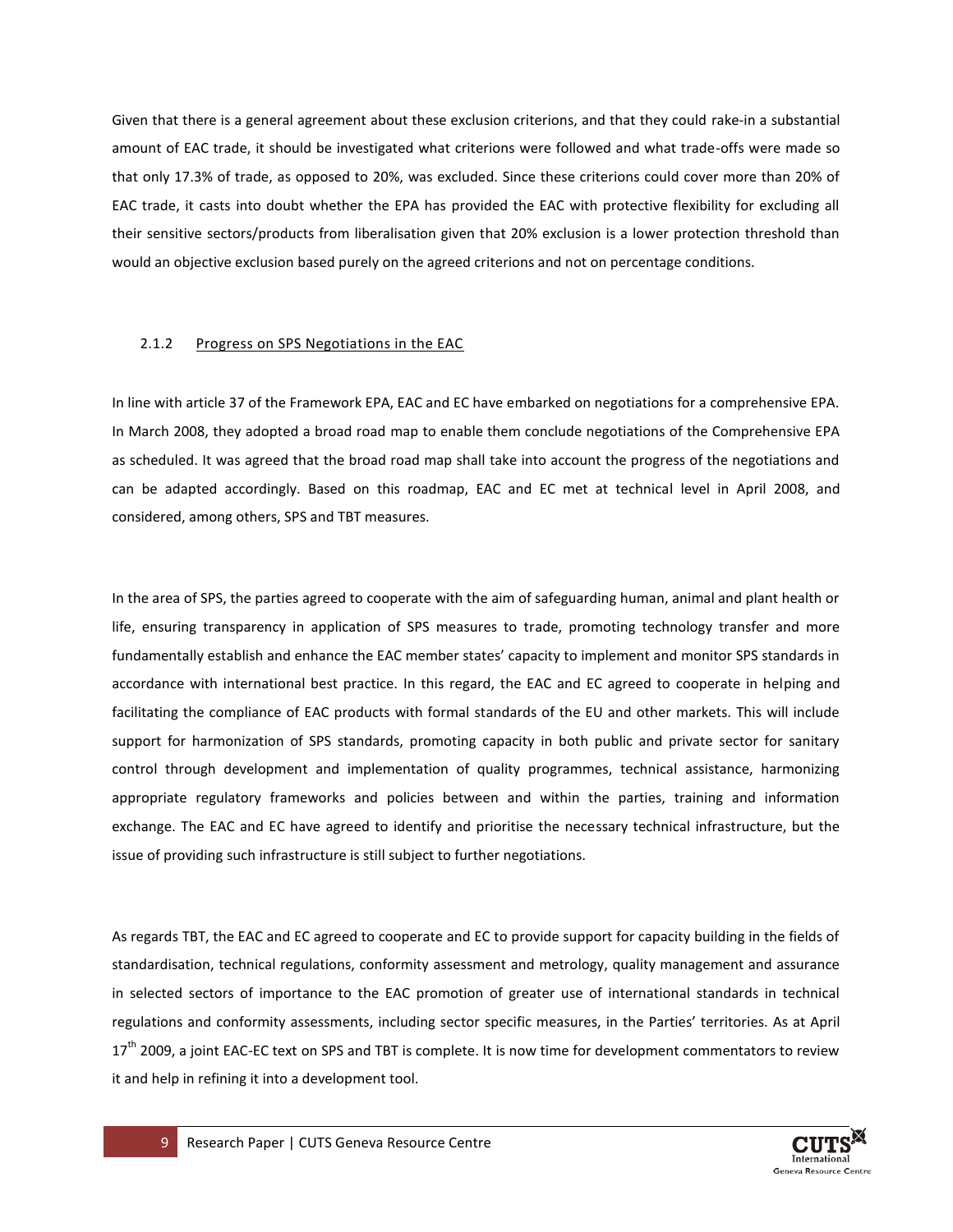## <span id="page-9-0"></span>**3.0 Standards and Regulations for Agricultural and Food Sector**

#### <span id="page-9-1"></span>3.1 STANDARDS AND REGULATORY MEASURES

#### <span id="page-9-2"></span>3.1.1 Definition and Classification of Standards

Standards are the language of trade. Standards have many roles and functions. Not only do they establish a common trading language between buyers and sellers, but they also ensure public safety and the protection of the environment within and outside national borders. Moreover, in today's globalized production systems, standards ensure that parts produced across borders fit and that networks are compatible. To ensure the competitiveness of developing country producers it is imperative that systems for affordable access and credible implementation of these standards are established. Emerging standards are both complex and dynamic, incorporating features that go beyond simple quality, to less apparent characteristics of product safety, environmental management, and human Rights. More recently, standards have also been driven by a philosophy which integrates profitability with continual improvement in environmental and social performance in everyday business practices.

Standards can be classified into several categories depending on their function or the way standards originate as summarized in the figure below. The first distinction made in figure 1.1 is between public and private standards. This classification refers to the way standards originate. Whether the *market* responsible for their development or if it is a *government* initiative. A *private standard* is a standard which primarily focuses on the interests of the private stakeholders that develop the standards. These stakeholders will only take the interests of consumers into account to the extent that it benefits their own interests (den Butter et al., 2007). Private standards are therefore voluntary in that there is no legal recourse for failure to comply. However *public standards* are government initiatives and the government has the ability to make the standards *mandatory* through the introduction of legislation (Ibid). This is in contrast to *voluntary standards*. The following distinction of figure 1 is that between standards that are related to products and those related to production processes. *Product standards* are requirements with respect to some characteristics of the product itself, they are verified through quality control of finished products. *Process standards* are standards that prescribe how certain steps in the production process should take place and most often are enforced through regular inspections of the processes. Producers in developing countries thus have to comply with both public and privates standards as will be distinguished below:

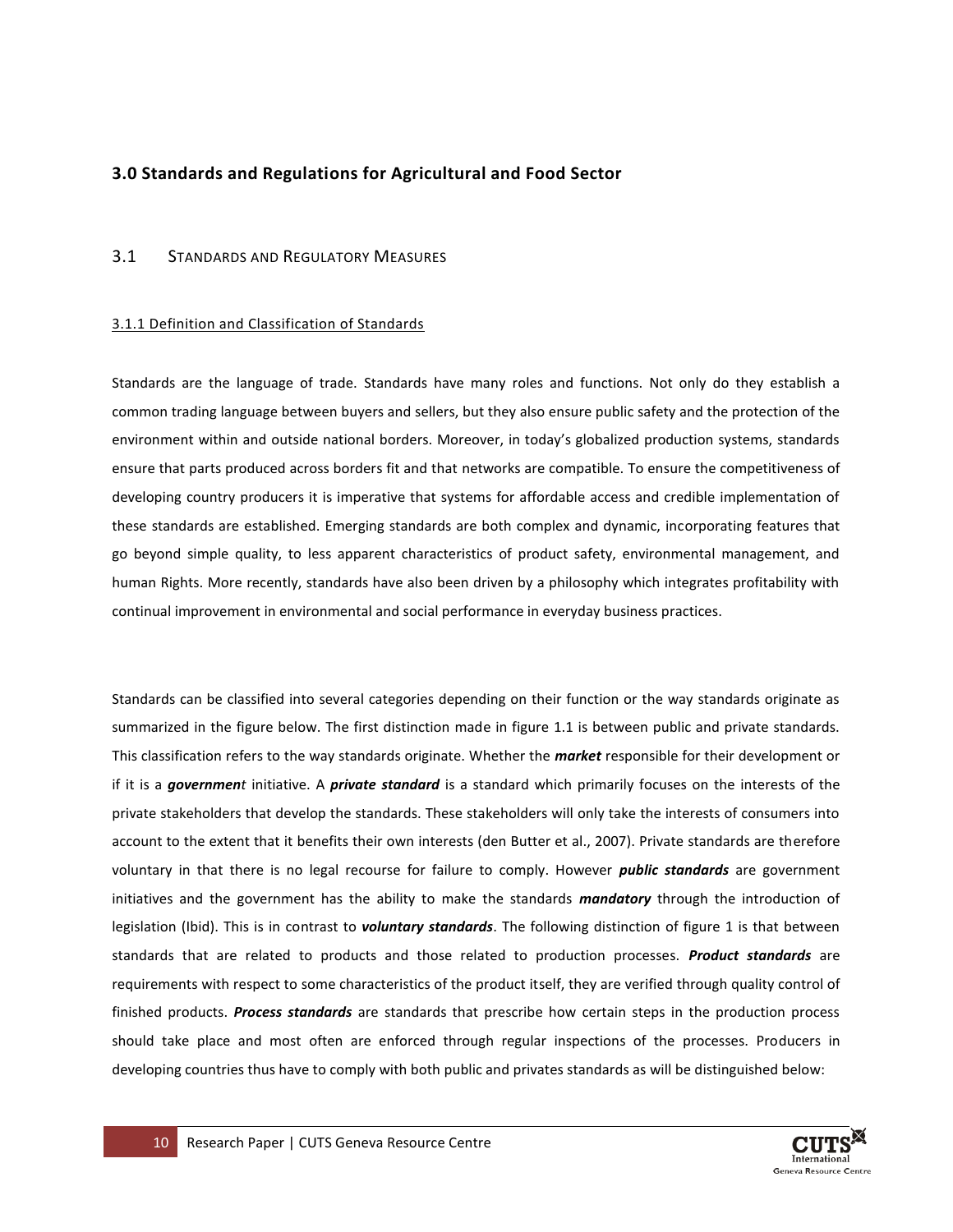

*Source: den Butter et al., 2007*

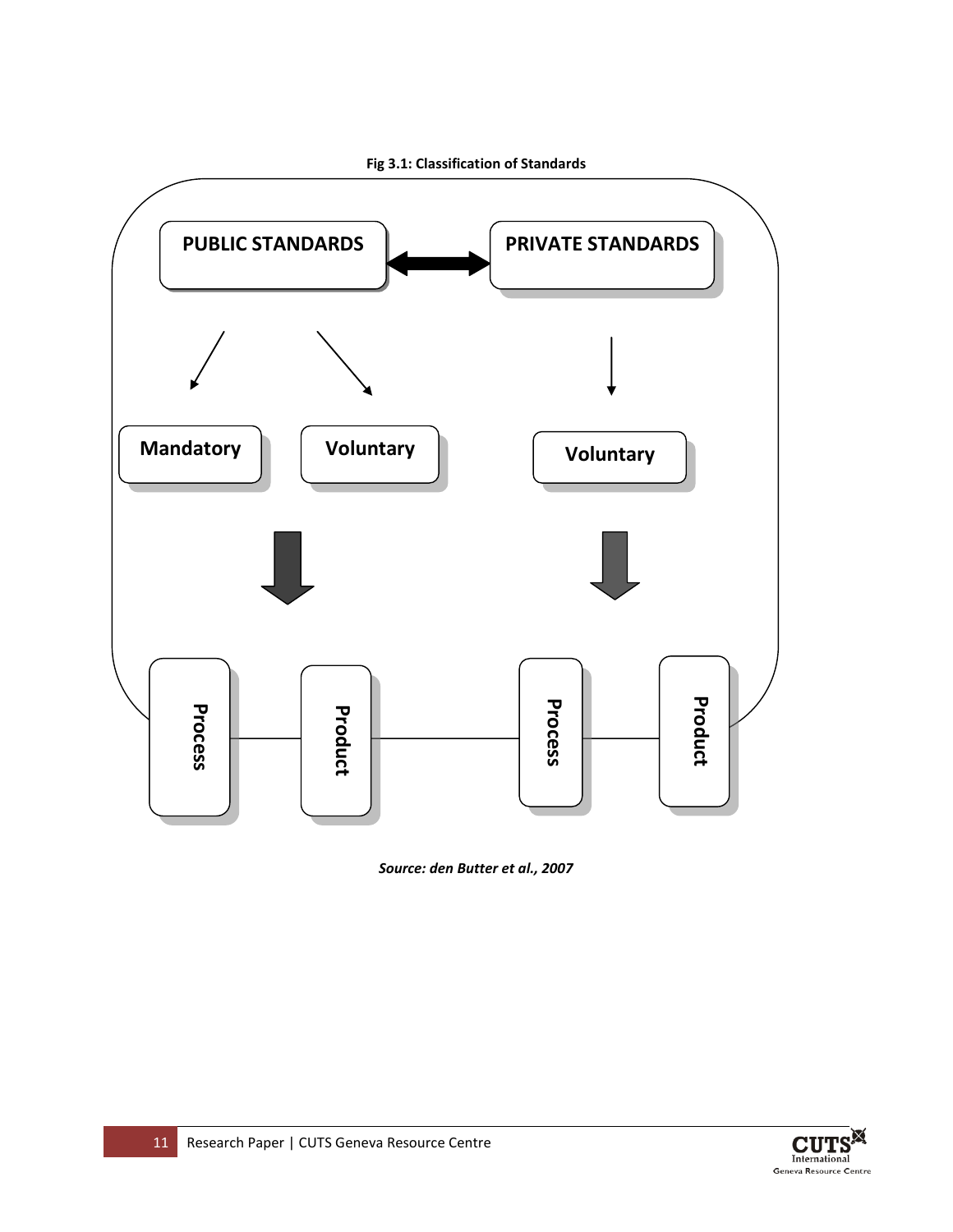#### <span id="page-11-0"></span>3.1.2 Functions of Standards in International Trade

Standards in many cases are public goods. In this case, they must serve to solve common problems, generating joint consumption benefits for the public. Standards facilitate comparisons by consumers across products with common essential characteristics (Maskus & Wilson, 2000). Product and process standards are required because they contribute to *the provision of public goods* for which people have preferences. Standards can also improve information flows between suppliers and consumers about characteristics and quality of products, thereby facilitating market transactions. In this regard, standards *are designed to facilitate information exchange***,** *ensure quality*. For example, sanitary standards contribute to public health. Sanitary and phyto-sanitary requirements can improve health and quality of life with spillover benefits into higher productivity, as well as expanded export opportunities (Wilson, 2001).

The role of standards in the value chain has been discussed as important in improving efficiency through quality cost and delivery (QCD), but also through meeting demands of high-income economies who are largely the "drivers" of these standards (Kaplinsky, 2006). These result in firms demanding performance of their suppliers and the threat of exclusion for non-performance but also this raises costs for firms complying. Standards therefore play a vital role *in the regulation of food production and trade and improves market access* by creating a framework for communication between different actors at each end of the value chain. When products and processes become more standardized, transparency increases and trade becomes more predictable and easy to control, thus reducing costs involved in of transactions (Kaplinsky, 2006; Tander & Tilburg 2007; Busch, 2000). Implementing standards can therefore improve operational and managerial efficiency.

Standards also have technologically and innovative features embedded in them and hence the process of complying *to standards lies in the transfer of advanced production capabilities to low-wage economies* who in turn gain by acquiring knowledge through spill-overs and 'learning by doing' (Grossman & Helpman, 1989). This process enables small firms/farmers to *upgrade* their production, there by resulting in increased incomes.

On the other hand however, with emerging and increasingly demanding health and safety standards over and above the governmental standards imposed by the EU, private sectors are imposing additional standards in order to protect their safety reputation and also to *differentiate themselves from competitors* (Dever, 2007). Buyers have also imposed many requirements informally through individual supply chains (Jaffe & Henson, 2004; Dever, 2007) and hence exporters became concerned about the cost of monitoring a large number of smallholders for

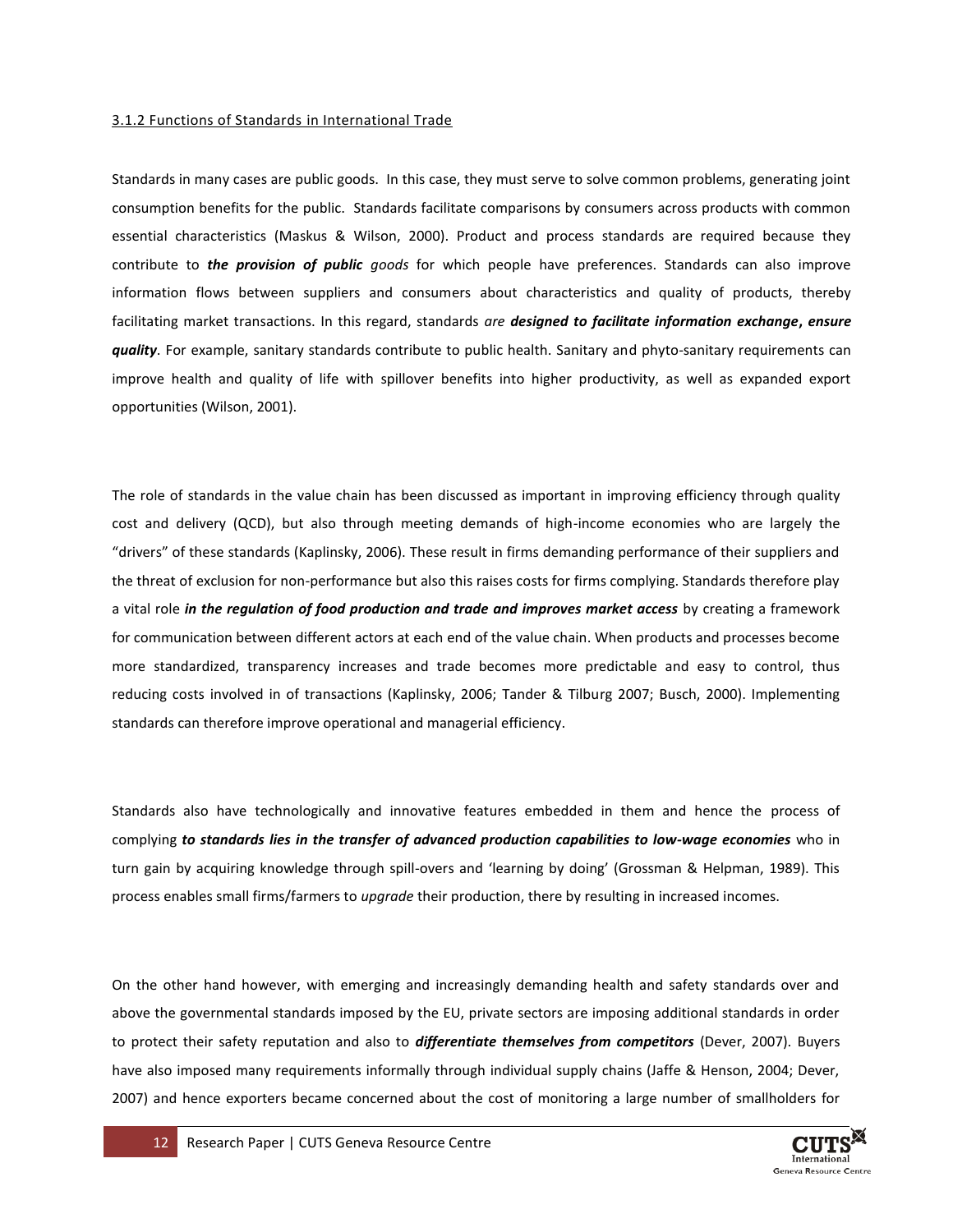compliance with increasingly strict regulations. These safety standards have thus created immense constraints for existing exporters/suppliers while raising the bar for new entrants into the market. Therefore as standards increase in number, complexity and stringency they have a direct impact on competition and market access and hence those firms that are unable to fulfill all requirements are faced with export supply constraints and risk exclusion (Tander & van Tilburg 2007).

Some Authors (Wilson, 2001; Wilson & Abiola 2003) have also pointed out that *countries use regulation for protectionist purposes*. Technical regulations may discriminate against foreign suppliers, both in their construction and in their outcomes. They may be used to gain strategic trade advantages for domestic firms over foreign competitors. Standards are often non-transparent and in some cases needlessly force firms to duplicate testing and certification costs. Regulations may be drafted to exclude both domestic and foreign entrants into a particular market, which then serves to support entrenched monopolies.

Standards—particularly those that require independent certification—intrinsically fulfil many of the broader requirements for producers to participate in global supply chains or compete in high-value products. For example, detailed record keeping of production inputs, traceability, and third-party monitoring that are part of organics are also useful to improve chain competitiveness and more effectively participate in lucrative markets. *Sustainabilityoriented standards* appear to have some additional benefits for farmers. For example, several recommend diversification away from dependence on a single cash crop, thereby reducing a producer's risk of crop failure. Environmental standards also help to ensure sustainable production and are beneficial to farmers (Okello, 2005).

More recently *ethical standards like fair trade* have also been used to promote social justice. Fair trade standards resulted from developed country consumers concerns over the progress of development through global trade. It is therefore a market based mechanism to improve lives of producers in developing countries. Fair trade has been seen as a mechanism through which producer's needs can be addressed. It incorporates equity in supply chains by addressing market failures and their social impacts at source (Nicholls & Opal, 2004). Other recent ethical standards have also included labor standards that ensure conducive and humane working conditions, fair wages and non-exploitation of children in farms.

In view of this, EAC producers and exporters operate in an environment full of uncertainties. Concerns related to food quality and safety; resource use, land degradation and pollution of the environment as well as labour and

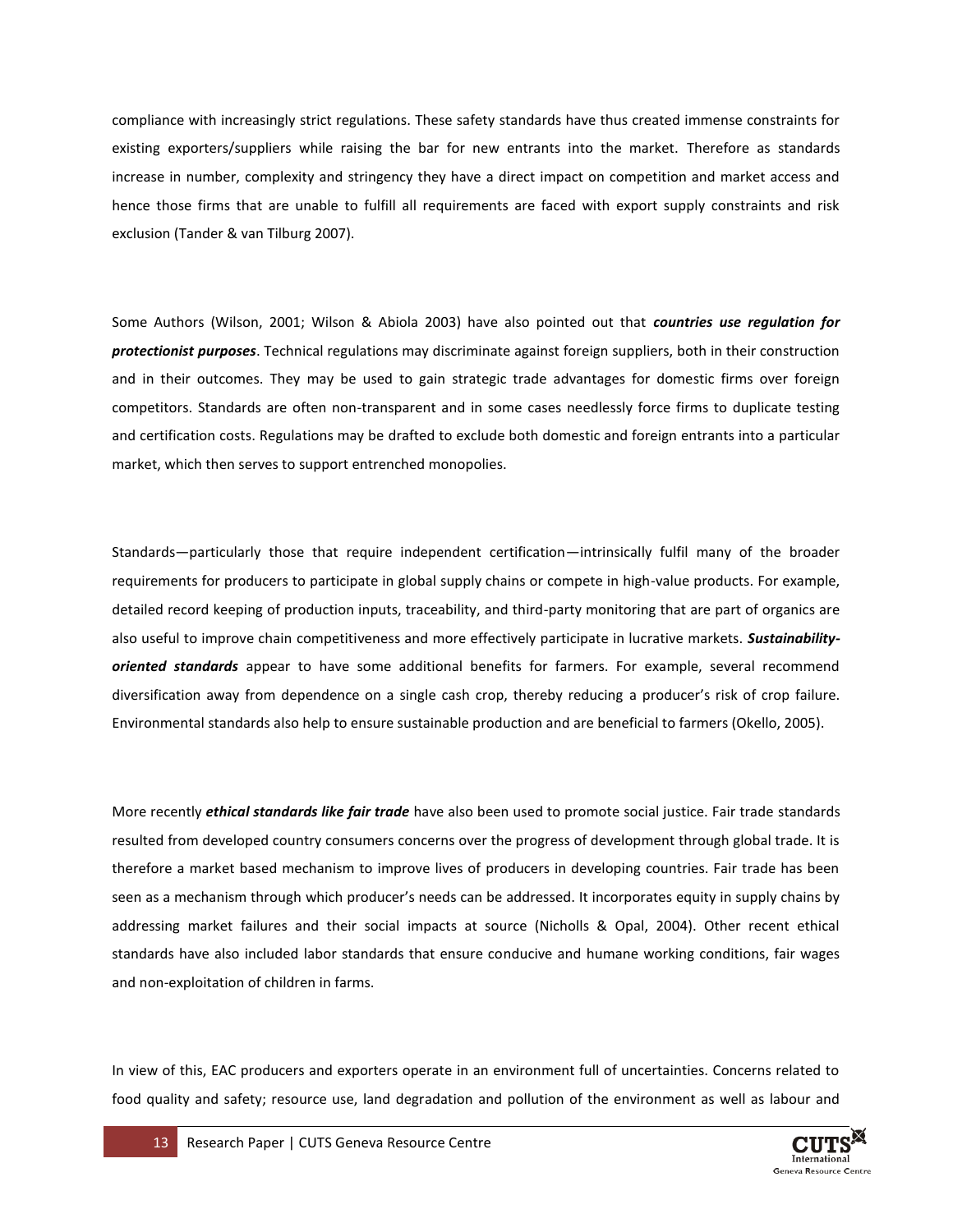worker welfare continue to dog the sector in many ways. While standards may at the same time pass knowledge and information necessary for producers to participate in global chains, they may also act as "barriers" to trade and increase transaction costs for exporting firms.

#### <span id="page-13-0"></span>3.2 WTO REGULATIONS AND STANDARDS

#### <span id="page-13-1"></span>3.2.1 SPS Measures and the WTO

Sanitary and Phyto-Sanitary (SPS) measures are applied to protect human, animal and plant life or health from risks arising from the introduction and spread of pests and diseases and from risks arising from additives, toxins and contaminants in foods and feedstuffs. SPS measures are subject to rules set under the World Trade Organization (WTO). In particular, the use of SPS measures is governed by the provisions of the WTO **[Agreement on the Application of Sanitary and Phytosanitary](http://www.wto.org/english/docs_e/legal_e/15sps_01_e.htm)  [Measures](http://www.wto.org/english/docs_e/legal_e/15sps_01_e.htm)** (the SPS Agreement). Therefore all countries that are signatories of WTO<sup>1</sup> ascribe to principles of the WTO and have to meet WTO requirements including SPS Measures. These requirements are basically on food safety and health standards also)<sup>2</sup> as well as Codex Alimentarius<sup>3</sup> standards and Hazard and Critical Control Points (HACCP)<sup>4</sup> standards. All the mentioned standards are strictly with respect to food safety and health and mostly product standards.

#### PRINCIPLES OF THE SPS AGREEMENT

Th[e SPS Agreement](http://www.wto.org/english/tratop_e/sps_e/sps_agreement_cbt_e/c1s3p1_e.htm) provides a framework of rules to guide WTO Member countries in the development, adoption and enforcement of sanitary (human and animal health) and phytosanitary (plant health) measures. All WTO Member countries are signatories to the SPS Agreement, under which they have both rights and obligations. The SPS Agreement provides WTO Member countries with the right to use SPS measures to protect human, animal and plant life or health. Each WTO Member country is entitled to maintain a level of protection it considers appropriate to protect life or health within its territory. This is called the appropriate level of protection (ALOP).

 $\overline{a}$ 



 $<sup>1</sup>$  Kenya is a signatory of the WTO and joined in 1995.</sup>

 $^2$  The Agreement on the Application of SPS Measures sets out the basic rules for food safety and animal and plant health standards. It allows countries to set their own standards. But it also says regulations must be based on science. They should be applied only to the extent necessary to protect human, animal or plant life or health. And they should not arbitrarily or unjustifiably discriminate between countries where identical or similar conditions prevail. ( WTO, 1998)

<sup>&</sup>lt;sup>3</sup> The Codex Alimentarius Commission (CAC) is an intergovernmental body to implement the Joint FAO/WHO Food Standards Programme which was established by an FAO Conference resolution in 1961 and a World Health Assembly resolution, (WHA) 16.42, in 1963. Its principle objective is to protect the health of consumers and to facilitate the trade of food by setting international standards on foods (i.e. Codex Standards) and other texts which can be recommended to governments for acceptance.

<sup>&</sup>lt;sup>4</sup> HACCP standards on the other hand are standards that are developed in order to prevent hazards that could introduce potentially dangerous food-born illnesses in food by applying science-based controls that cover all aspects from raw resources through preparation to final product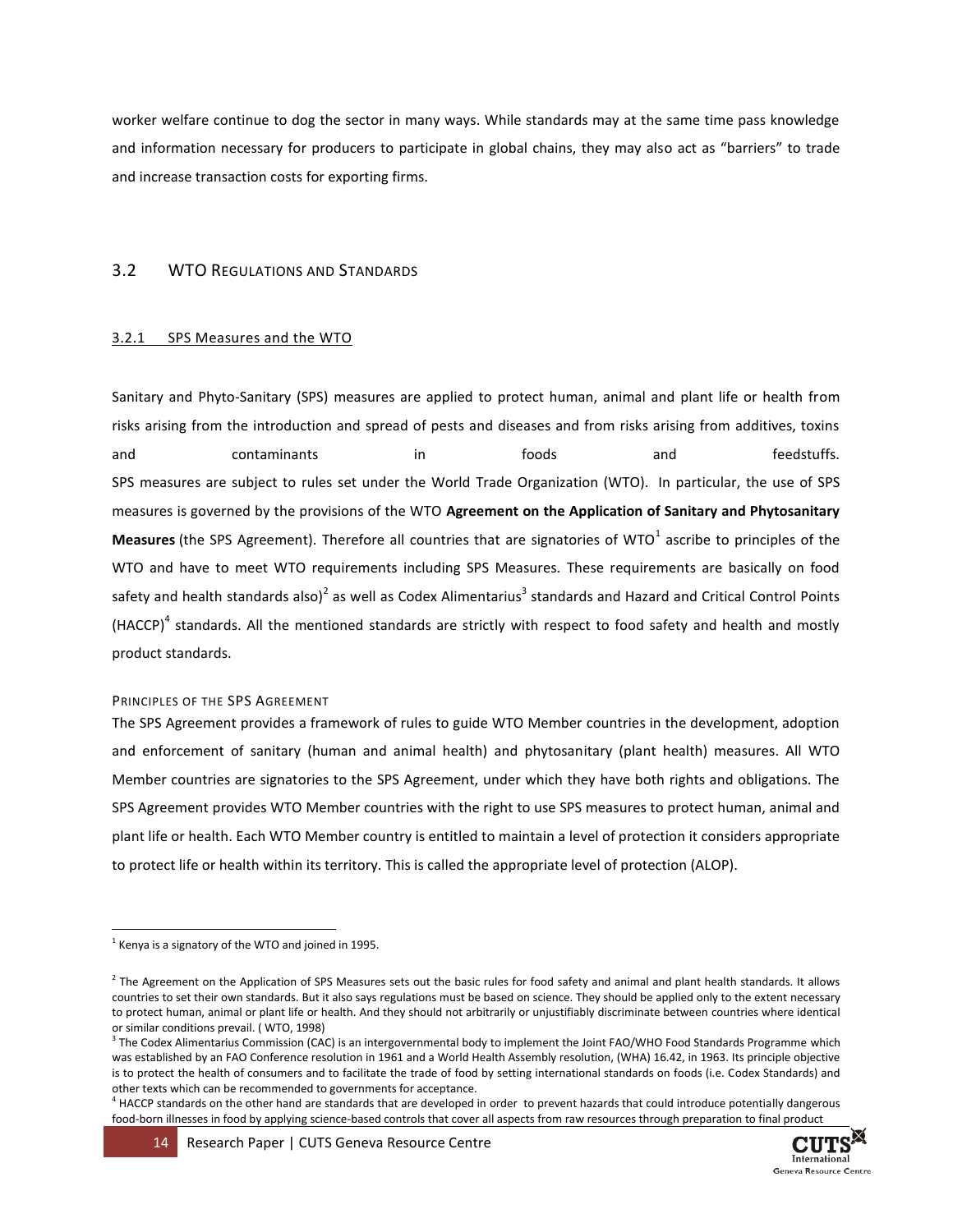The SPS Agreement applies to all SPS measures which may directly or indirectly affect international trade. The right to adopt SPS measures is accompanied by obligations aimed at minimizing negative impacts of SPS measures on international trade. The basic obligations are that SPS measures must:

- be applied only to the extent necessary to protect life or health and not be more trade restrictive than required
- be based on scientific principles and not maintained without sufficient scientific evidence, and
- not constitute arbitrary or unjustifiable treatment or a disguised restriction on trade.

The Agreement stipulates that each member country will demonstrate openness of their domestic rulemaking process which affects trade by publishing its requirements and providing advanced notification of any changes in SPS requirements that may affect trade. It also requires countries to make available the scientific basis for the proposed action and allow countries an opportunity to comment on the proposed action. An exception exists to this advance notification for emergency disease or pest situations. The SPS Agreement also contains 14 articles covering various human, animal and plant health considerations that arise from international trade, including, inter alia:

- the use of international standards (harmonisation)
- risk assessment
- transparency
- technical assistance for developing countries and
- dispute settlement

The SPS Agreement identifies 3 sister organization which are responsible for setting the various standards

- *Codex Alimentarius –* responsible for protecting the health of consumers and ensuring fair practices in the food trade. This requires all countries to harmonize their food regulations and adopt internationally agreed standards.
- *International office of Epizooties* responsible for the establishment of standards, guidelines and recommendations pertaining to animal health
- *International Plant Protection Convention* is a multilateral treaty for international cooperation in plant protection The Convention makes provision for the application of measures by governments to protect their plant resources from harmful pests (phytosanitary measures).

However, [Article 3](javascript:openAWindow() and [Article 5](javascript:openAWindow() of the SPS Agreement give provisions where members are permitted to adopt SPS measures which are more stringent than the relevant international standards or adopt SPS measures when international standards do not exist, provided the measures are based on scientific risk assessment; consistently

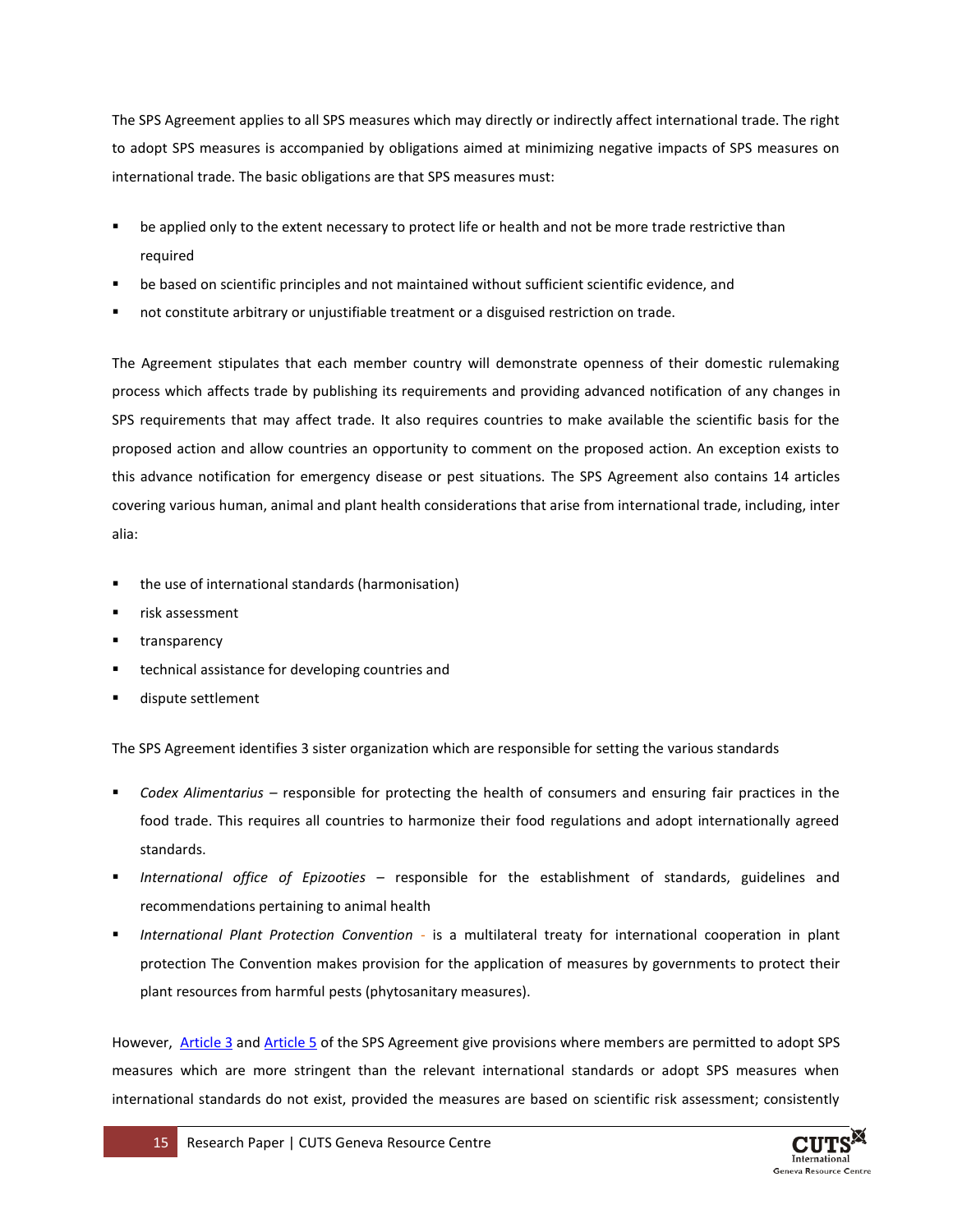applied; and not more trade restrictive than necessary. These provisions have hence led to many developments in the standards arena has seen an introduction of a myriad of other standards not related to food safety and health but equally important for producers to access consumer markets.

#### <span id="page-15-0"></span>3.2.2 The TBT Agreement

According to the TBT Agreement, a standard is a set of rules, guidelines or characteristics for products or related processes and production methods (provided for common and repeated use) approved by a recognized body with *which compliance is not mandatory*. It may also include or deal exclusively with terminology, symbols, packaging, marking or labeling requirements as they apply to a product, process or production method The Scope of the Agreement covers all products both industrial and agricultural except services, SPS measures and purchasing specifications for consumption by governments. The agreement therefore provides for both mandatory and voluntary standards.

Principles of the Agreement include: non-discrimination; avoidance of unnecessary obstacles; harmonization; equivalence; mutual recognition and transparency. However, the agreement also recognizes countries' rights to adopt the standards they consider appropriate — for example, for human, animal or plant life or health, for the protection of the environment or to meet other consumer interests. Harmonization as outlined in article 5.5 requires members to have National Enquiry Points (NEP) to act as national reference points for harmonization and notification of new standards.

Through the TBT Agreement, Members have expressly accepted a number of obligations in relations to conduct of *non-governmental bodies*<sup>5</sup>. Article 4 lays down obligations in relation to the preparation, adoption and application of standards by non-governmental bodies. The type of requirements in Article 4 partly mirrors those in Article 13 of the SPS Agreement where members must "take such reasonable measures as may be available to them to ensure" that non-governmental bodies comply with obligations that are largely similar to those set forth by the TBT Agreement for governmental measures; and "not take measures which have the effect of … requiring or encouraging" non-governmental bodies to act in a manner inconsistent with those obligations. Article 4 further specifies that the "obligations of Members with respect to compliance of standardizing bodies with the provisions of the Code of Good Practice shall apply irrespective of whether or not a standardizing body has accepted the Code of Good Practice".

 $\overline{a}$ 



<sup>5</sup> **Defined as bodies "other than a central government body or a local government body"** TBT Agreement, Annex 1,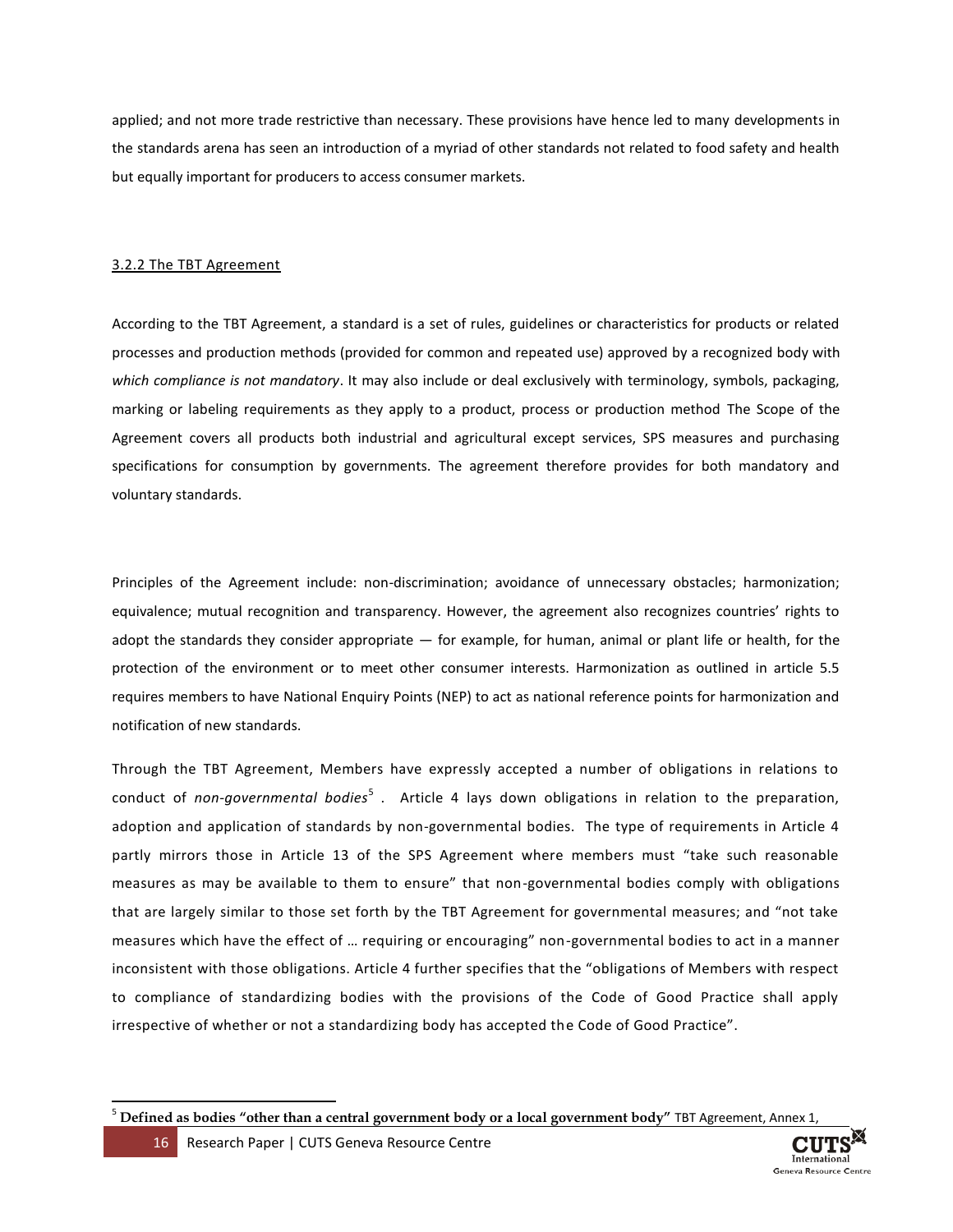Further provisions of the TBT Agreement lay down obligations for Members with regard to acts of non governmental entities. For example, in Articles 8 and 9 Members have accepted obligations relating to the assessment of conformity with standards by non-governmental bodies. Moreover, Article 14 of the TBT Agreement provides that the WTO dispute settlement provisions "can be invoked in cases where a Member considers that another Member has not achieved satisfactory *results* and its trade interests are significantly affected. In this respect, such results shall be equivalent to those as if the body in question were a Member".

But, then the WTO allows its member countries to stipulate even stricter SPS measures so long as they are aimed at meeting the above goals without causing unnecessary barriers to trade. It also allows its members the right to adopt technical regulations, standards and conformity assessment procedures as long as they do not constitute unnecessary obstacles to trade.

#### <span id="page-16-0"></span>3.3 THE NATURE AND EXTENT OF EU STANDARDS

In the EU, consumer concerns about food safety, resulting largely from food safety failures in the 1980s and 1990s has been one of the key drivers for standards and regulations (Dolan & Humphrey, 2002). These two decades were marked by a series of food-borne disease outbreaks in Europe linked to produce originating from developing countries; these include a Salmonella outbreak in the UK in 1989, an E. coli outbreak in fast food hamburgers in the United States in 1993, and Dioxin contamination of animal feed in Belgium in 1999 (World Bank, 2005). Importing countries have also become concerned about the introduction of pests through imports from developing countries. The EU, for instance, formulated and implemented Council Directive 2000/29/EC to control the introduction of pests and diseases harmful to plants and plant products. This directive requires that imported produce be accompanied by phyto-sanitary certificates declaring them free of pests and disease. Likewise, supermarkets in developed countries have responded to changing regulatory and demand conditions by seeking to meet consumer demands for all products (Dolan & Humphrey, 2002). Consumer pressure, protection of brand image, stricter food regulation in the EU during the 1990s, and the need for access to a due diligence defense drove retailers to develop strict commercial standards which encompass both food safety and quality as well as environmental, and ethical concerns as will be discussed below.

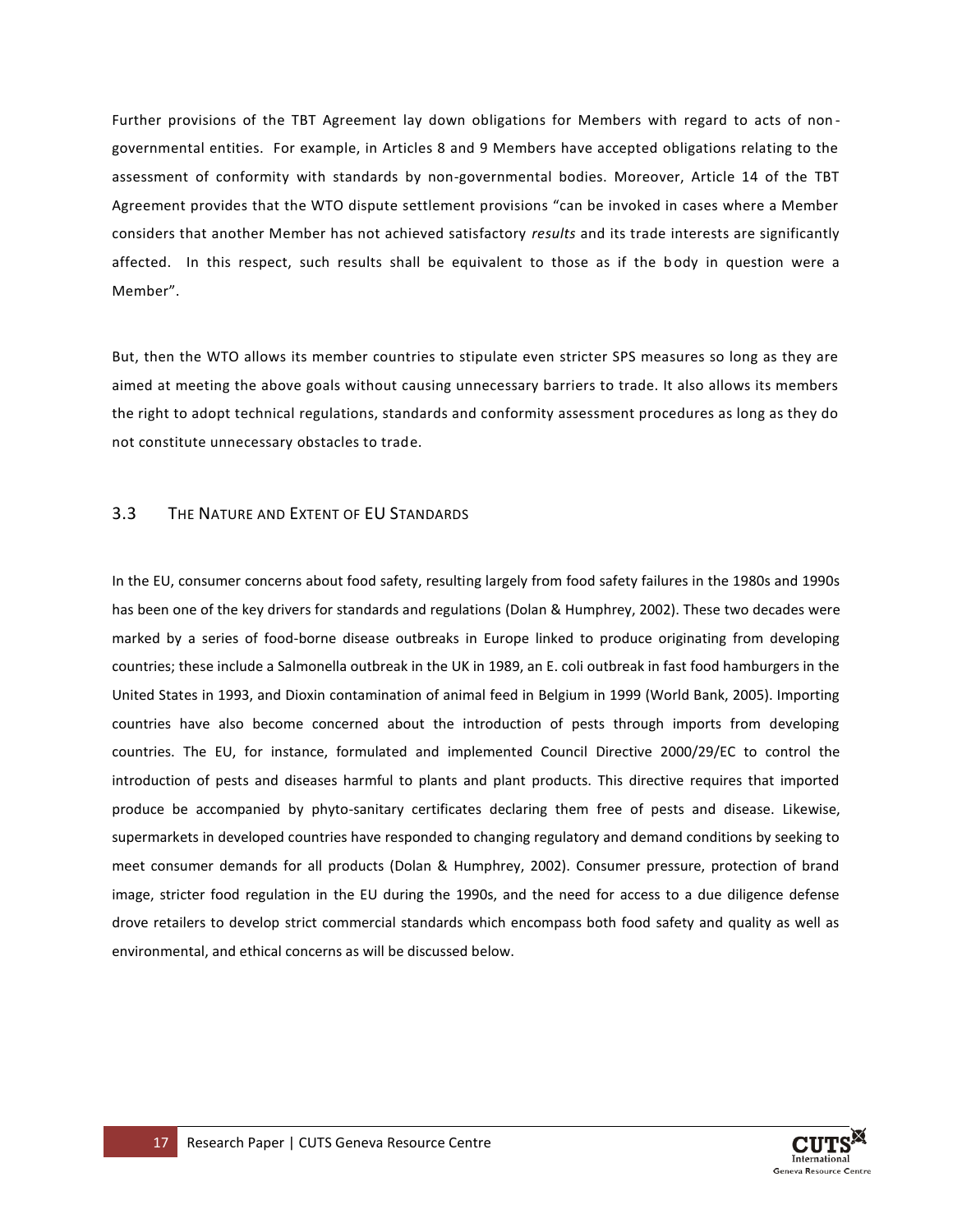#### <span id="page-17-0"></span>3.3.1 EU Food and Safety Regulations

In the aftermath of the BSE crisis and several other food scandals, the EU published its *[White Paper on Food Safety](http://europa.eu.int/comm/dgs/health_consumer/library/pub/pub06_en.pdf)* setting out a legislative action plan for a pro-active new food policy. Key elements in the new approach were the establishment of a framework regulation, the establishment of an independent body providing scientific advise to the legislators, the development of specific food and feed safety legislation including a major overhaul of the existing hygiene legislation, and the creation of a framework for harmonized food controls. As a result of this, in January 2002 the European Parliament together with the council of the European Union passed the EC Regulation number 178/2002 laying down the general principles and requirements of food law and establishing the European Food Safety Authority and laying down procedures in matters of food safety.

The new legislation adapted an integrated approach to food safety (*"from farm to fork"*), which lays the primary responsibility of food safety on producers and retailers and encompasses traceability – as the basic principle; transparency; risk analysis and risk assessment using best scientific evidence and precautionary principle. This legislation also gave responsibility to the European Food safety authority for scientific and technical advice as well information to the community members. Implementation of the legislation therefore resulted in frequent import checks as well as inspection in third countries exporting to the EU.

The white paper on food safety outlines a radical revision of EU food hygiene rules. It developed a "hygiene package" with an aim of merging, harmonizing and simplifying very detailed and complex hygiene requirements scattered over 17 directives. The overall aim was to create a single hygiene regime covering food and food operators in all sectors, together with effective instruments to manage food safety and any possible food crises, throughout the food chain. Food producers would bear primary responsibility for the safety of food through the use of a "Hazard Analysis and Critical Control Points" system (HACCP). It also had requirements for food establishments to be registered or to be approved by the competent authorities which should have control systems in place in order to verify with food law in general and with food hygiene in particular. These requirements came into force on January  $1<sup>st</sup>$  2006.

#### <span id="page-17-1"></span>3.3.2 Voluntary and Private Standards in the EU

Consumer pressure, protection of brand image and stricter food regulation in the EU, and the need for access to a due diligence defence drove retailers to develop strict commercial standards. Governments tended to respond by

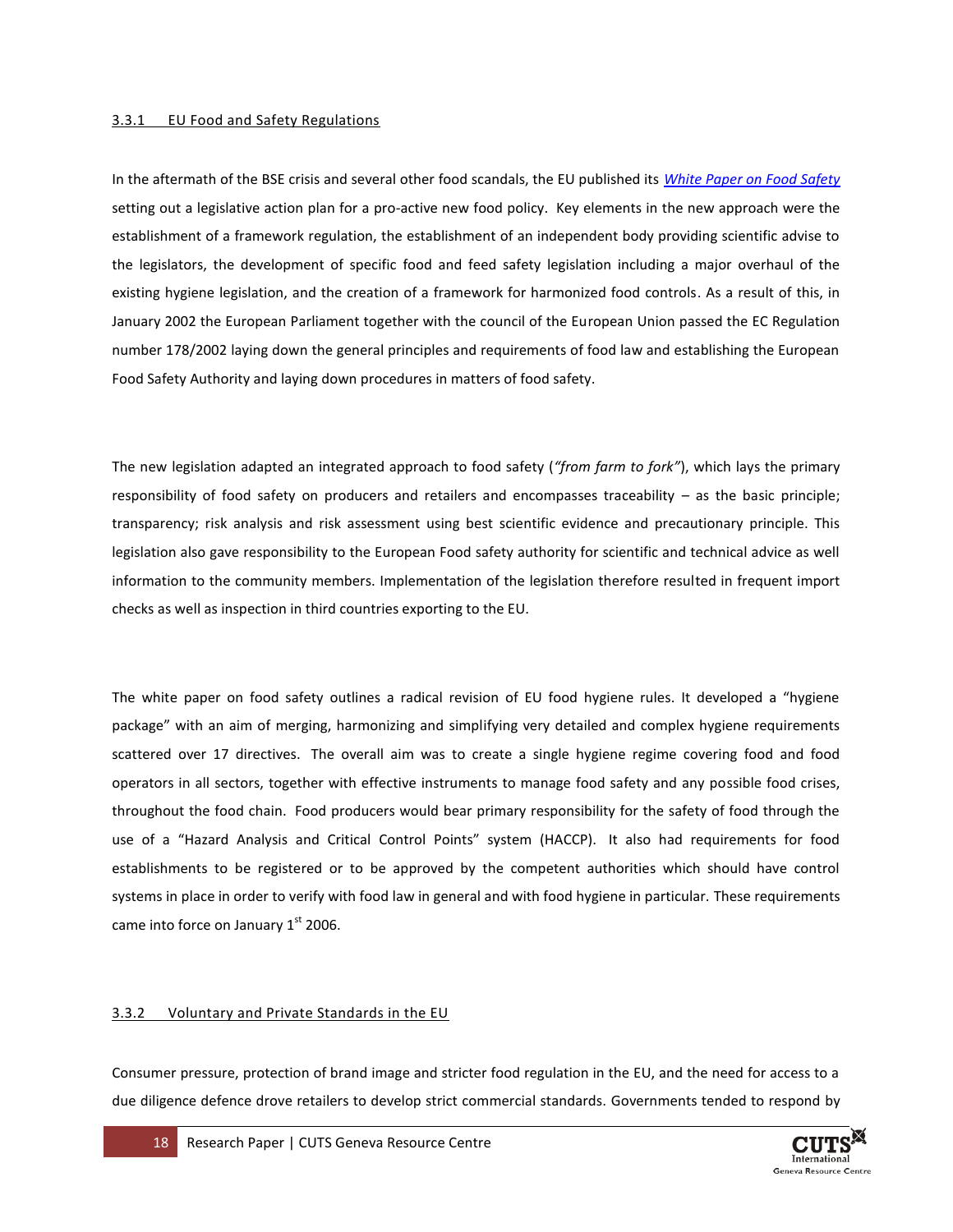adopting stricter legislation placing the liability for food contamination on the industry and retailers (e.g. the 'due diligence' requirements in the United Kingdom). In turn, retailers and food manufacturers sought to make their suppliers responsible for the safety of their products, notably through the development of standards for good agricultural practices and good manufacturing practices and the requirement that suppliers be certified. In some cases, firms have developed standards individually (e.g. Carrefour's "filière qualité"), while in others they have acted collectively (e.g. the Sustainable Agriculture Initiative was created by leading global agri-food firms such as Nestlé and Danone to pursue mutual sustainability interests and some European supermarket chains formed the Euro-retailer Produce Group to develop the EurepGAP standard).

#### *(i) The EurepGap (GlobalGap) Standard*

*The EurepGAP* code for production of fresh fruits and vegetables was first introduced in 1996 by a group of 11 British and Dutch retailers, with the objective of creating a single private sector standard. EurepGAP certification can be given either to individual grower or to a marketing organization attached to an exporter (Okello, 2005). Some of these regulations included Phytosanitary measures; conformity to quality standards, labeling & traceability requirements; Maximum Residue Limits (MRLs); new organic inspection requirements.

More recently, the EUREPGAP standards have been changed to GLOBALGAP<sup>6</sup>, a key reference for Good Agricultural Practices in the global market that translates consumer requirements in agricultural production with an aim to establish one standard for Good Agricultural Practice (GAP). These requirements reflect both the technical regulations laid down by governments and the private standards of major supermarket chains, the latter of which are employed both to manage regulatory and liability risks and as the basis of product differentiation. Existing national or regional farm assurance schemes are required to benchmark their processes as an equivalent to GLOBALGAP (GLOBALGAP website, 2009). Studies in a number of countries illustrate the considerable operational changes and costs required to comply with food safety and quality requirements that are *not only stricter, but also subject to on-going change*, and the associated risks for small-scale producers [\(Dolan & Humphrey, 2000\)](http://www.sciencedirect.com/science?_ob=ArticleURL&_udi=B6VCB-4GX6J8G-1&_user=499884&_rdoc=1&_fmt=&_orig=search&_sort=d&view=c&_version=1&_urlVersion=0&_userid=499884&md5=3ab4671878edab0c89f186ca4e3439fe#bib12).

GLOBALGAP is a single integrated standard with modular applications for different product groups, ranging from plant and livestock production to plant propagation materials and compound feed manufacturing. It integrates all agricultural Products into a single audit (Globalgap website, 2009). It encompasses standards on labor rights and worker welfare; environmental standards; requirements for record keeping & auditing; traceability and generally

 $\overline{a}$ 



<sup>6</sup> GLOABALGAP is a pre-farm gate standard which covers the process of certified product from farm inputs, the process of production and inspection and the quality of the final products. It is subject to three year revision cycle to take into account technological and market developments.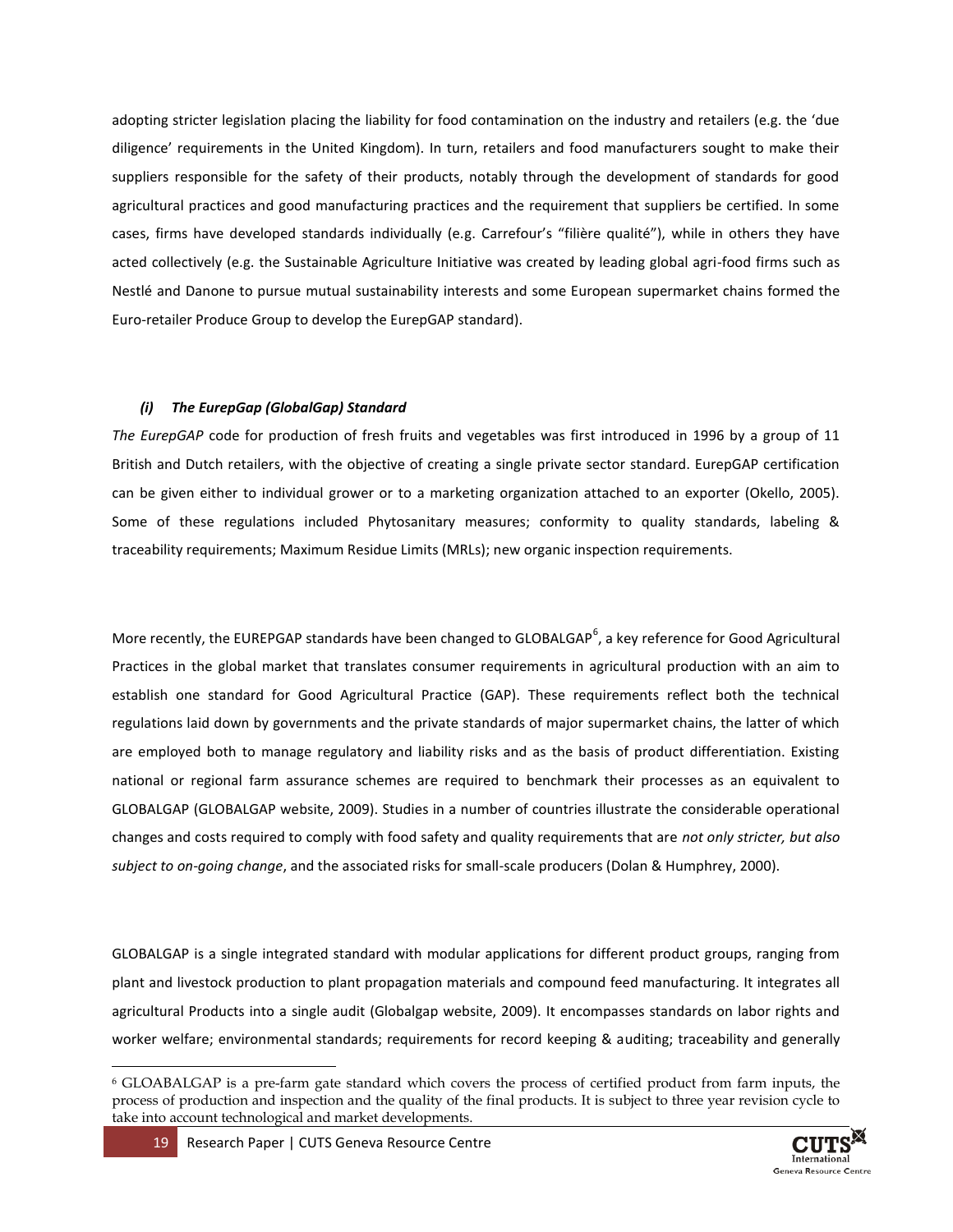Good Agricultural Practices among others. The principles of Globalgap through the Integrated farm Assurance and include general regulations; critical control points and compliance criteria; provisions for benchmarking and National interpretation guidelines. Globalgap is actively involved in harmonization of standards and provides and facilitates a benchmarking process whereby standards that are in line with the vision and objectives of Globalgap standards are evaluated for equivalence. Before developing a standard, Globalgap evaluates other existing standards to see if there can be mutual cooperation between countries. A number of country governments have joined with private sector producers' associations to create their own countries' Good Agricultural Practice standards for fruits and vegetables and have submitted them to Globalgap for certification. Mexico, Chile, Kenya, Japan, a number of European counties, and New Zealand have all had their local standards certified or provisionally certified by Globalgap as equivalent (Globalgap website, 2009).

#### *(ii) The British Retail Consortium (BRC) Standard*

The BRC standard is a private voluntary standard developed by the British Retail Consortium (BRC). The main objective of this standard is to protect consumers' health and to enable British retailers to comply with the United Kingdom Food Safety Act. This standard works on the principles of HACCP standards and hence requires certification by a third party. Firms supplying to any British retailer therefore has to comply with this standards.

#### *(iii) Other private voluntary standards which producers have to meet include:*

1. *Organic Standards* – are particularly process standards whereby certification covers several important areas of agriculture and more recently of aquaculture as well. There are preliminary conversion requirements that help to ensure that the cultivation medium and the area are reasonably free of contaminants or synthetic agrochemicals. Then certification addresses the processes of cultivation, particularly issues of fertilization, crop protection and risks of contamination. Within the EU it encompasses such standards as EU organic, a standard for labeling of all organic foods sold in the EU.

#### *2. Social/Human Rights standards*

a. *Fair Trade* – standards for socially conscious product labeling, mainly dealing with human and worker rights. They guarantee minimum prices considered as fair to producers. They provide a Fairtrade Premium that the producer must invest in projects enhancing its social, economic and environmental development. They strive for mutually beneficial long term trading relationships. They set clear minimum and developmental criteria and objectives for social, economic and environmental sustainability.

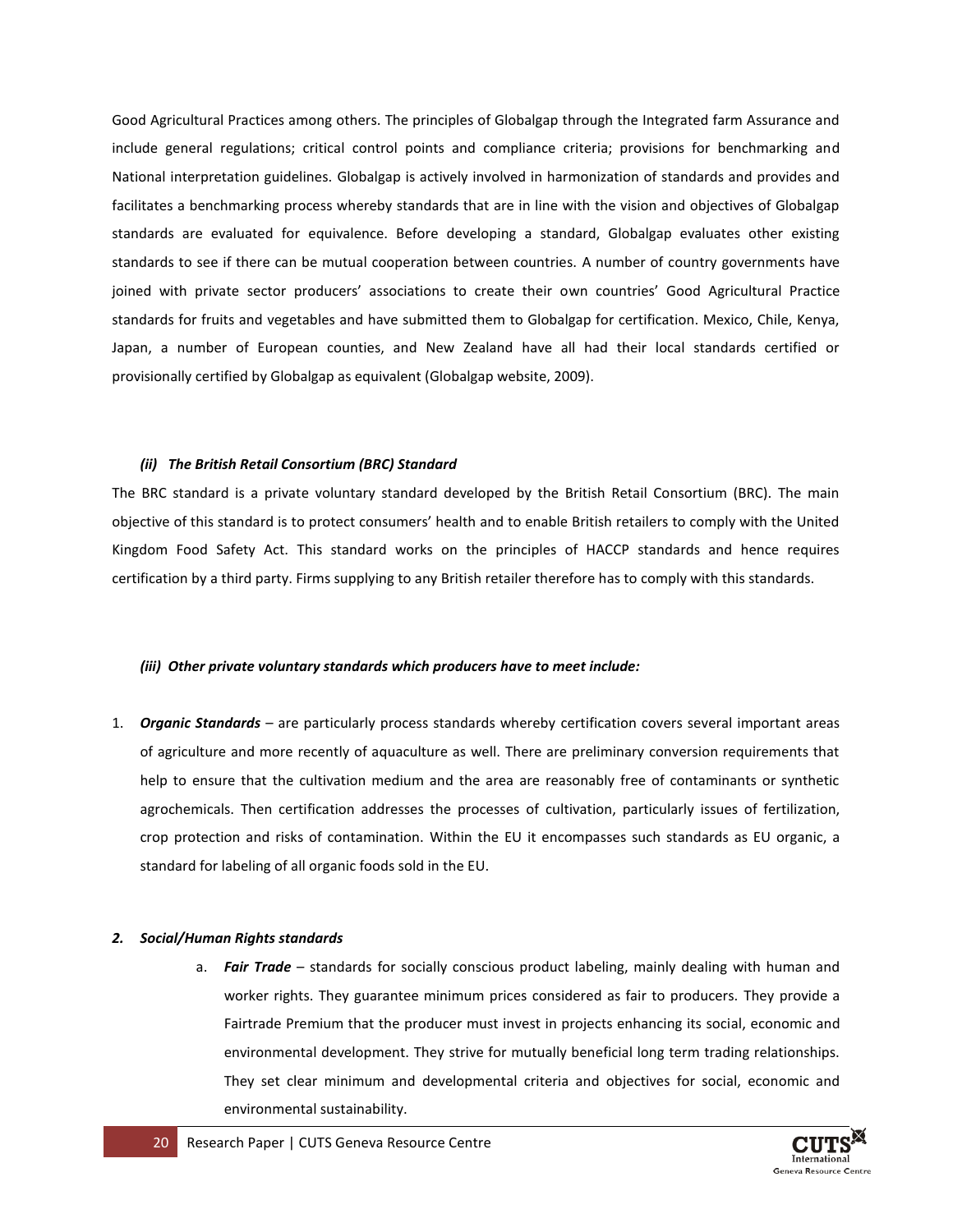b. *SA 8000* – a voluntary universal standard auditable by third party, and are voluntarily adopted by companies that adhere to specific standards for working conditions and labor rights. SA8000 is based on the principles of international human rights norms as described in International Labour Organisation conventions, the United Nations Convention on the Rights of the Child and the Universal Declaration of Human Rights. It measures the performance of companies in eight key areas: child labour, forced labour, health and safety, free association and collective bargaining, discrimination, disciplinary practices, working hours and compensation. SA8000 also provides for a social accountability management system to demonstrate ongoing conformance with the standard.

Both the safety and the ethical dimension of food depend to a large extent on the production and trade processes. Since buyers cannot monitor directly these processes, private companies and NGOs have developed certification programmes to accompany their standards. Certification allows buyers to verify that the certified supplier complies with the standard through its control by an independent third party.

From the fore-going, the typology of standards in the EU can be summarized using the following criterion (see also table 3.1 below)

- Scope process and product  $\bullet$
- Geographical reach- national, regional, global  $\bullet$
- $\bullet$ Function – social, labor, health and environmental, quality, ethical
- $\bullet$ Key drivers – public, private ( NGOs, supermarkets) and a mix of public and private
- $\bullet$ Forms – management, public codes, labels
- Coverage generic, sector specific, value chain specific  $\bullet$
- Regulatory implications- legally binding, mandatory, voluntary $\bullet$

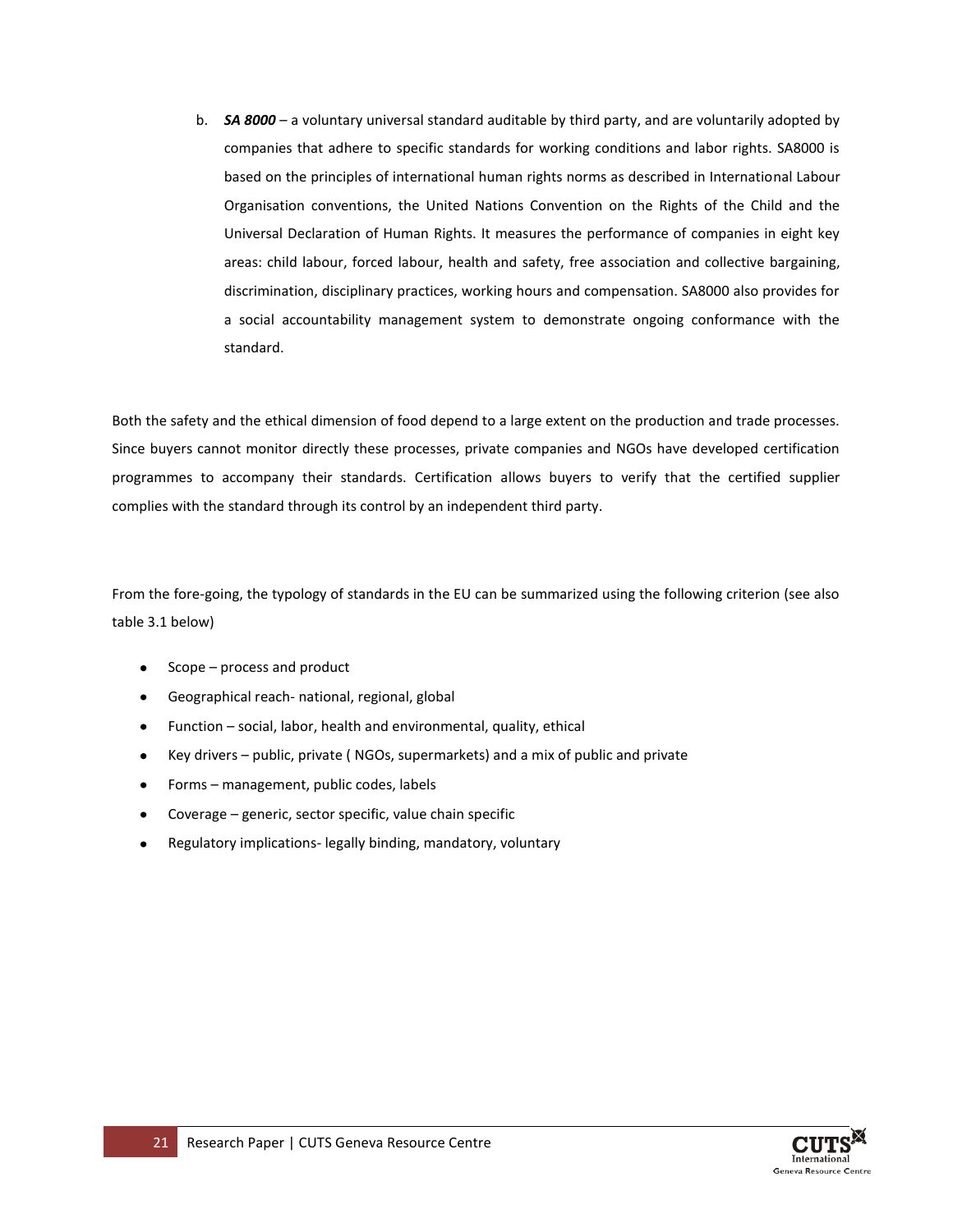#### *Table 3.1 Typology of EU standards*

| <b>Field of Application</b>       | Quality assurance; Environmental; Health; Labor; Social; Ethical         |
|-----------------------------------|--------------------------------------------------------------------------|
| Form                              | Codes of Conduct; Label; Standards                                       |
| Coverage                          | Firm/Value chain Specific; Sector specific; Generic                      |
| <b>Key Drivers</b>                | Lead Firms; International NGOs; International organizations              |
| Certification process             | First party; Second party; Third party; Private sector; NGOs; Government |
| Regulatory<br><i>Implications</i> | Mandatory: Voluntary: Market Competition Requirement                     |

*Source: Nadvi & Waltring, 2002*

## <span id="page-21-0"></span>3.4 EU STANDARDS VS. WTO REQUIREMENTS – CONVERGENCE OR DIVERGENCE?

Many developing countries are concerned about the proliferation of private Standards in the EU especially in the context of the SPS Agreement. This is partly because under the SPS Agreement,

measures can be taken only if necessary for health protection, with scientific evidence required to demonstrate this "necessity" (except for emergency situations when temporary actions may be taken). Justification requirement is through the use of internationally developed food safety, plant and animal health protection standards which must be no more trade restrictive than required to achieve the desired level of health protection.

On the other hand, the EU standards as already demonstrated in the previous section, address a mix of SPS, TBT and other objectives – including social and environmental concerns that are not related to food safety or plant/animal health protection. These private requirements may have no scientific justification, but may address consumer perceptions of what is safe or unsafe, or may reflect production practices common in developed countries but unknown and perhaps unsuitable for developing country producers. Certification is implemented by private companies, at much greater expense than governmental schemes, which, at most, seek to recover costs. Certification must also be renewed regularly, whether or not the production conditions have changed and most often, the costs of compliance and certification are borne by the developing country producers.

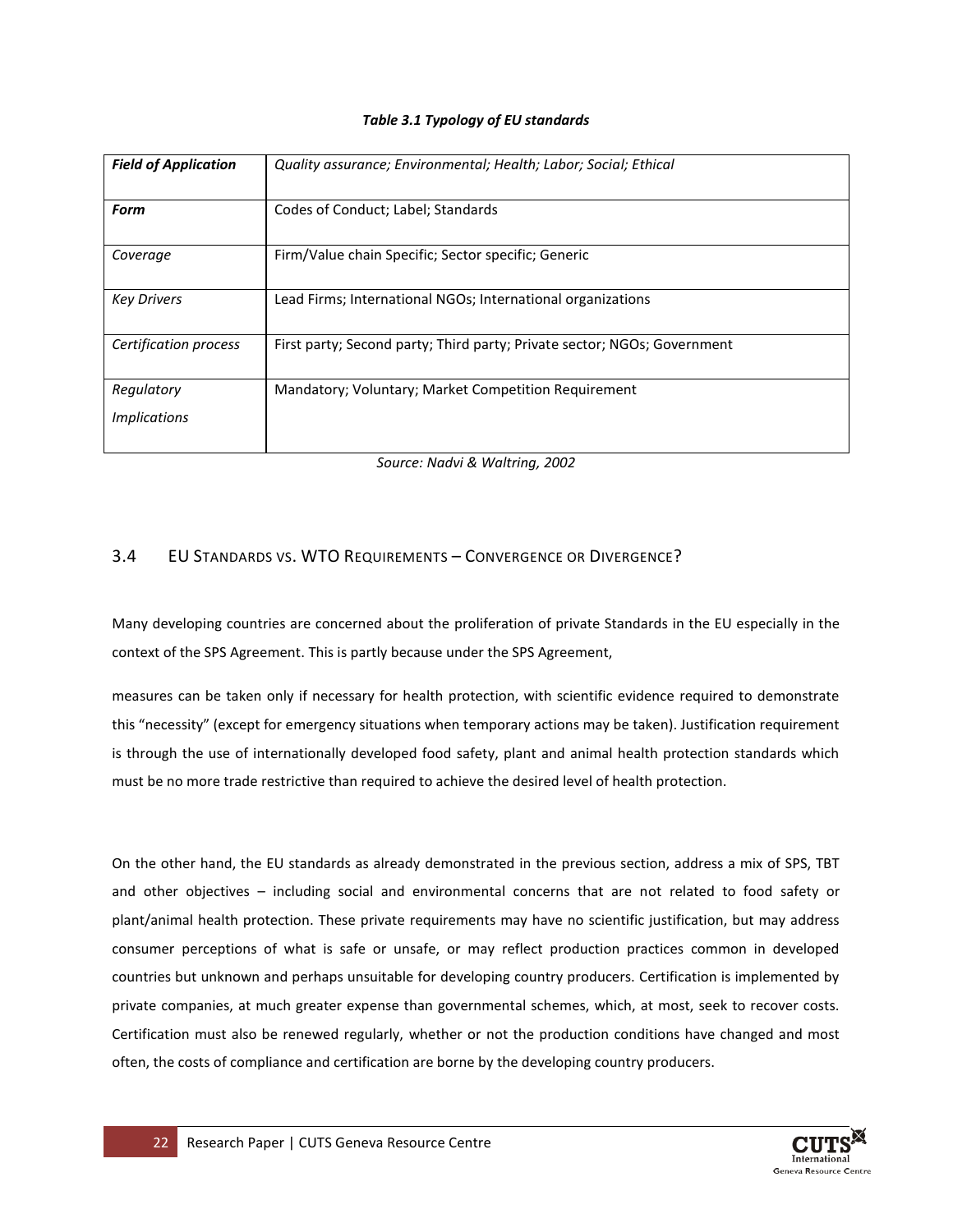Provisions of the SPS and TBT Agreements require consideration of the special needs of developing countries, through the provision of special and differential treatment. They also require that there be no unjustified costs in testing, certification or approval procedures, to ensure that these do not become barriers to trade. Conversely private standard bodies have apparently not taken the effects of their standards on developing countries or the degree of their trade restrictiveness into account. Developing countries are hence facing difficulties in meeting these standards and in gaining access to these markets.

Private retailers in the EU have often imposed and modified their requirements without any advance notice, the standards are set without any consultations from producers and with no opportunity for them to comment or complain. However, compared to the disciplines that the

WTO standards place on government regulations, there is little transparency in the development of private standards, and there is no forum for challenging private standards comparable to the SPS Committee or the dispute settlement mechanism of the WTO.

## <span id="page-22-0"></span>**4.0 Nature of EAC Exports and Experiences with EU Standards**

## <span id="page-22-1"></span>4.1 EAC EXPORTS AND STANDARDS REQUIREMENTS

## <span id="page-22-2"></span>4.1.1 The Nature of EAC Exports to the EU

EAC exports are mainly agricultural in nature (see appendices). Kenya's top exports to the EU include Horticulture, tea, coffee whose, Kenya also exports a substantial amount of fish to the EU. In Uganda fish is the main export to the EU followed by coffee and most recently also roses and cut flowers are increasingly becoming an important commodity in the Ugandan export basket. Tanzania's main exports include tea, cashew nuts and cloves. Rwanda and Burundi enjoy preferential treatment in the EU and mainly export tea and coffee which comprise 70 percent of their exports (Table 3.1). Horticulture is considered a priority sector with great potential especially in Uganda, Rwanda and Burundi.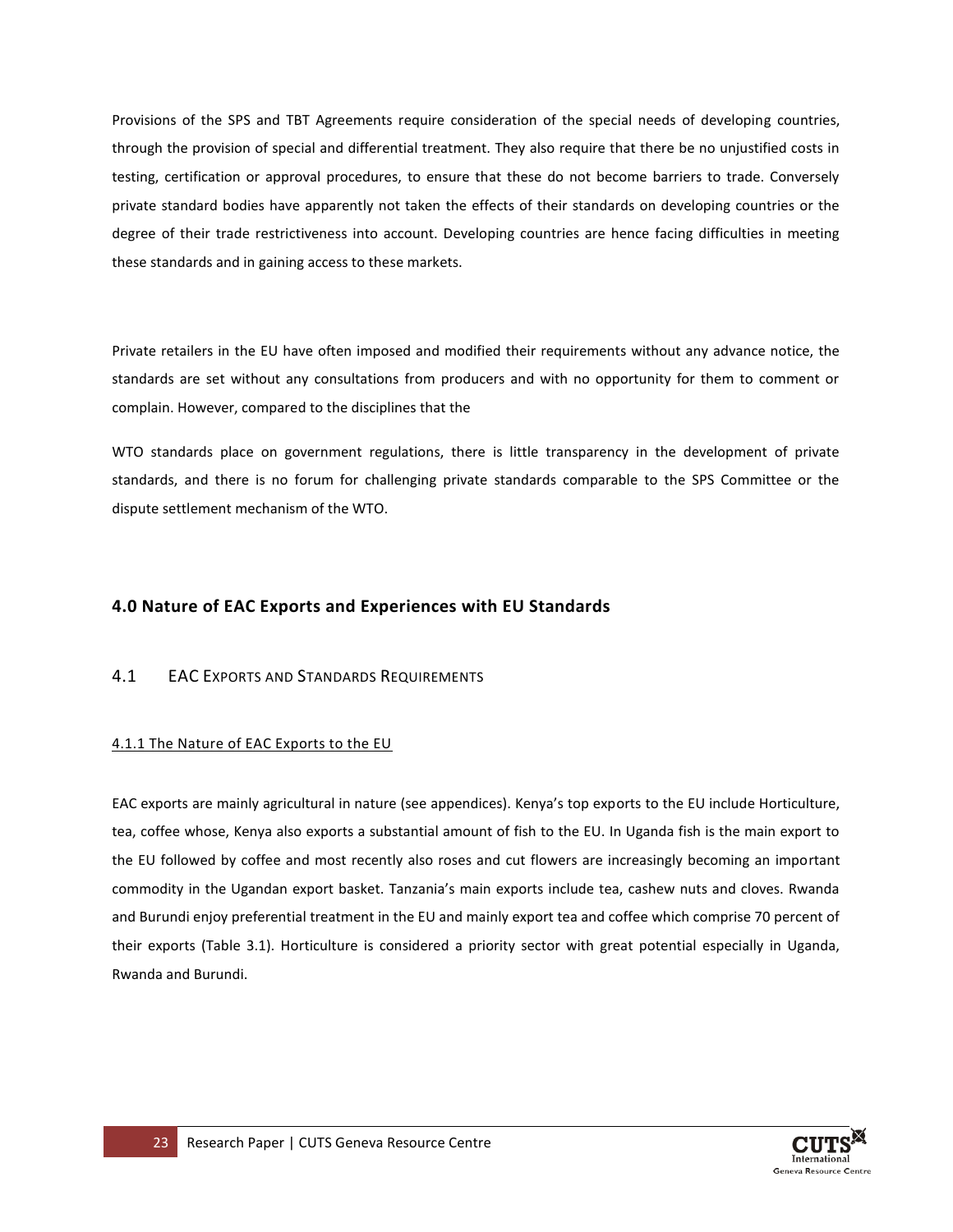| Country         |        | <b>Commodity Exports as % of Total Exports</b> |                     |                          |  |  |  |  |  |
|-----------------|--------|------------------------------------------------|---------------------|--------------------------|--|--|--|--|--|
|                 | Coffee | Tea                                            | <b>Horticulture</b> | <b>Fish</b>              |  |  |  |  |  |
| Kenya           | 3.8%   | 17.03%                                         | 20.66%              | 1.5%                     |  |  |  |  |  |
| <b>Tanzania</b> | 20.8%  | 11.3%                                          | Potential           | 25.7%                    |  |  |  |  |  |
| Uganda          | 23%    | 4.2%                                           | 2.1%                | 10.8%                    |  |  |  |  |  |
| Rwanda          | 70%    | 5.9%                                           | Potential           | ٠                        |  |  |  |  |  |
| <b>Burundi</b>  | 73.3%  | 7.0%                                           | Potential           | $\overline{\phantom{a}}$ |  |  |  |  |  |

## **Table 4.1 Main EAC exports to the EU by Country and Commodity (2007)**

Consequently, EAC exports to the EU are subject to a number of standards both SPS related as well as private standards. Therefore despite the duty free and quota free access of EAC goods into the EU as negotiated in the EPAs, EAC exports will still face restrictions in accessing the EU market. This is further exacerbated by the fact that standards are constantly changing and therefore require constant upgrading of both skills and premises and might prove to add to transaction costs of EAC exporters.

#### <span id="page-23-0"></span>4.1.2 Compliance Requirements of EU standards for EAC Exports

Over the years, each of the EU member states has developed its own arrangements for phytosanitary inspection and imposed different requirements for certificates for different products/sectors. There has been some convergence which has occurred with the determination of a number of 'notifiable' pests and diseases and a system for rapid alert communications among member state agencies. With regard to food safety, the main issues are the adoption of HACCP systems by supplier/exporters, the implementation of arrangements for product traceability, and the conduct of microbiological tests on products entering the EU. However Compliance to additional standards such as EUREPGAP/GLOBALGAP, FLO and Organic standards requires third party certifications and auditing. The costs for auditing and certification are borne by the EAC producers and exporters and often are

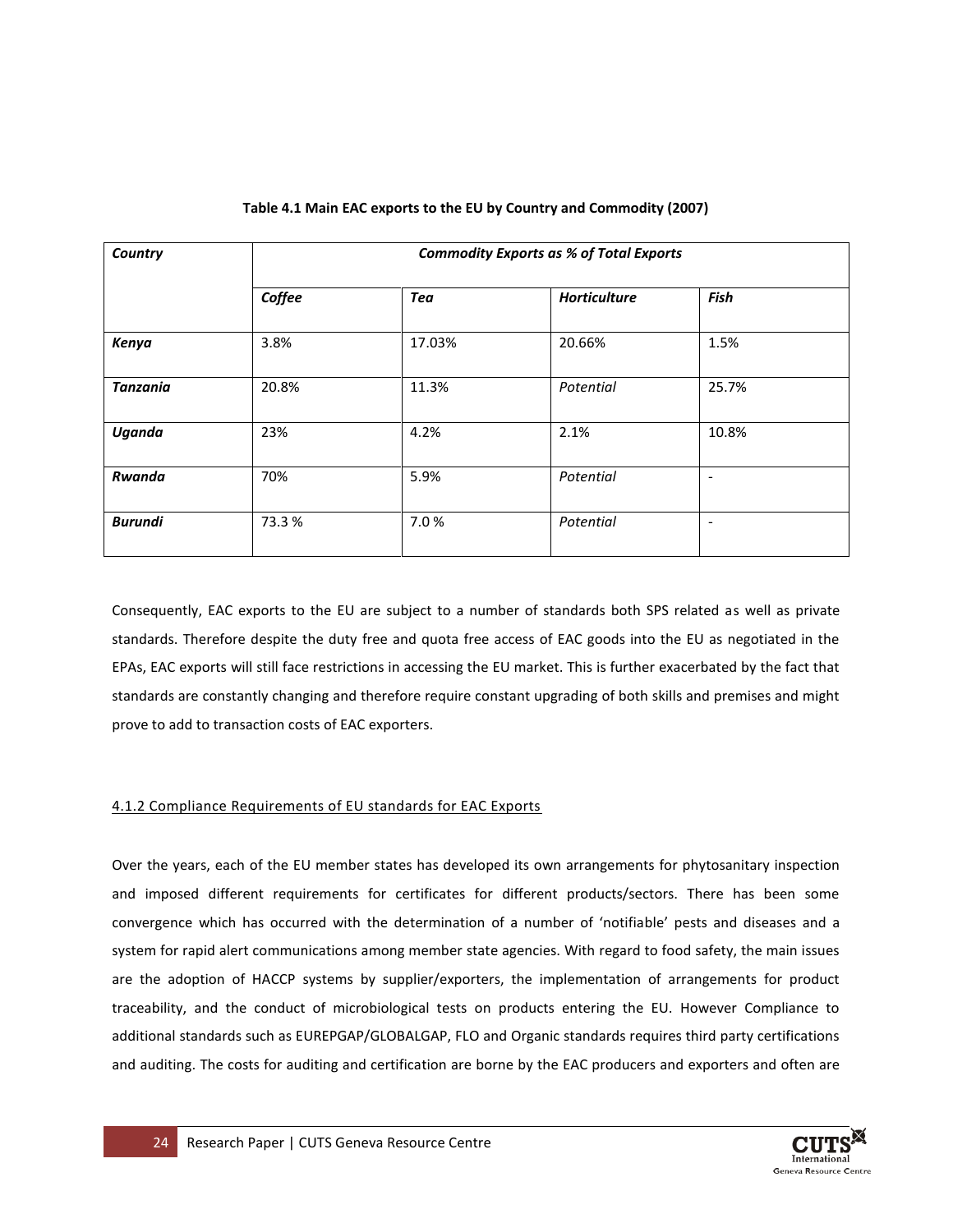costly. These additional standards are often complex especially to small scale farmers who require training. Table 3.2 below summarizes the standards requirements for EAC exporters, their legal mandate and

| Compliance                |                                     | <b>Legally Mandated</b>           | <b>Not Legally Mandated</b>                                 |                                       |  |  |
|---------------------------|-------------------------------------|-----------------------------------|-------------------------------------------------------------|---------------------------------------|--|--|
| Requirement               | <b>Strict</b><br><b>Enforcement</b> | Spot/Sample<br><b>Enforcement</b> | <b>Required for</b><br><b>Commercial</b><br><b>Purposes</b> | <b>Not Required but</b><br>beneficial |  |  |
| Phytosanitary             | $\mathbf{v}$                        |                                   |                                                             |                                       |  |  |
| Certificate               |                                     |                                   |                                                             |                                       |  |  |
| <b>MRL Tolerances</b>     |                                     | $\sqrt{ }$                        |                                                             |                                       |  |  |
| <b>HACCP</b>              |                                     |                                   |                                                             | $\mathbf v$                           |  |  |
| Traceability              |                                     |                                   | $\mathbf{v}$                                                |                                       |  |  |
| GAP/Environmental         |                                     |                                   |                                                             | $\mathbf{v}$                          |  |  |
| Social Welfare            |                                     |                                   |                                                             | $\mathbf{v}$                          |  |  |
| Packaging Specificity     |                                     |                                   | $\mathbf{v}$                                                |                                       |  |  |
| <b>Product Conformity</b> |                                     |                                   | $\sqrt{ }$                                                  |                                       |  |  |

## **Table 4.1: Compliance Requirements and Legal Status for EAC Exports**

From the above table it is evident that only two out of the eight standards are legally mandated requirements for EAC exports into the EU, the rest of the standards are not legally mandated but are equally important in order for the exports to access the particular markets.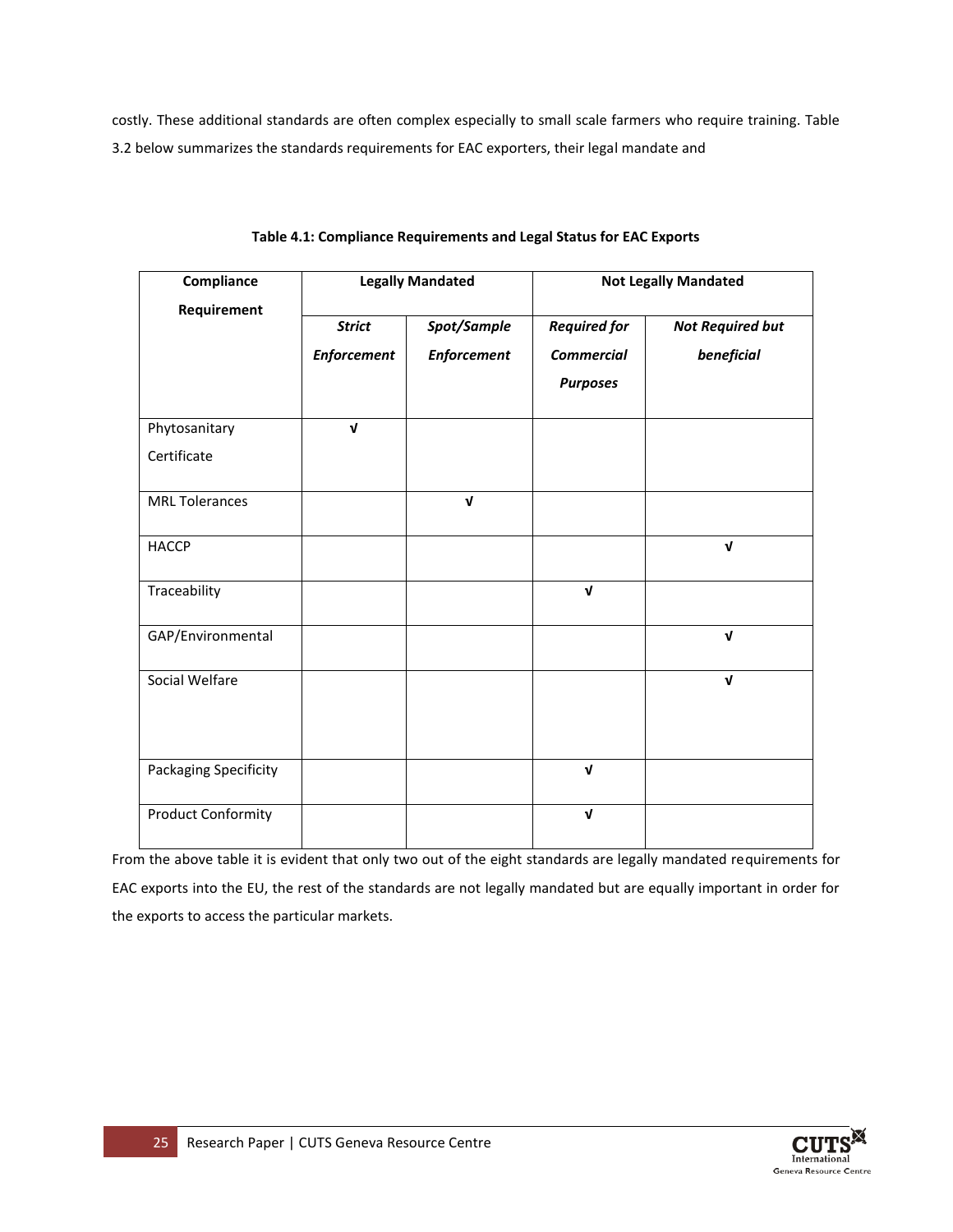#### <span id="page-25-0"></span>4.1.3 Sectoral Aspects of Standards

#### *1. Tea Sector*

Most tea exports to the EU are in Raw/semi-processed from. Tea exports into the EU have to be free of pesticide residues as well as sanitary and phytosanitary standards. In July 2000, the European Union (EU) released new pesticide standards on tea imports, expanding the number from seven to 134. In 2001, the list expanded to 193 pesticides and fertilizers. These "green barriers" -- or higher import thresholds in terms of pesticide and fertilizer residues are very strictly followed. For products entering the EU the traceability standard applies and hence to be approved as a registered estate, the applicant must establish proper procedures and keep clear records on pesticide purchasing, preparation and application, and also needs to allocate qualified in-house overseers. Besides these, other additional standards include organic tea where farmers and exporters have to receive third party certification. For some particular brands, social and welfare standards for labor also apply. In order to penetrate some specialized markets the FLO standard also applies in some cases. For EAC exporters therefore it is crucial that they meet additional and consequently costly standards in order to penetrate the EU market.

#### *2. Coffee Sector*

Over the last two decades, exports, mainly of coffee, have declined or stagnated due to non-SPS factors such as falling international prices, large production losses, growing international competition and various supply-side factors. Kenyan coffee exports, for instance, declined over past two decades from about US\$320m (1985) to US\$110m (2004). For many EAC producers, coffee is still one of the most important traditional cash crops for export. World conventional coffee markets are highly competitive and typically cyclical with recurring patterns of oversupply that make prices volatile and producer incomes very insecure.

Coffee exports like many other agricultural exports have to meet requirements of SPS and MRLs as well as HACCP and ISO 65. In addition to this EUREPGAP standards are also applicable in the coffee industry and all coffee exports to the EU have to meet the Coffee EUREPGAP code. Social and environmental certification has created a fastgrowing niche market that offers an advantage to coffee growers that can produce quality certified products. Certified coffees are commonly defined as those that include the three pillars of sustainability (economic, environmental and social) and are certified by independent third parties. Certified coffees include Fairtrade coffee, Utz Coffee and Organic Coffee.

#### *UTZ Certified Coffee*

**UTZ CERTIFIED** is an industry-led coffee certification program launched in 2002 which claims to be the largest coffee certifier in the world. Formerly was known as **Utz Kapeh**. On the 7th of March, 2007, the Utz Kapeh Foundation officially changed its name and logo to UTZ CERTIFIED 'Good Inside'. UTZ CERTIFIED is a foundation for

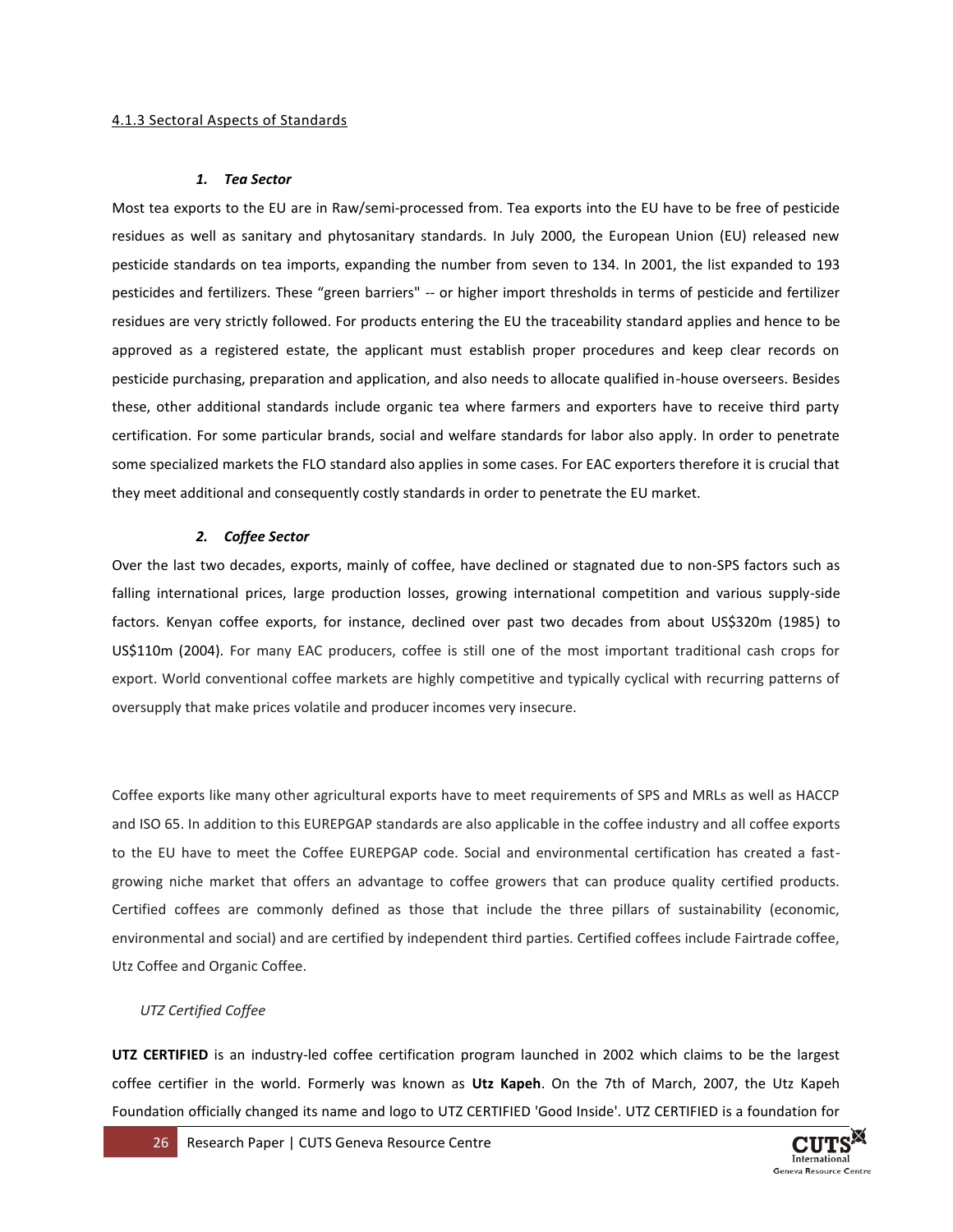the world-wide implementation of a baseline standard for responsible coffee growing and sourcing. UTZ-certified cooperatives, estate farms and producer groups comply with the [UTZ CERTIFIED Code of Conduct.](http://www.utzcertified.org/index.php?pageID=111&showdoc=111_0_9) This Code is an internationally recognized set of criteria for professional coffee growing, which includes socially and environmentally appropriate coffee growing practices, and efficient farm management. UTZ also encompasses the web traceability system and is hence costly to small scale producers. UTZ requires third party certification with ISO 65 accreditation and inspections are done annually.

#### *Fair trade Coffee*

Fair trade is an organized [social movement](http://en.wikipedia.org/wiki/Social_movement) and market-based approach that aims to help producers in developing countries and promote sustainability. The movement advocates the payment of a "fair price" as well as social and environmental standards in areas related to the production of a wide variety of [goods.](http://en.wikipedia.org/wiki/Goods) For a product to carry either the [International Fair trade Certification Mark](http://en.wikipedia.org/wiki/International_Fairtrade_Certification_Mark) or th[e Fair Trade Certified Mark,](http://en.wikipedia.org/wiki/Fair_Trade_Certified_Mark) it must come from [FLO-CERT](http://en.wikipedia.org/wiki/FLO-CERT) inspected and certified producer organizations. The crops must be grown and harvested in accordance with the international Fair trade standards set by [FLO International.](http://en.wikipedia.org/wiki/FLO_International) The [supply chain](http://en.wikipedia.org/wiki/Supply_chain) must also have been monitored by [FLO-CERT,](http://en.wikipedia.org/wiki/FLO-CERT) to ensure the integrity of labeled products. The Fair trade certification system also promotes long-term business relationships between buyers and sellers, crop pre-financing, and greater transparency throughout the supply chain and more. This also requires third party certifications and yearly renewal of certificates which may also prove costly. Besides producers and exporters have to be trained on the codes of conduct.

#### *Organic Coffee Standards*

In the case of coffee, producers cannot use synthetic substances such as most pesticides, herbicides and fertilizers. If coffee is labelled "organic," at least 95 percent of the beans must have been grown under organic conditions. Certification includes inspections of farm fields and processing facilities, detailed record keeping, and periodic testing of soil and water to ensure that growers and handlers are meeting the standards which have been set.

#### *3. Horticulture*

The horticulture sector is not only the largest market category, but also have one of the most diverse ranges of countries of origin and the highest levels of consumer interest in the major markets. Kenya is the third largest supplier of cut flowers worldwide (after Columbia and Ecuador), mainly to Europe. Cut flowers, and fruit and vegetables are the second and third largest export commodity (after tea) for Kenya, with 60% of Kenyan fruits and (fresh) vegetable exports going to Europe. Majority of horticultural export products are sourced from large estate farms, employing many laborers. Overall, the sector directly supports about half a million workers, small farmers and families. There are various factors being seen to contribute to the success of the sector: competitive supply chain (off-season producer), vibrant private sector (including associations such as KFC and FPEAK), "light" regulation and taxation, support by KEPHIS, existence of Task Force, etc. Growth opportunities exist for further export of fruit and vegetables, currently only a small share is exported to the EU market while the US market

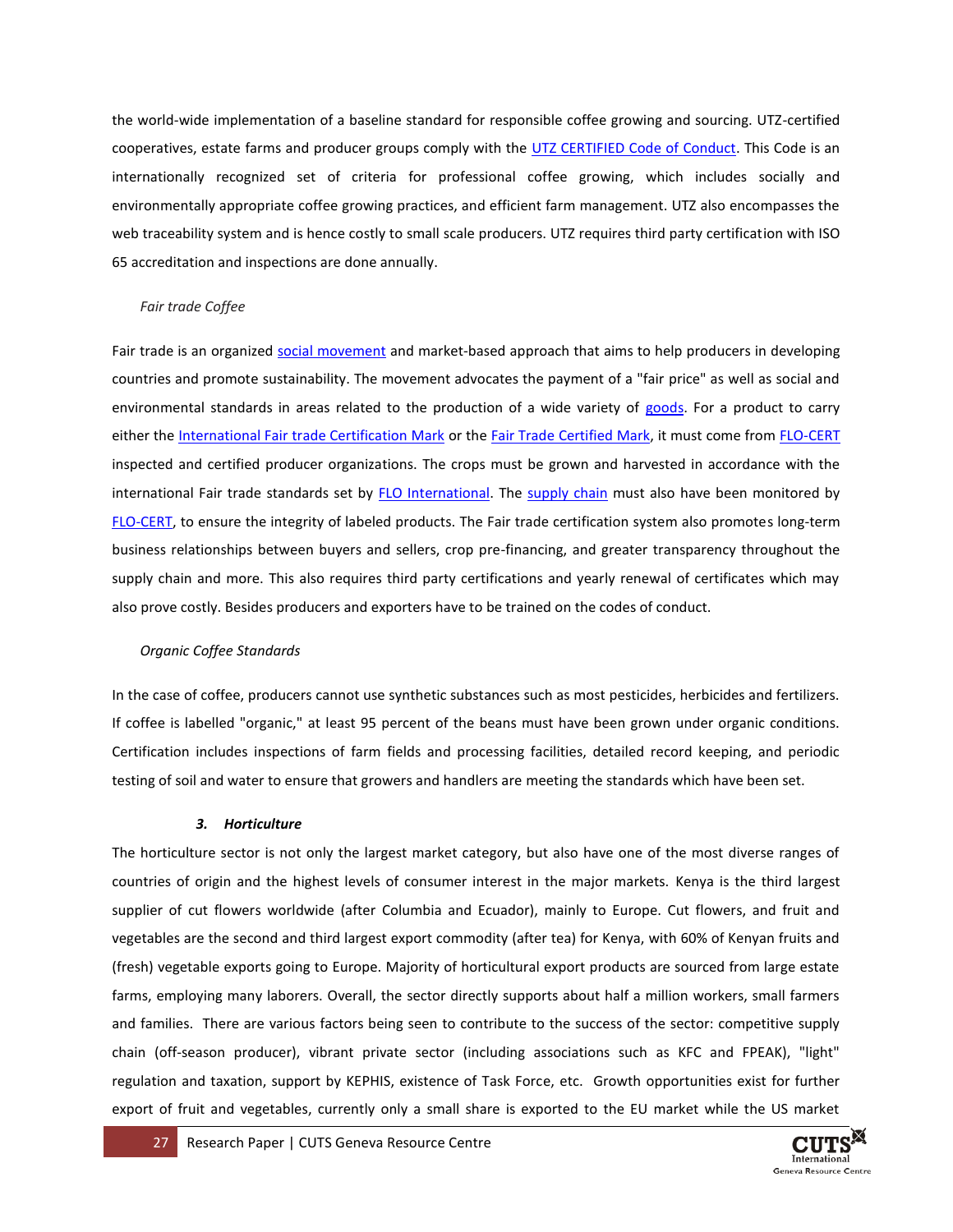remains almost unexplored; there are also opportunities for value addition, for instance, in producing semiprepared and ready-to-eat combinations. In the region, Kenyan cut flower sector faces increasing competition from other African countries putting pressure on profit margins.

In Uganda, flower export is dominated by sweetheart roses and goes to EU. There are efforts to diversify into chrysanthemum cuttings and tropical flowers. Most companies comply with commercial standard schemes, however, the country experienced slight decline in export in 2005-06 which was attributed to power shortages, storm damage and poor cold chain management. Fruit and vegetable production is dominated by smallholder farmers who produce mainly commodities such as hot pepper, matooke, okra and selected other commodities. A lot of trade seems to be directed towards EU (especially to UK) wholesale markets. Cross-border trade in banana (and smaller amounts of pineapple and melon) are mainly directed to Kenya. Small-holders also supply local markets, including hotels, restaurants, and supermarkets. But the country also imports products garlic/asparagus which could be produced locally.

In Tanzania, the horticulture sector exhibits good growth potential. There are few companies exporting cut flowers and specialty vegetables to Europe from medium and large scale farms, mostly through Kenyan marketing channels. Integration of smallholders into marketing chain (following Kenyan model) may raise SPS compliance issues currently not encountered, in particular, certification to private standards. Diversification is possible into niche markets, notably cuttings, seeds and soft fruit, but, regional trade (mostly to Kenya) in oranges, onions, tomatoes and potatoes has been growing with opportunities to expand mango trade to Middle East and Asian markets. Key constraints for the sector include climate, airfreight, investment incentives, pesticide registration, shortage of skilled middle management and little momentum to integrate smallholders into supply chains. The horticultural industry is organized in Tanzania Horticulture Association (TAHA) and Association of Mango Growers (AMG).

EAC exporters in this sector face major challenges especially when it comes to compliance to standards which are constantly changing and are numerous in number. EAC producers and exporters have to comply with stringent SPS and MRL standards as well as HACCP and GLOBALGAP standards. In recent years a proliferation of quality standards, including codes of practice as well as quality assurance schemes, have emerged from governments, private standards associations, industry groups, and individual firms in the EU. Many of these initiatives are topdown approaches, mostly driven by large retailers. These include EUREPGAP now GLOBALGAP; the Ethical Trading Initiative, and Fair trade initiative; organic certification among others.

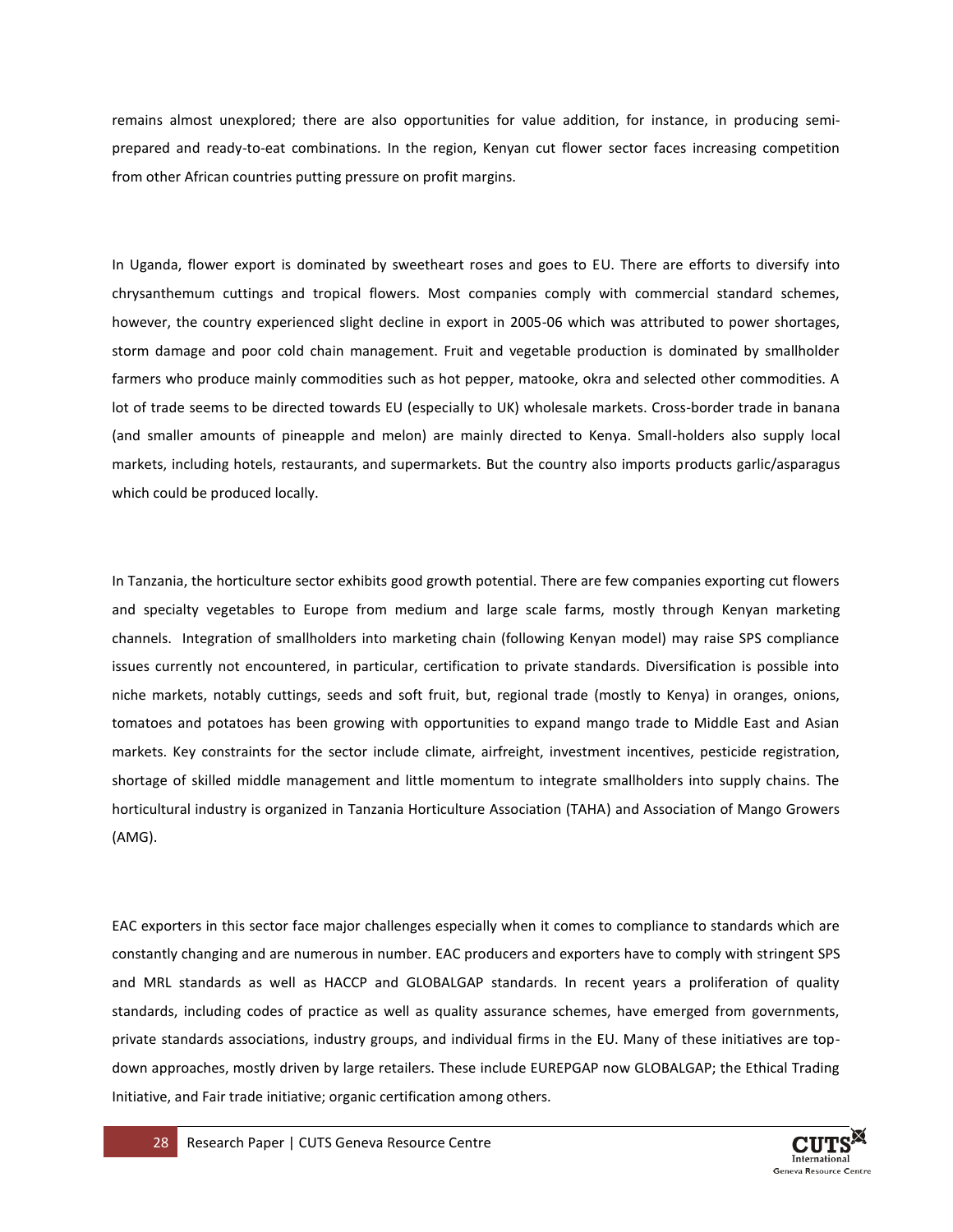The GLOBALGAP standard not only encompasses safety and health standards but also covers Good Agricultural Practices, Traceability and farm management. It is a holistic type of standard which requires third party certification, yearly renewal and training and capacity building of exporters and producers. There are also labour standards as well as environmental and social standards which are voluntary but none-the less very important to access the particular markets. Traceability and labelling requirements are also very necessary in this sector due to the perishable nature of the produce. The compliance costs in this sector are therefore very high due to the fact that at farm level, farmers have to invest in GAP and yearly certification as well as capacity building initiatives in order to stay abreast with the ever changing standards.

#### *4. Fisheries Sector*

Kenyan and Tanzanian fish products are sourced from inland and coastal fisheries, and aquaculture; Uganda's main source is inland fisheries (mainly Lake Victoria as well as other lakes and rivers). The sector is estimated to employ about 300,000 people directly or indirectly (2004) in Kenya, about 250,000 people directly (processing sector about 5,000) in Uganda; and an overwhelming 2 million people either directly and indirectly in Tanzania.

Marine products include shrimp, prawns, octopus, tuna, sardines, squid, lobster and crab but the main export by the region is Nile perch (approximately, 80% by value in 2005), followed by tilapia for Kenya and Uganda and 'omena' for Kenya which is meant for local consumption/feed. As illustrated in Figure **4.1**, the volume of Nile perch exports by the three EAC countries has been greatest for Tanzania, Uganda and Kenya respectively since 1997 to 2005. Fishing activity in Uganda is rather artisanal and is based on traditional small vessels, canoes and "collector boats". The total production for Kenya in 2005 reached 140,000 metric tones (MT) where 90% of the fish was sourced from Lake Victoria. Major market for the region is the EU, followed by the US and UAE for Uganda, followed by East Asia for Tanzania and to Israel, Singapore, Japan and Australia for Kenya.

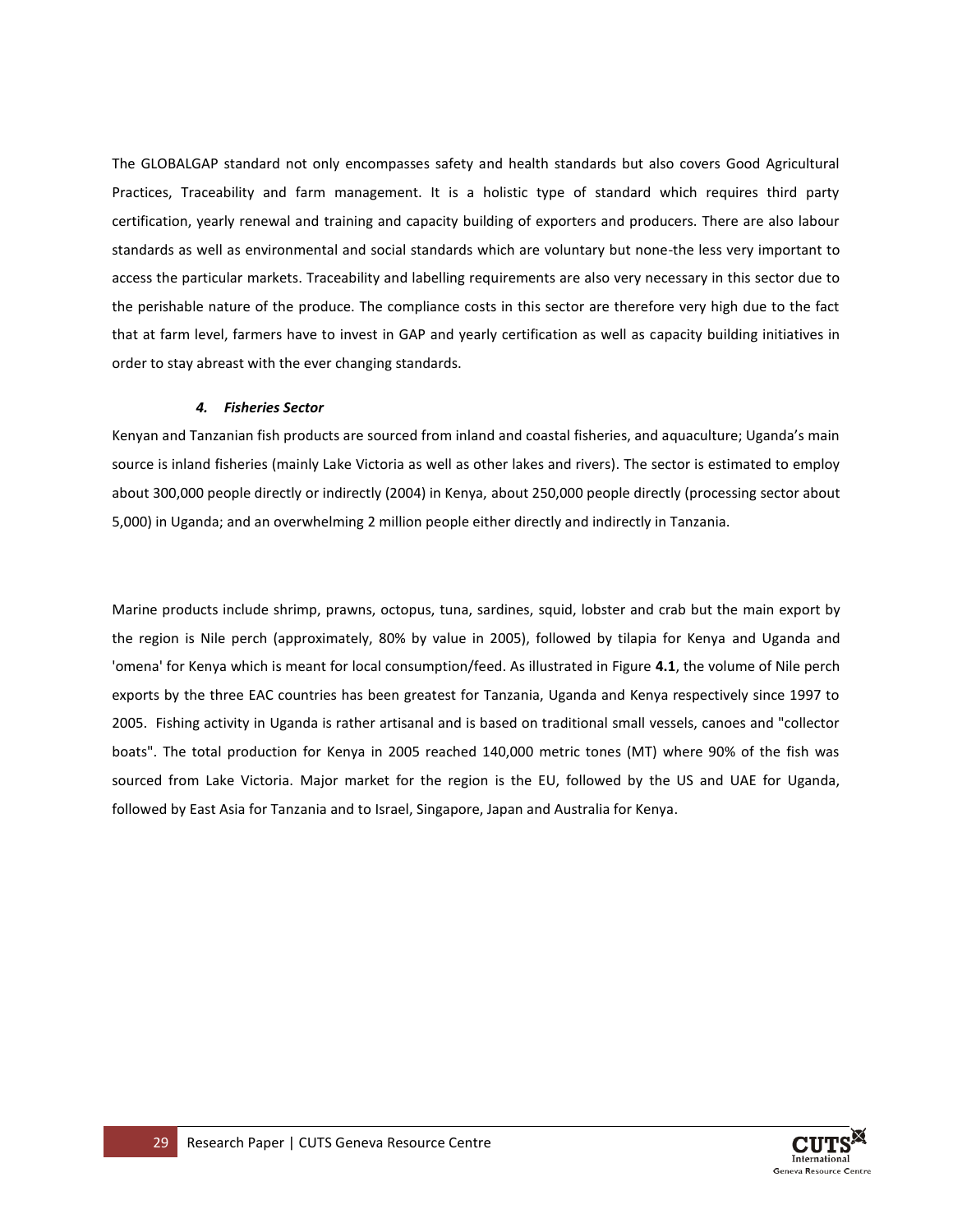

**Fig 4.1 Volume of Nile perch exports to the European Union, 1997-2005:**

Unlike Uganda, processing sector in Tanzania is expanding into value-added food preparation processes and new fish farming techniques and there is significant potential for development of coastal fisheries (including Zanzibar) and aquaculture in shallow waters surrounding offshore islands and in Zanzibar (seaweed). The industry organizations that have been instrumental in enhancing hygiene controls and promoting best practice are TFPA and LVFPAT which have merged to form the Tanzania Fish Processors Association (TIFPA); and, the Association of Fish Processors Kenya (AFIPEK) which has an MoU with the Fisheries Department.

Food safety in this sector is particularly important because fish are particularly prone to rapid pathogenic contamination. The main safety concerns are unhygienic handling during and after fish harvest, insufficient refrigeration, substandard processing, and poor packaging. In 1997 Kenya and Uganda suffered tremendous losses due to fish bans in the EU, first as a result of Salmonella contamination; in 1998 again as a result of cholera outbreaks along the beaches of Lake Victoria and in 1999 again as a result of pesticide residues in fish.

However, the most significant regulations for the fisheries sector are those of the EU, specifically EU directives 91/493/EEC and 98/83/EEC. These standards are enforced through "the competent authority" approved by the EU (in this case, the Fisheries Department) with periodic audits by EU inspectors. In summary, the EU Directive 91/ 493/EEC lays down the requirements for handling and marketing fishery products. The directive is based on HACCP principles, and it defines the practices governing fish production, handling, processing, packaging, and transporting

![](_page_29_Picture_7.jpeg)

*Source: Josupeit (2006)*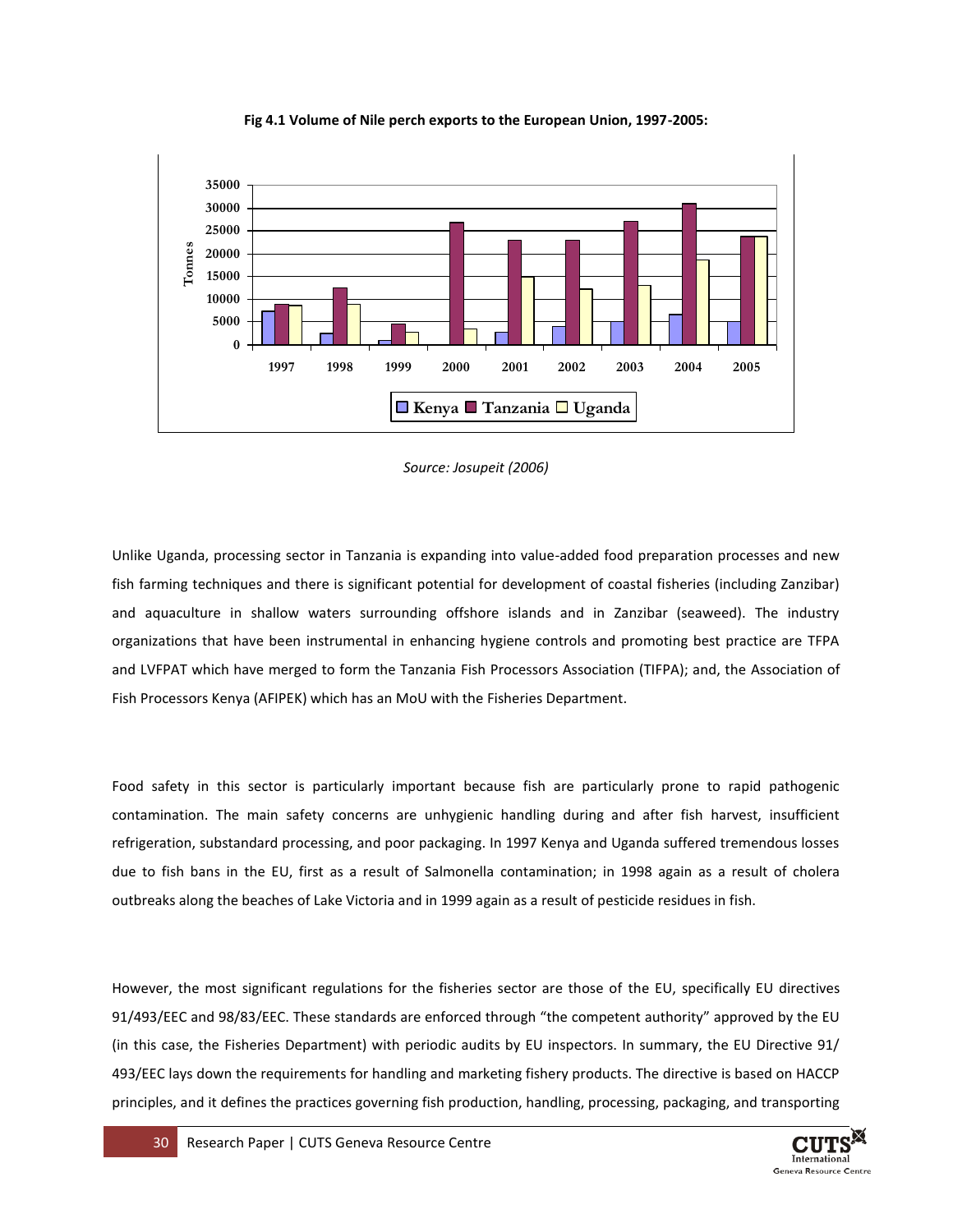of fishery products destined for the EU. It also imposes strict standards regarding construction of buildings, equipment, purification tanks, and storage tanks intended for holding fish prior to export. On-premise laboratories, strict record keeping, and accurate labeling are other requirements. EU conditions also require that fish processors and exporters organize an industry association to ensure self-monitoring on matters of fish quality.

The implications for these regulations are that the costs to fish-processing factories of restructuring their facilities and production lines are significant. In addition fishermen have to

invest in newer, cleaner boats and preservation facilities, while fish transporters must increase spending on refrigerated trucks. Private and public costs are incurred in retraining fishermen and other workers on hygienic fish-handling practices. Governments also must pay to set up laboratories to monitor fish quality and to inspect fish production systems (Abila, 2003).To meet the EU safety requirements, Kenya and Uganda have implemented these requirements over the years and this has seen a marked improvement in terms of increasing volumes of fish exports to the EU.

## <span id="page-30-0"></span>4.2 CROSS COUNTRY EXPERIENCES IN MEETING STANDARDS

#### <span id="page-30-1"></span>4.2.1 Kenya: Conformity to International Standards and Institutional changes

Kenya has undergone some significant changes in the area of standards since it joined the WTO in 1995. Kenyan standards are relevant to TBT and SPS are notified to the WTO by KEBS through the Ministry of Trade. KEBS is the secretariat for the National codex committee. On the other hand Kenyan standards on plant and animal health including SPS measure are notified by the Kenya Plant Health Inspectorate Services (KEPHIS) and Department of Veterinary Services (DVS) which are both under the Ministry of Agriculture. KEBS, KEPHIS and DVS also notify Kenyan producers and exporters about standards and any changes in standards. Agricultural commodity organizations such as Coffee Board of Kenya, Kenya Tea Development Authority, Horticultural Crops Development Authority are also involved in dissemination of information on standards to various stakeholders in their respective sectors.

On the other hand private sector standards in the sector which often require third party certification are often handled by private standardization companies such as AFRICERT, CMI, SGF and SGS<sup>7</sup>. These private companies

 $\overline{a}$ 

![](_page_30_Picture_9.jpeg)

<sup>7</sup> SGS is an international organization whose role is to audit for certification under the ISO 9000X Series, ISO 4000, HACCP and the code of Practice.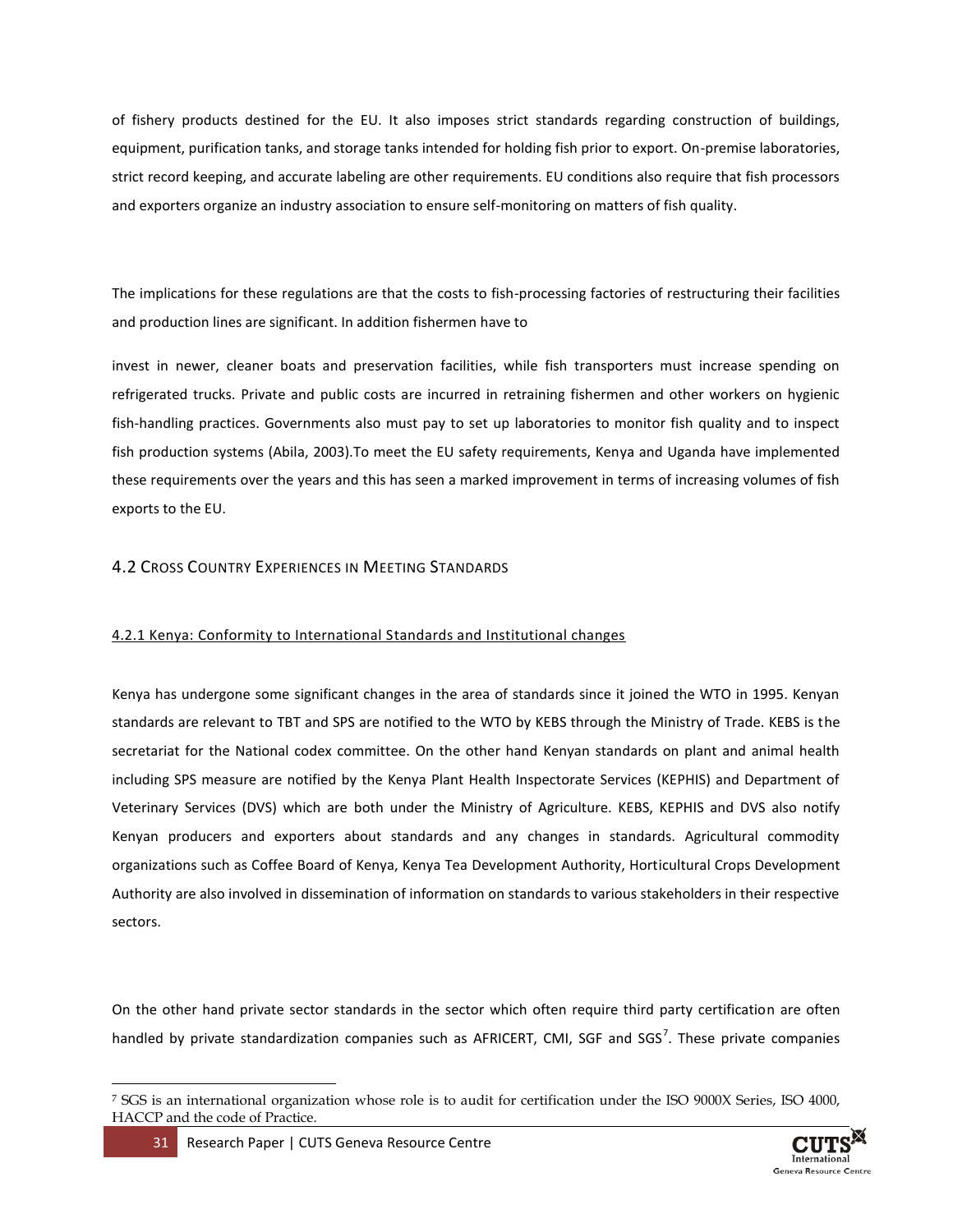often offer training services, auditing services and certification to producers and exporters at a fee. Yearly auditing and renewal of certification is also done by these private companies at a fee, which is borne by the exporters/producers.

There have also been efforts to support ACP countries to harmonize their standards using funding from the EU by organizations such as COLECACP, PEP amongst others. There has also been a "successful" attempt by the FPEAK to benchmark KenyaGap to EurepGap standards. However there are a lot of other standards that still have to be met and might require further harmonization/localization. Kenyan producers and exporters still experience a lot of constraints in meeting these standards especially for small scale producers and exporters, the costs of transactions, coupled with lack of technical capacity exacerbates the situation in Kenya. Therefore there is an urgent need for support for capacity building programs as well as a consideration for harmonization of the standards.

#### <span id="page-31-0"></span>4.2.2 Uganda: Establishment of Regulatory and Institutional Frameworks for standardization

The responsibility for setting and enforcing standards is handled by different ministries, whereas the implementation of SPS measures is the responsibility of the crop protection department and the fisheries department under the Ministry of Agriculture Animal husbandry and Fisheries (MAAIF), standards under manufacturing are implemented by the Uganda National Bureau of Standards (UNBS). SPS measures are implemented by Sanitary and Phyto-Sanitary Inspectorate Services (SPIS) which is charged with the responsibility of inspecting and regulating plant products for import and export. The Uganda National Bureau of Statistics (UNBIS) on the other hand is mandated to promote standardization in health and safety activities, determination, review, modification or amending standards. The Total Quality Management U limited (TQM) is a private company affiliated with International Quality Media and whose main functions include training corporate bodies and other organizations in the Total Quality Management concept per ISO certification standards.

In Uganda different sectors also have their standardization bodies for instance the coffee sector is governed by the Uganda Coffee Development Authority (UCDA), complemented by the code of regulations developed by the Uganda Coffee Trade Federation (UCTF). Standards in the flower industry are managed by Uganda Flower Exporters Association (UFEA) and HORTEXA which developed a code of practice providing guidelines for flower exporters and producers to comply with international standards. The fish sector is mainly managed by the MAAIF and the Department of Fisheries Resources (DFR). After Uganda suffered fish bans both in 1998 and 1999, the EU

![](_page_31_Picture_6.jpeg)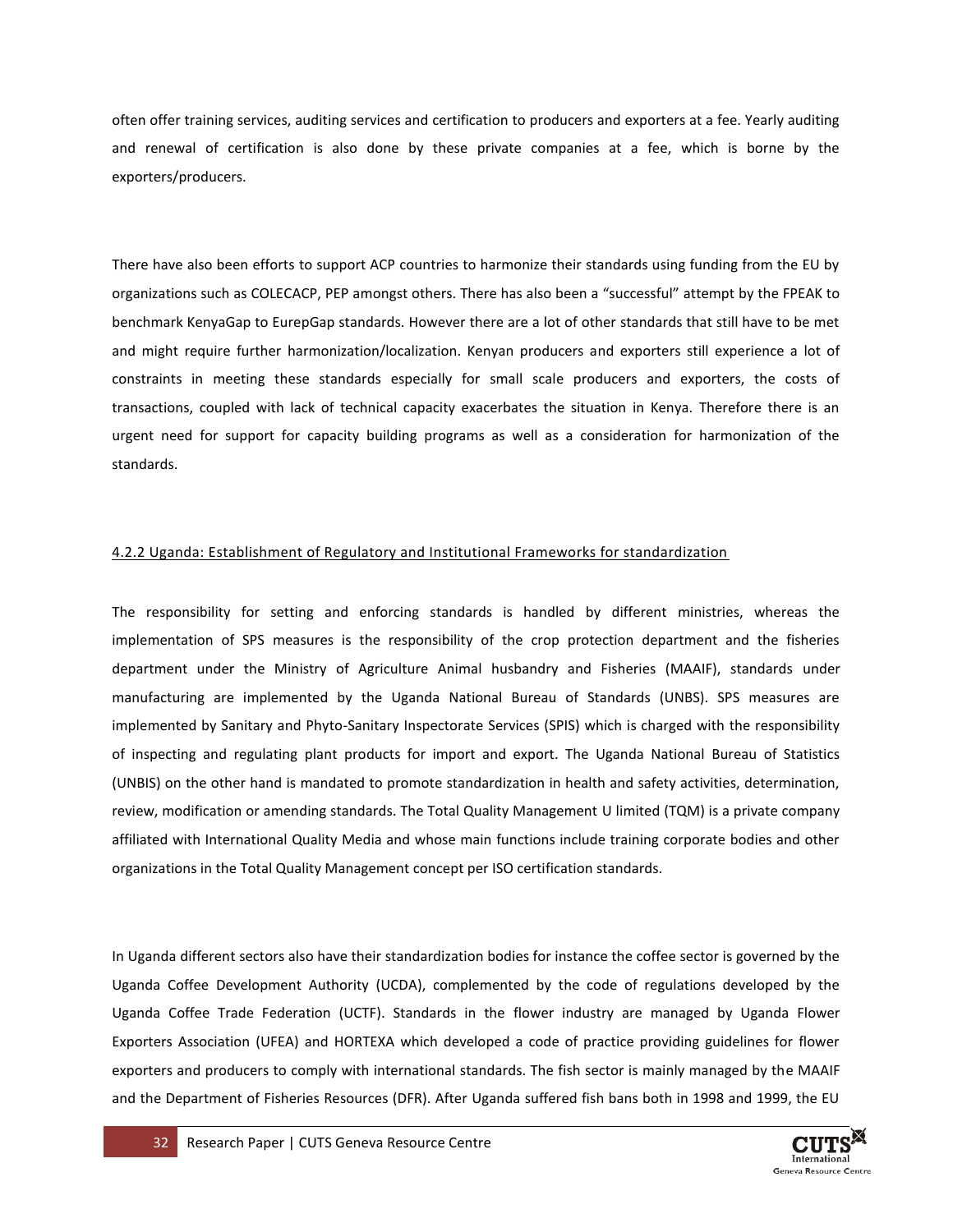demanded improvements in standards in the Fish sector and since then a major overhaul of the standards and requirements in the fish sector has seen marked improvements.

Despite improvements with issues of standardization in Uganda's fish sector, there still exists a gap in terms of capacity of small scale producers to comply with various standards in terms of transaction costs and technical capacity, Uganda still relies on a lot of donors and foreign private companies for training and capacity building for various standards in different sectors.

## <span id="page-32-0"></span>4.2.3 Tanzania: Experience with Standards and Institutional Constraints

The Tanzanian experience with standards is no different from those of other EAC countries namely Kenya and Uganda. The Tanzanian Bureau of Standards (TBS) enforces the standards of the International Organization for Standardization (ISO). Sanitary and phytosanitary standards are regulated by the Ministry of Agriculture and Cooperatives, which also performs inspections and runs certification programmes. The TBS conducts the implementation of standards through certification schemes, inspection and testing and quality management system registration (ISO 9000). TBS is also the National Enquiry point (NEP) on SPS and TBT agreements of the WTO.

On the issues of plant health, the Plant Health Services (PHS) is responsible for the management of pest outbreaks, promotion of integrated pest management and other training, awareness-building and surveillance activities related to plant health. The PHS has some 165 inspectors based at 28 entry points, including the international airports at Dar-es- Salaam and Kilimanjaro, major sea and lake ports and selected border posts. Other institutions involved in the standardization process include the Tanzania Food and Drugs Authority (TFDA), within the Ministry of Health whose mandate centres on protecting domestic consumers, and whose main functions are to:

- Regulate the importation, manufacture, labelling, marking, identification, storage, sale, and distribution of food.
- **Test or facilitate the analysis of food and/or food products to ensure safety for human consumption.**
- **Prescribe minimum quality standards for imported and locally manufactured food.**
- **Enforce the regulations and apply penalties for non-compliance, and**
- Address consumer complaints.

![](_page_32_Picture_11.jpeg)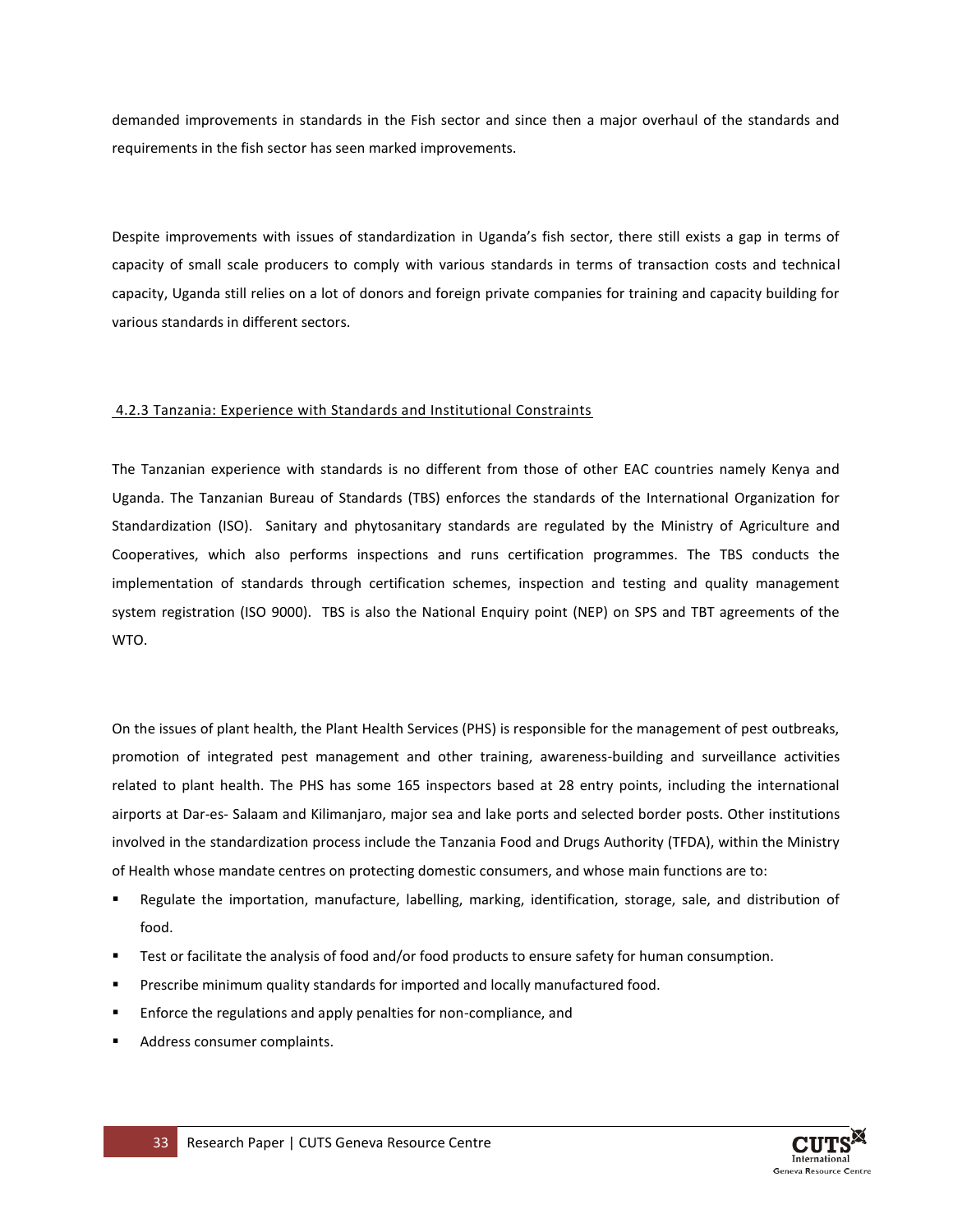The institutional and regulatory framework does not seem to be well coordinated in Tanzania with different institutions handling different aspects of standards. There is also a lack of technical and financial resource base to enable producers and exporters to adopt various EU standards.

#### <span id="page-33-0"></span>4.2.4 Towards Harmonization of Standards within the EAC

While some elaborate work related to standards did take place in EAC in the 1970s, more concerted efforts to harmonize standards among EAC members began in the mid-1990s. Convening in 1995, the Permanent Tripartite Commission (PTC) for East African Co-operation agreed that the harmonization of standards in goods and services would facilitate trade and investment within the region. An East African Standards Committee was formed with representatives from the member states, including some private sector participation. This facilitated the establishment of the Standardization, Quality Assurance, Metrology and Testing (SQMT) program in 1998. The aim of the program was to facilitate sustainable modernisation in areas of quality assurance, develop and apply a common policy to standardization for goods traded in the region and synchronize and improve the relationship amongst the standardization bodies in the EAC as well as with the international organizations. More recently the EAC group of countries is negotiating with the EU on issues of standards through a joint text which will see harmonization of EU standards with those in the EAC.

In 2001, members of the EAC signed the Protocol on Standardization, Quality Assurance, Metrology and Testing (EA-SQMT) as part of a broader trade agreement signed by the three countries two years earlier. Under this protocol, the countries agreed to apply a common policy on standardization, metrology and conformity assessment of goods produced and traded with the Community. The protocol laid down the principles for cooperation among the three member states and defined their obligations in various spheres. Under the protocol the three countries committed to, among other things:

- Applying uniform rules and procedures for the formulation of national standards.
- Adopting and implementing East African standards as national standards (EA standards would be drawn from those adopted by the African Regional Organization for Standardization and, where these are not available, suitable international standards).
- **Developing and harmonizing environmental standards within the Community.**
- Harmonizing procedures, sampling and testing of products for conformity with quality standards.
- Developing adequate capacities for assuring the quality of goods produced and traded within the Community.
- Adopting common rules and procedures for the use of certification marks and providing mutual recognition of each other's national certification marks.

![](_page_33_Picture_11.jpeg)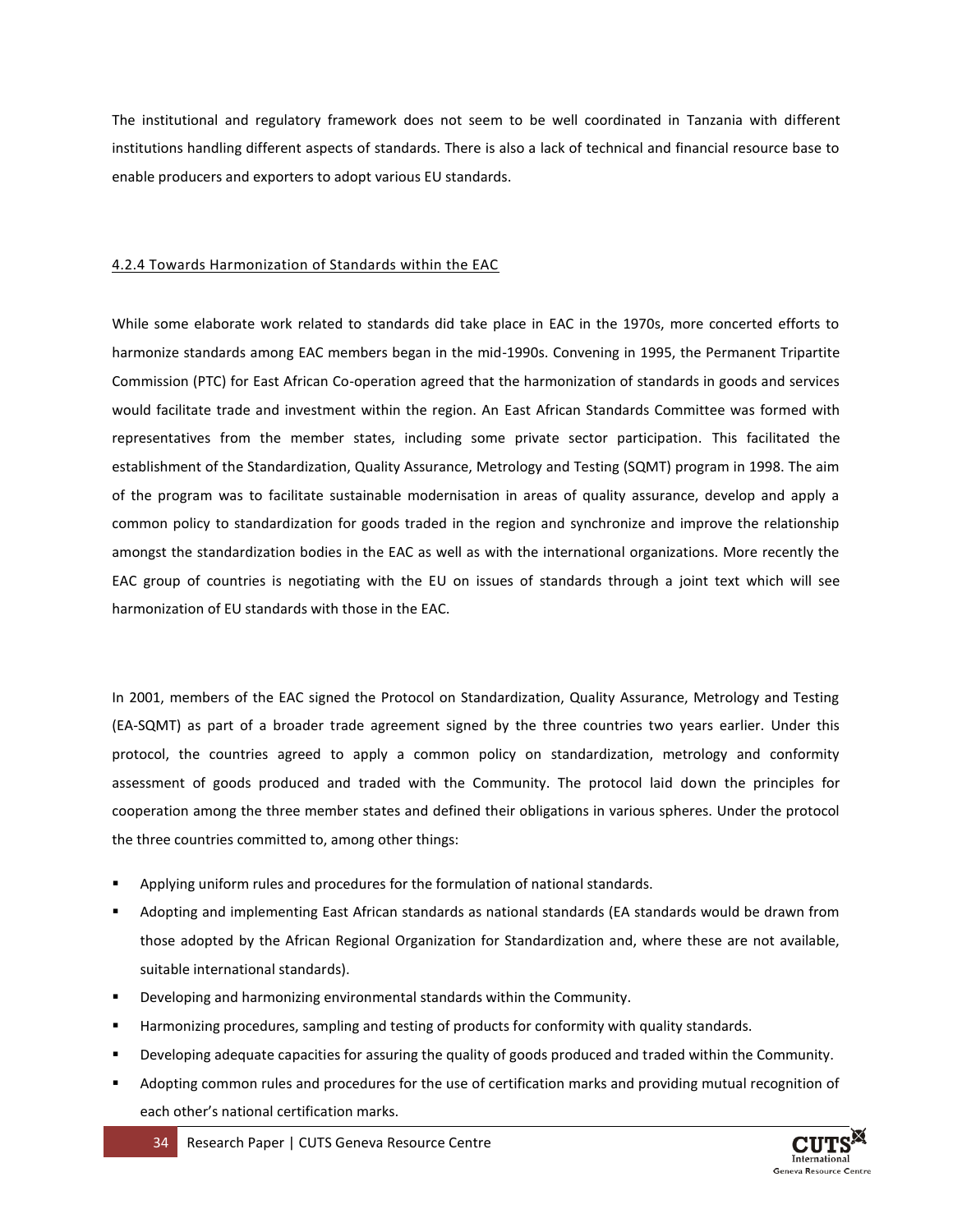- Adopting a harmonized system for legal, scientific, and industrial metrology.
- Establishing an East African accreditation body to promote the recognition of certification and test laboratories within and outside the region.

Following the signing of the SQMT protocol, the drive for harmonization of standards gathered some momentum and the EASC proceeded to develop a large number of 'harmonized' standards between the three member states. By the end of 2003, some 490 'harmonized' standards had been agreed to, of which 160 related to food products. With respect to harmonization of EAC standards with EC, progress is being made and so far a joint text has been developed and is yet to be debated upon.

## <span id="page-34-0"></span>**5.0 Conclusions and Way forward**

## <span id="page-34-1"></span>5.1 CONCERNS IN MEETING STANDARDS

The economic costs associated with meeting high hygiene standards when a country has only a limited volume of production is particularly important for developing countries where limited production runs can greatly increase the unit costs of processing to a standard that will allow access to the EU market. This could come to constitute an important barrier to trade. In this context derogation provisions will need to be developed which allow greater use to be made of non-originating raw materials, where this allows the unit costs of SPS-compliance in the countries concerned to be reduced to an economically viable level.

A further concern is the growing burden of compliance with the increasingly strict standards being applied by private-sector-based bodies in the EU. These standards often go beyond the formal legal requirement, since the legal obligation to ensure the safety of food imported into the EU market is placed on the importer. If importers are not able to prove that they took all possible precautions to prevent unsafe food entering the EU market they can be fined around €40,000 per consignment and could face imprisonment for up to two years.

This is leading to increased pressure on EAC suppliers from EU importers to ensure that all foodstuffs exported to the EU market are safe and subject to traceability requirements. This includes insistence on the adoption of 'good practices' from field to embarkation, with this being certified by independent organizations. Substantial new administrative burdens are thus being imposed on ACP exporters (along with the associated costs), burdens which fall particularly onerously on small-scale producers. It is also leading to EU importers refusing to deal with suppliers who cannot guarantee both the traceability and food safety of the consignments supplied.

![](_page_34_Picture_9.jpeg)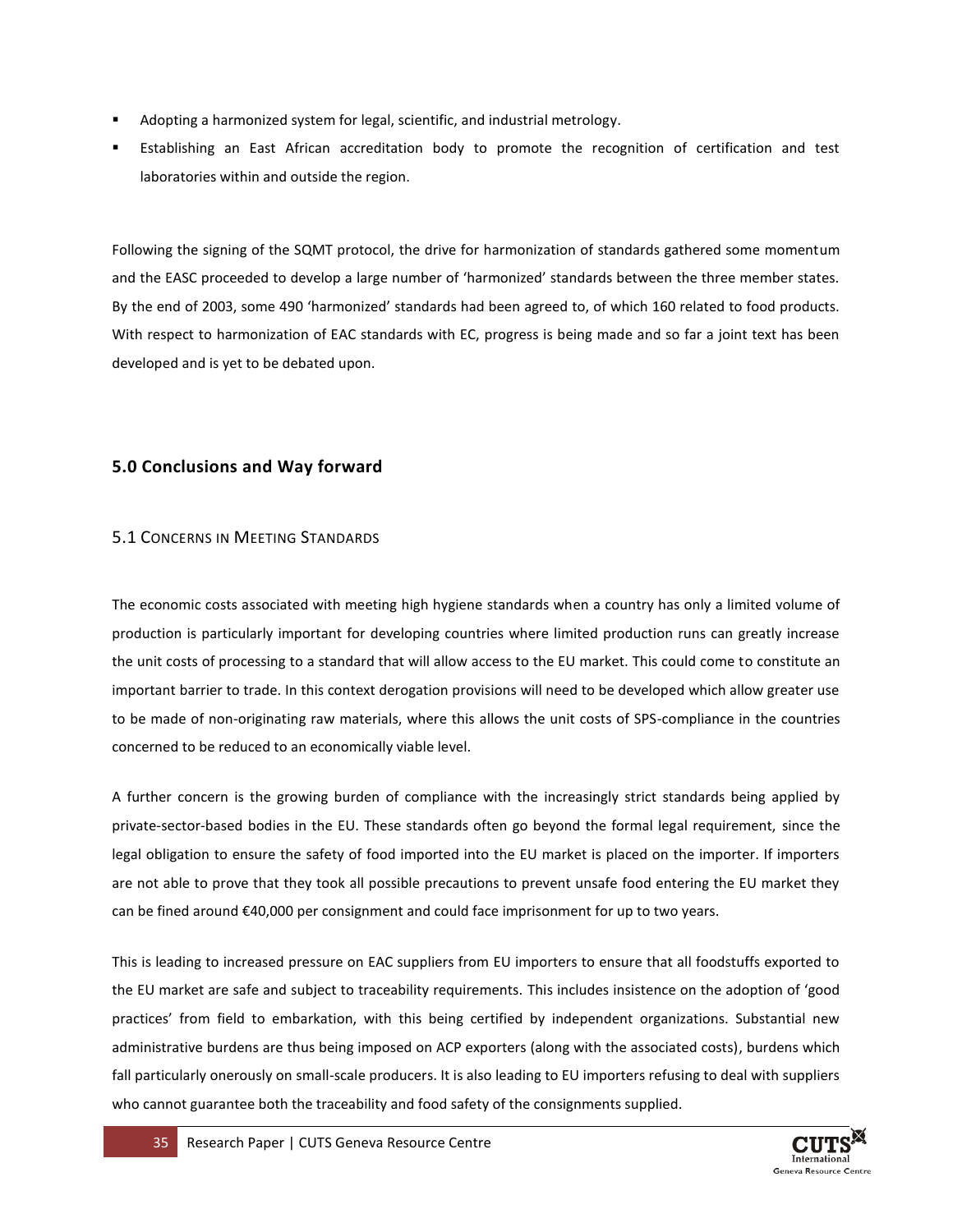On the other hand, compliance with strict market food safety and quality standards may, however, serve as a stimulus for developing country investments in supply chain modernization, while providing incentives for the adoption of better safety and quality control practices in agriculture and food manufacturing<sup>8</sup>. Additionally, opportunities may be provided for clarifying the appropriate and necessary roles of both public and private sectors in food safety and agricultural health management. Rather than degrading the comparative advantage of developing countries, the compliance process can result in new forms of competitive advantage and contribute to more sustainable and profitable trade over the long term. There are numerous benefits associated with compliance with market food safety and quality standards at grower, industry and country levels (See below). So far in Kenya, some EUREPGAP-compliant smallholders have already realized benefits such as: improved quality of produce, both for the local and export markets; increases in numbers of employees and acreage under export and local market vegetables; better environmental conservation and management; marketing contracts with major exporters as well as considerable savings on the pesticide use.

Thus, the advantages of compliance have been outlined as:

- Stimulating new investments
- Modernisation of export supply and regulatory systems
- **Enhancing the sustainability of production systems**
- Improving worker and consumer welfare
- **Fig. 5** Fostering improved public-private collaboration
- **Adoption of safer production and processing systems**
- Improve domestic food safety and agricultural productivity
- Can form the basis of an overall competitive strategy a strategy to
- **Phonolen** position industries for long-term competitiveness
- Maintain and improve market access assured regularity of demand;
- Conversely, the costs of non-compliance involve losses in trade, income and
- Employment creation.

 $\overline{a}$ 

![](_page_35_Picture_14.jpeg)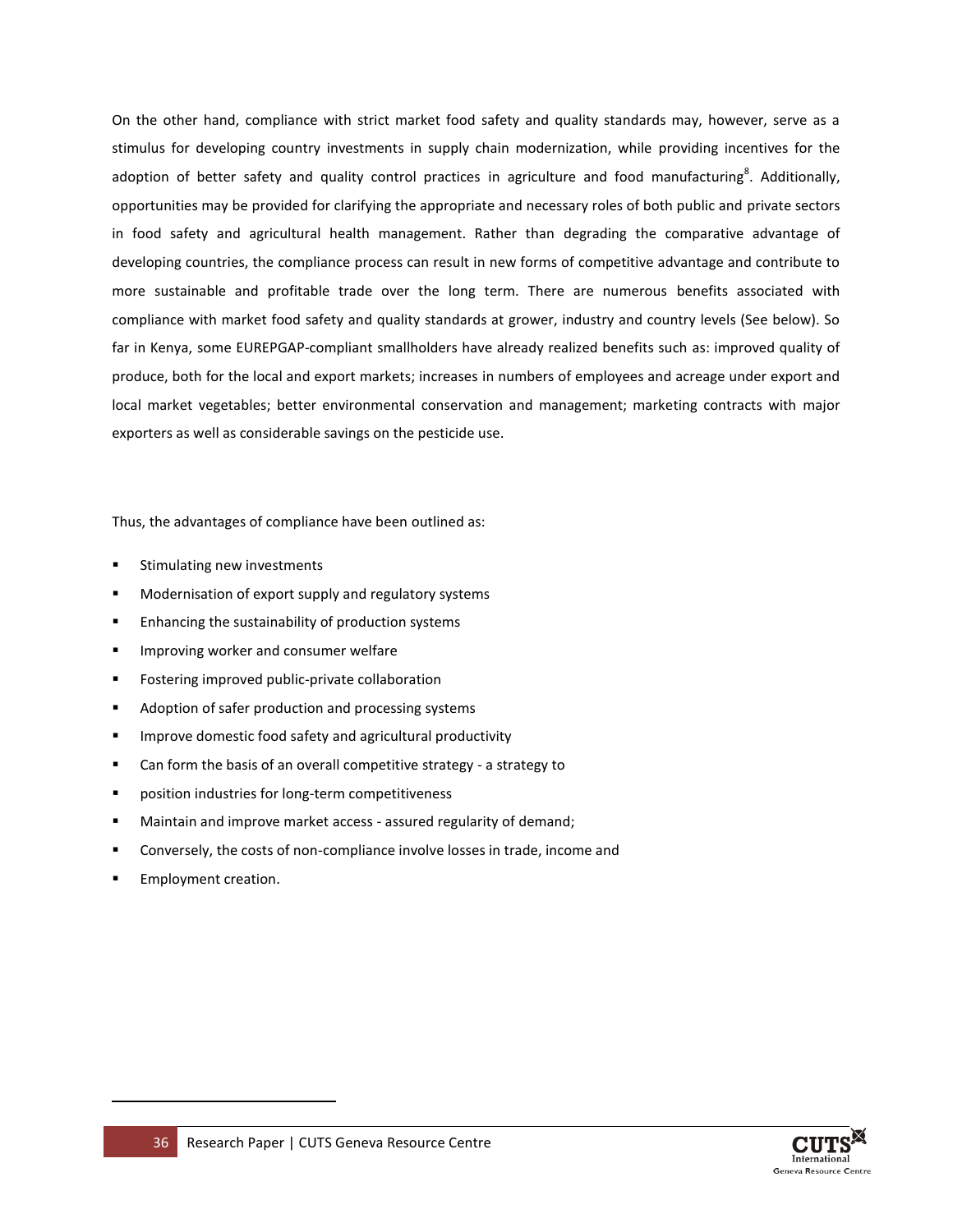## <span id="page-36-0"></span>5.2 STATE OF PLAY IN THE EAC AND WAY FORWARD

From the foregoing it is apparent that EAC countries face numerous constraints with regards to compliance with standards including:

- non-existent or obsolete infrastructure,
- inappropriate sanitary legislation,
- technology limitations (testing facilities)
- **I** limited financial means
- lack of international standards
- participation in international organizations
- proliferation of private standards requirements are tougher than international standards

The major challenges with private standards are that:

- they often go beyond official food safety requirements and have since become de facto market access requirements for the concerned countries;
- different schemes of private requirements keep emerging haphazardly and sometimes contradict each other, lack in harmonization and have no equivalence to each other which makes it difficult for traders what and how to invest in the necessary standards infrastructure;
- Costs associated with private standards such as costs of compliance and certification are higher and may completely lock out small-and-medium-sized farmers and enterprises from trading.

Nonetheless, these private standards provide guarantee for access to higher-priced markets and those who can meet them face less competition in markets; they have become the precursor for driving supply chain modernization and investments, faster upgrading of production systems and for correcting underlying hygienic problems.

The main cross-cutting issue is how to get to grips with the challenges arising from the EU's increased preoccupation with SPS and food-safety issues. A strong case exists for establishing a structured ACP-EU dialogue for addressing the challenges posed by stricter EU SPS standards. This will need to address four areas i.e., the setting of standards; the costs of technical compliance; the costs of verification and transitional arrangements.

But compliance with standards remains a major problem for small scale farmers. While looking at the compliance with EU standards it is important to realize the fact that most agricultural and fisheries production activities in the region is carried out by small scale producer. There are concerns that these standards can have a negative impact on equity and livelihoods if they are not designed carefully to integrate the views and concerns of these small producers and even to localize the standards to their understanding.

![](_page_36_Picture_17.jpeg)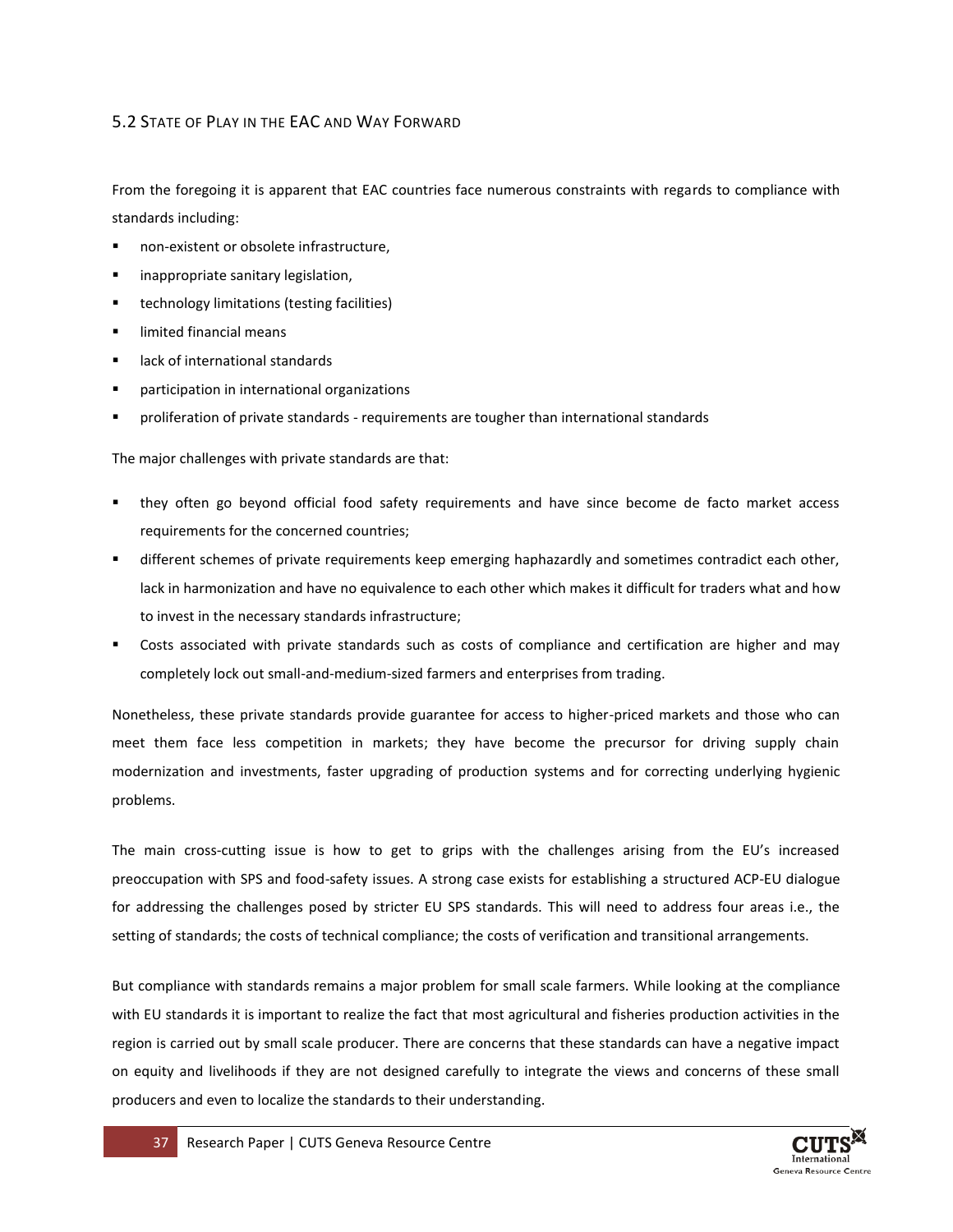In this light, it is important to always be updated about the rapidly changing market requirements. Information flow is therefore very critical in this sense, constant training and upgrading to keep up with the changes is also necessary, most important is the technical and financial resource base to carry out these activities.

As this paper concludes, some questions to be addressed and considerations for further EPA negotiations include:

- What can we do in the negotiations to ensure that we receive enough support for technical and capacity building of our exporters and producers as well as institutional support?
- How can we harmonize our standards first of all within the EAC and secondly with those of the EU in order to reduce costs of transactions and impact positively on competitiveness?
- Can we include small producers in standard setting or is it only about helping them comply with externally imposed standards? Can they be assisted in the process to set their own standards?
- How can we ensure that capacity building programs are all inclusive and they reach the grassroots especially to small scale producers?
- What are the opportunities for public private partnerships in assisting smallholders to meet standards? Can there be a possibility for the following services offered by both public and private sector players?
	- Extension and information services
	- Infrastructure development including laboratories and other infrastructure
	- Certification grades and standards including establishment of certification agencies locally but accredited so as to reduce costs of certification for producers and exporters
	- Coordination mechanisms where public sector bodies oversee regulation and contract enforcement where as private sector oversee logistical issues and effective governance of values chains.
- $\blacksquare$  How do we develop non-exclusionary standards?
- Can we have supportive groups of actors (NGOs, Chambers of Commerce, etc) that can act as advocates and watchdogs to make sure there are fair deals between the producers and the retailers?

 $\overline{a}$ 

![](_page_37_Picture_15.jpeg)

<sup>9</sup> Standards that meet the needs of the large distribution networks such as supermarket chains and the buyers, and at the same time, help and support the small producers.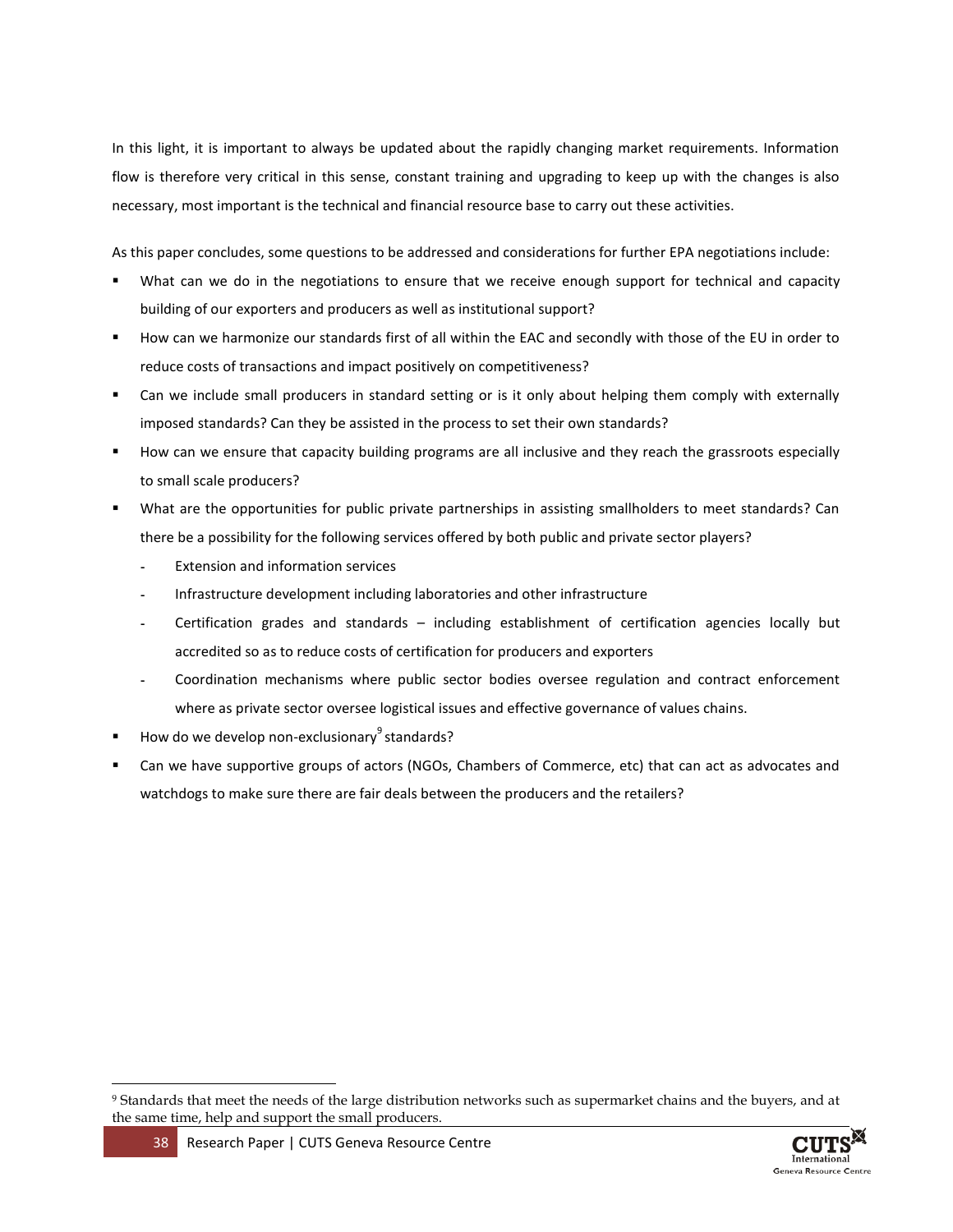## <span id="page-38-0"></span>**6. References**

Athukorala P. & Jayasuriya S. 2006. **"Meeting Food Safety Standards in Export** 

**Markets: Issues and Challenges facing Firms Exporting from Developing Countries".** A *paper presented at the IATRC Summer Symposium Food Regulation and Trade: Institutional Framework, Concepts of Analysis and Empirical Evidence, Bonn, Germany, 28-30 May 2006*

Busch, L., 2000. **"The Moral Economy of Grades and Standards".** *Journal of Rural Studies 16: 321-346*

Buzby, J., ed. (2003). **"International Trade and Food Safety: Economic Theory and Case Studies"**. *Agricultural Economic Report No. 828*. Washington, D.C.: United States Department of Agriculture.

Den Butter F. A., Groot S. & Faroek L 2007. "**Transaction costs Perspectives of** 

**Standards as a Source of Trade Productivity & Growth".** Tinbergen Institute Discussion Paper available at www.tinbergen.nl

Dolan, C. and Humphrey, J., 2000, **'Governance and trade in fresh vegetables: the impact of UK supermarkets on the African horticulture industry'**, *Journal of Development Studies, Vol 37 No 2: 147-176*

Grossman, Gene M. and Helpman, Elhanan 1991 **"Trade, Knowledge Spillovers, and Growth**. NBER Working Paper No. W3485. Available at SSRN:<http://ssrn.com/abstract=226691>

- Jaffe S. & Henson S. 2004. **"Standards and Agro-food Exports from developing Countries: Rebalancing the Debate"**. World Bank Policy Research Paper No. 3348
- Kaplinsky R. 2000. **"Globalisation and Unequalisation: What Can Be Learned from Value Chain Analysis?"**. *The Journal of Development Studies*, *Volume 37, Number 2 (December 01, 2000), pp. 117-146*
- Kaplinsky R. 2006. "**How can Agricultural Producers Appropriate Greater Share of Value Chain incomes?** *In Agricultural Commodity markets and Trade/ new Approaches to Analyzing Market Structure and Instability. Edited By Sarris A. & Hallaman D.* FAO publication

Maskus, K.E., and J.S. Wilson. 2000. **"Quantifying the Impact of Technical Barriers to Trade: A** 

![](_page_38_Picture_14.jpeg)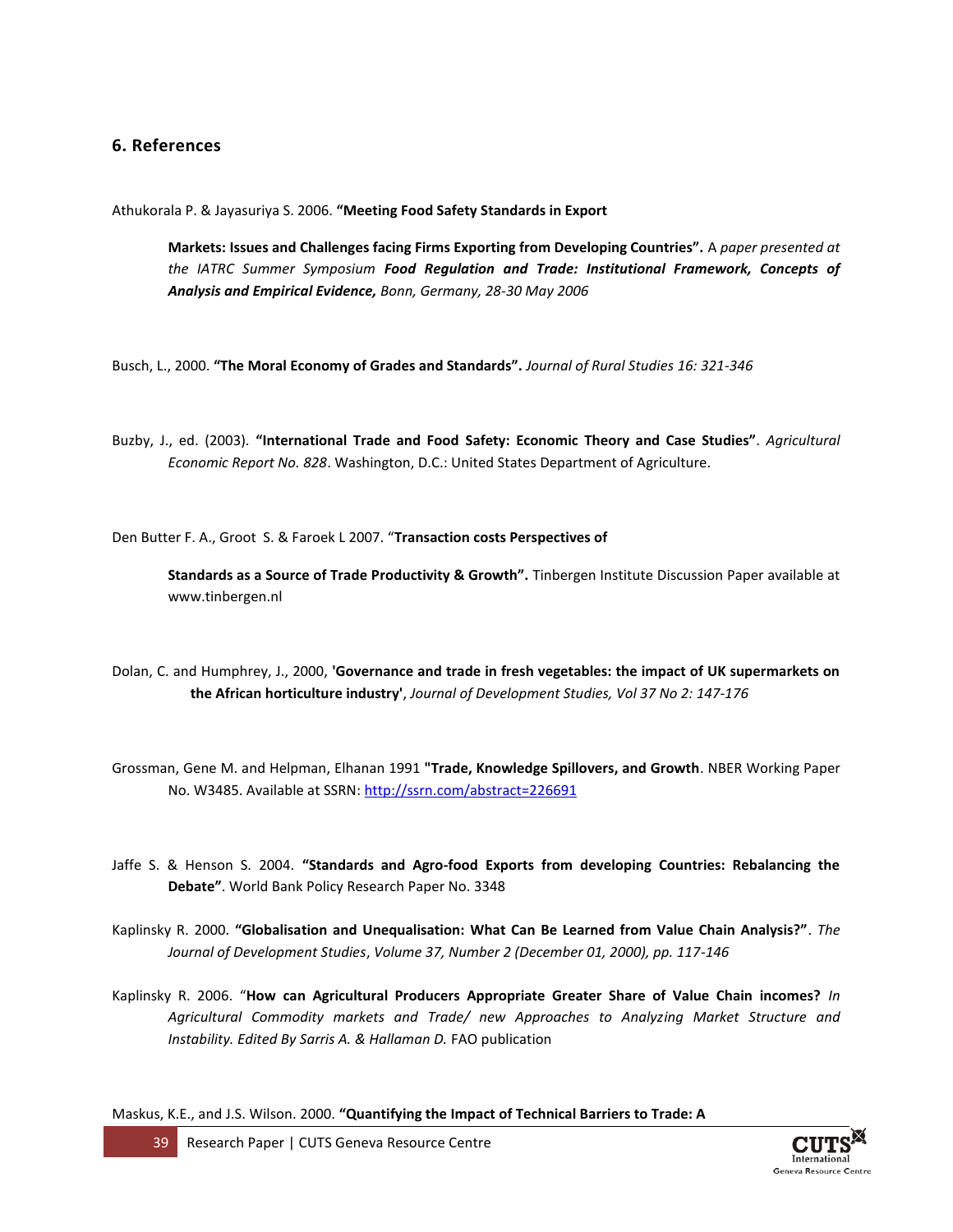**Review of Past Attempts and the New Policy Context."** *Paper presented at the World Bank Workshop, "Quantifying the Trade Effect of Standards and Technical Barriers: Is it Possible?" April 27*

Ministry of Agriculture, Animal Industry and Fisheries. Uganda, 2004. **"Manual of Standard Operating Procedures for Horticultural Commodity Inspection and Quality assurance"**.

Musiime E, Keizire B and Muwanga M. 2005. **"Organic Agriculture in Uganda. The need for a coherent policy framework"** ACODE Policy Research Series No.11.

Nicholls, A. & Opal C., 2000. "**Fair trade: market-driven ethical consumption**."

*London: Sage*

Nadvi K. & Waltring F. 2002. "**Making Sense of Global Standards"** *Institut fur* 

*Entwicklung und Freidedn der Gerhard-Mercator, Universitat Duisburg*

- Okello J. 2005. "**Developing Country Family Farmers' Strategic Response to Developed Country Food Safety Standards: The Case Kenyan Green Bean Growers"** *Paper Presented at American Society of Agricultural Economics in Carlifonia, 2005.*
- Tander N. & van Tilburg A. 2007. "**Standards and Market Access in Indian Cashew processing and International Trade**", in Ruben et al, **Tropical Food Chains: Governance Regimes for Quality Management,**  Wageningen Academic Publishers
- Wilson J. S. & Otsuki T. 2001. **"Global Trade and Food Safety: Winners and Losers in a Fragmented System."** *Development Research Group (DECRG), Word Bank. Washington DC*

Wilson J. S. & Abiola V. O., 2003. **"Standards and Global Trade : A Voice or Africa"** *World Bank Publication 2003*

World Bank. 2005. **"Food Safety and Agricultural Health Standards: Challenges** 

**and Opportunities for Developing Country Exports"** *Poverty Reduction and Economic Management Trade Unit and Agricultural and Rural Development Department, Report No 31207, Washington D.C.: The World Bank.*

![](_page_39_Picture_14.jpeg)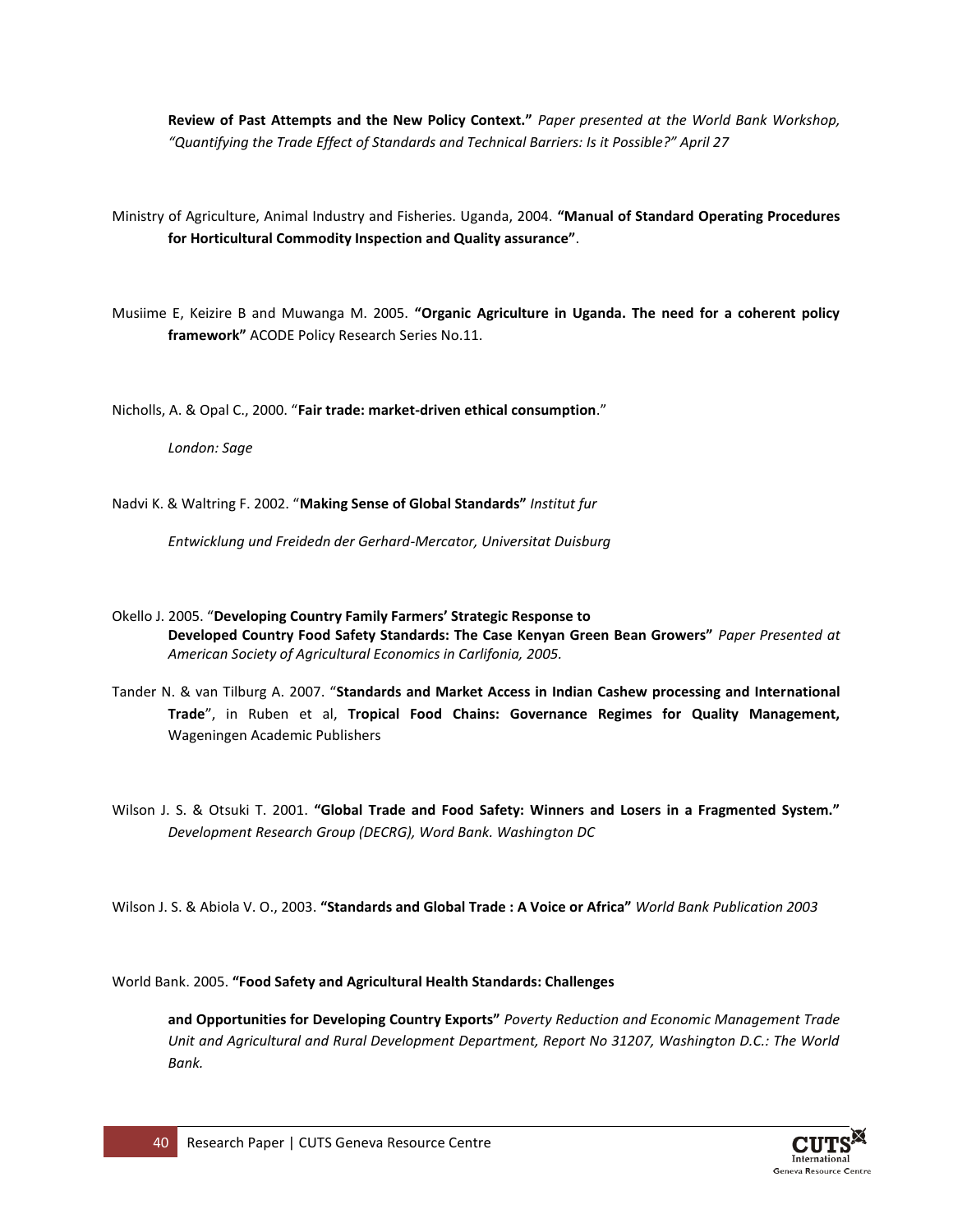WTO. 2007. **"Typology of Standards"** *Communication from the United Nations Conference on* 

*Trade and Development (UNCTAD).* No. 07-0794. **G/SPS/GEN/760** 

## **Some Useful Websites:**

*[www.acp-eu-trade.org](http://www.acp-eu-trade.org/)*

WWW.UNCTAD.ORG/TRADE\_ENV/MEETING.ASP?MEETING[ID=217](http://www.unctad.org/trade_env/meeting.asp?MeetingID=217)

HTTP://WWW.WTO.ORG/ENGLISH/DOCS\_E/LEGAL\_E[/10-24\\_](http://www.wto.org/english/docs_e/legal_e/10-24_e.htm)E.HTM

HTTP://EC.[EUROPA](http://ec.europa.eu/trade).EU/TRADE

![](_page_40_Picture_7.jpeg)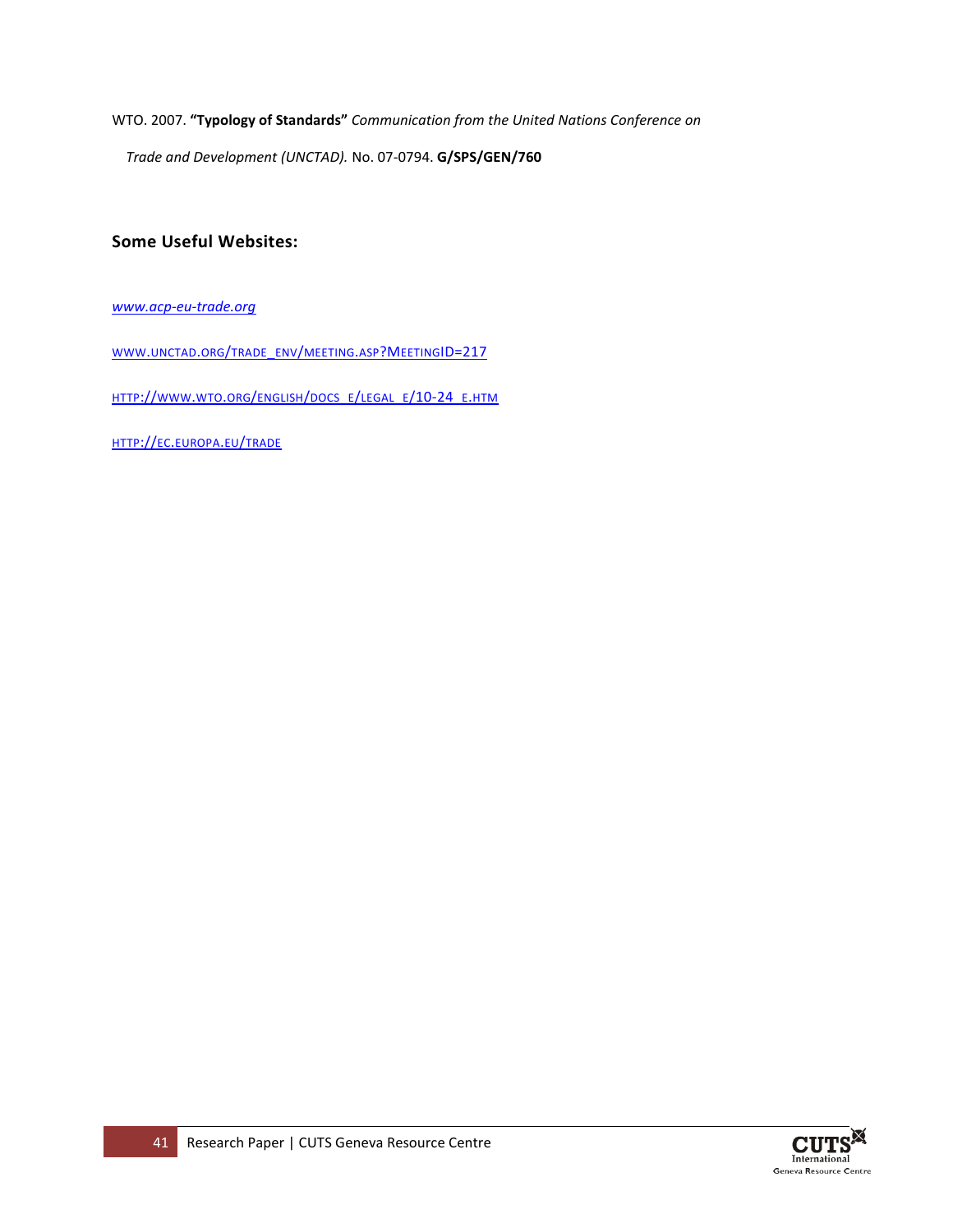|                                              | 2001   | 2002   | 2003   | 2004   | 2005   | 2006   | 2007   |
|----------------------------------------------|--------|--------|--------|--------|--------|--------|--------|
| Horticulture                                 | 13.63  | 16.74  | 19.92  | 18.41  | 17.71  | 19.45  | 20.66  |
| Tea                                          | 23.67  | 20.31  | 18.02  | 16.79  | 17.04  | 18.86  | 17.03  |
| Textile                                      | 0.41   | 0.42   | 0.58   | 0.59   | 5.71   | 6.60   | 5.89   |
| Coffee                                       | 5.12   | 3.86   | 3.43   | 3.23   | 3.48   | 3.64   | 3.80   |
| <b>Tobacco and Tobacco manufactures</b>      | 1.98   | 2.04   | 1.63   | 1.37   | 1.97   | 3.14   | 3.11   |
| Iron and Steel                               | 2.52   | 2.43   | 2.21   | 3.51   | 3.40   | 3.60   | 2.99   |
| <b>Petroleum Products</b>                    | 8.47   | 2.30   | 0.04   | 0.51   | 2.48   | 1.71   | 2.81   |
| Soda Ash                                     | 1.37   | 1.26   | 1.31   | 2.49   | 1.48   | 1.58   | 1.97   |
| Cement                                       | 0.71   | 0.87   | 1.08   | 0.91   | 1.10   | 1.53   | 1.68   |
| <b>Articles of Plastics</b>                  | 1.77   | 1.77   | 1.42   | 1.46   | 1.68   | 1.97   | 1.62   |
| <b>Medicinal and Pharmaceutical Products</b> | 1.08   | 1.00   | 1.18   | 1.06   | 1.02   | 1.19   | 1.62   |
| <b>Essential Oils</b>                        | 1.70   | 1.45   | 1.55   | 1.45   | 2.26   | 1.51   | 1.61   |
| Fish and Fish Products                       | 2.65   | 2.48   | 2.19   | 1.95   | 1.77   | 1.58   | 1.50   |
| Animal and Vegetables Oils                   | 0.89   | 1.35   | 1.32   | 1.17   | 0.98   | 0.98   | 1.26   |
| <b>Sugar Confectionary</b>                   | 1.08   | 1.11   | 1.00   | 0.93   | 1.00   | 1.07   | 1.11   |
| Leather                                      | 0.40   | 0.36   | 0.56   | 0.52   | 0.62   | 0.79   | 1.11   |
| All Other                                    | 32.13  | 39.69  | 42.35  | 43.32  | 36.71  | 30.68  | 30.25  |
| <b>Total exports</b>                         | 100.00 | 100.00 | 100.00 | 100.00 | 100.00 | 100.00 | 100.00 |

## *Table 1– Percentage Composition of Exports 2001-2007 Kenya*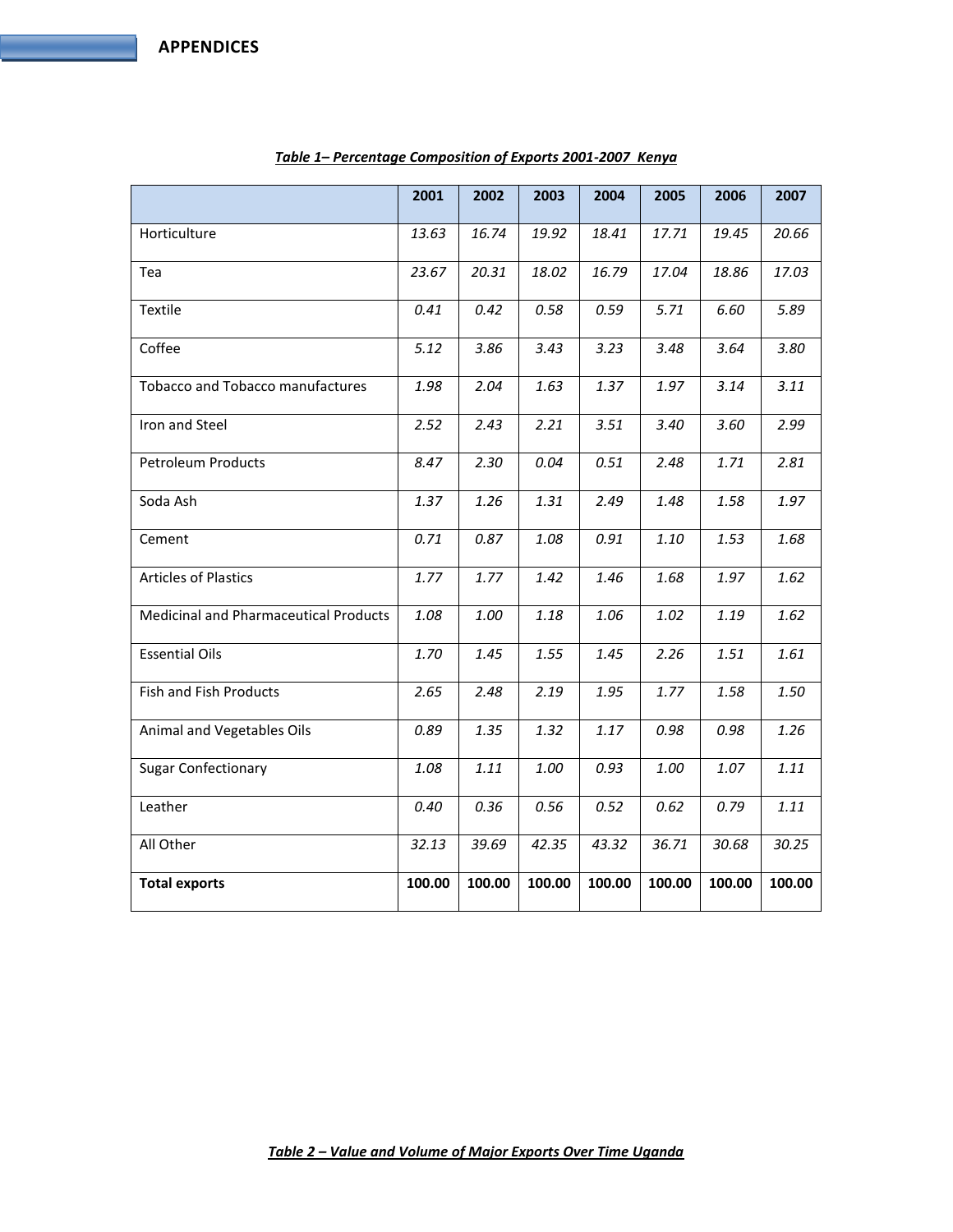|      |                    | <b>Coffee</b> | <b>Cotton</b> | <b>Tea</b> | <b>Tobacco</b> | <b>Fish and</b><br><b>Fish</b><br><b>Products</b> | <b>Roses and</b><br>Cut<br><b>Flowers</b> | <b>Fruits</b> | <b>Cattle</b><br>hides |
|------|--------------------|---------------|---------------|------------|----------------|---------------------------------------------------|-------------------------------------------|---------------|------------------------|
| 2002 | Value<br>(000US\$) | 96,626        | 9,519         | 31,293     | 45,262         | 87,945                                            | 17,828                                    | 670           | 9,810                  |
|      | Vol (MT)           | 201,591       | 12,322        | 30,400     | 23,266         | 25,525                                            | 4,504                                     | 708           | 20,049                 |
|      | Value              | 100,233       | 17,755        | 38,314     | 43,042         | 88,113                                            | 22,080                                    | 436           | 4,925                  |
| 2003 | (000US\$)          |               |               |            |                |                                                   |                                           |               |                        |
|      | Vol (MT)           | 146,299       | 16,762        | 36,669     | 24,669         | 26,422                                            | 5,636                                     | 425           | 18,565                 |
|      | Value              | 124,237       | 42,758        | 37,258     | 40,702         | 103,309                                           | 26,424                                    | 917           | 5,409                  |
| 2004 | (000US\$)          |               |               |            |                |                                                   |                                           |               |                        |
|      | Vol (MT)           | 159,983       | 29,293        | 36,874     | 27,843         | 31,808                                            | 6,092                                     | 1,297         | 18,502                 |
|      | Value              | 172,942       | 28,821        | 34,274     | 31,482         | 142,691                                           | 24,128                                    | 1,158         | 7,064                  |
| 2005 | (000US\$)          |               |               |            |                |                                                   |                                           |               |                        |
|      | Vol (MT)           | 142,513       | 30,403        | 36,532     | 23,730         | 39,201                                            | 6,162                                     | 3,061         | 25,349                 |
|      | Value              | 189,830       | 20,474        | 50,873     | 26,964         | 145,837                                           | 20,987                                    | 1,167         | 8,032                  |
| 2006 | (000US\$)          |               |               |            |                |                                                   |                                           |               |                        |
|      | Vol (MT)           | 126,887       | 18,480        | 30,584     | 15,794         | 36,461                                            | 4,989                                     | 7,821         | 22,214                 |
|      | Value              | 265,853       | 19,571        | 47,629     | 66,301         | 124,711                                           | 22,782                                    | 1,976         | 18,114                 |
| 2007 | (000US\$)          |               |               |            |                |                                                   |                                           |               |                        |
|      | Vol (MT)           | 164,540       | 16,230        | 44,015     | 26,384         | 31,681                                            | 5,267                                     | 7,361         | 20,942                 |

![](_page_42_Picture_1.jpeg)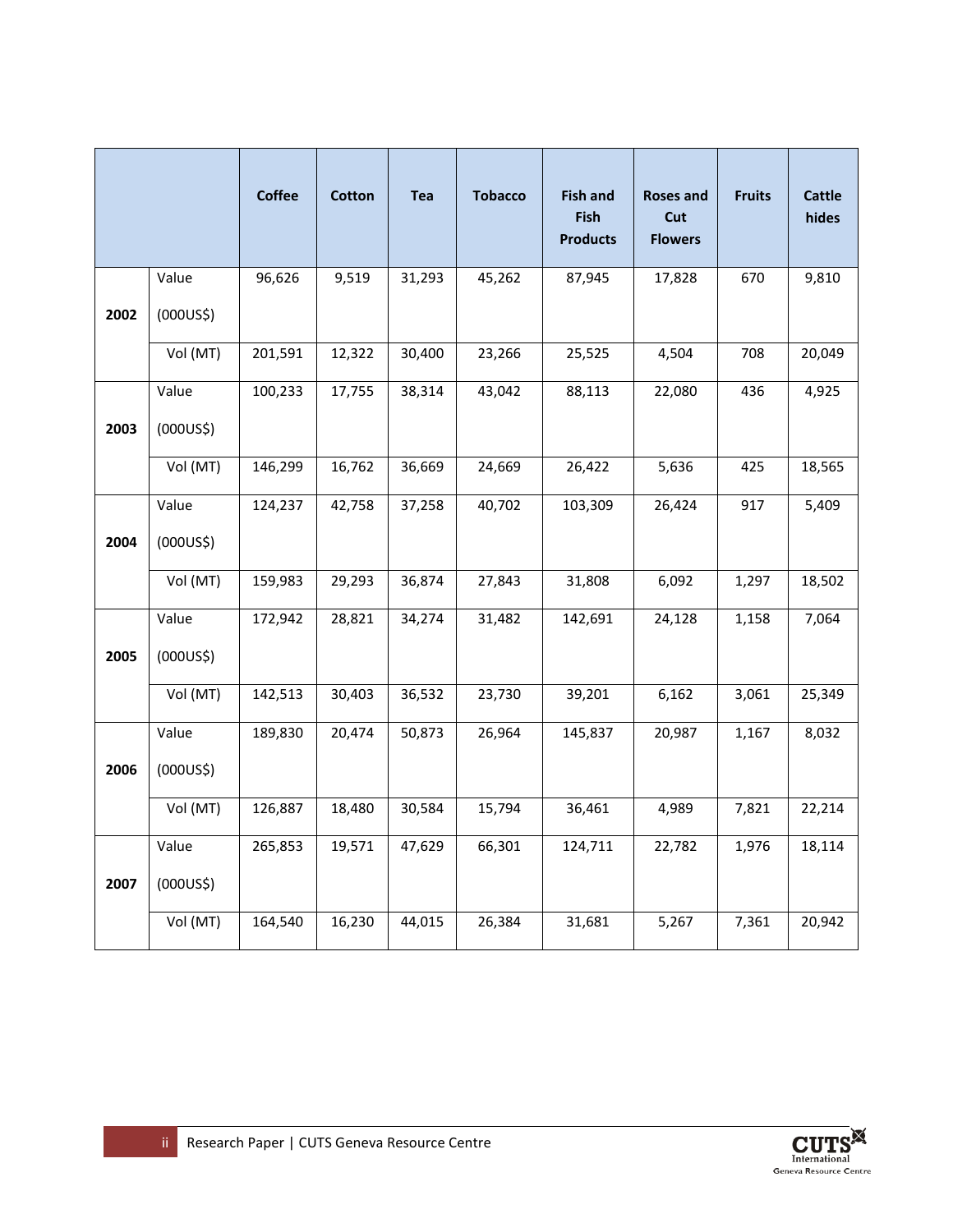| Year           | 1998                     | 1999  | 2000  | 2001  | 2002   | 2003  | 2004  | 2005  | 2006  | 2007  |
|----------------|--------------------------|-------|-------|-------|--------|-------|-------|-------|-------|-------|
| Cotton         | 47.63                    | 28.5  | 38    | 33.7  | 28.63  | 41.3  | 74.6  | 111.5 | 55.8  | 66.4  |
| Sisal          | 6.78                     | 7.3   | 5.6   | 6.7   | 6.55   | 6.8   | 7.2   | 7.3   | 6.1   | 6.8   |
| Tea            | 30.43                    | 24.6  | 32.7  | 29    | 29.6   | 25    | 30.1  | 25.6  | 31    | 28.7  |
| Tobacco        | 55.39                    | 43.4  | 38.4  | 35.7  | 55.52  | 46    | 57.6  | 80.8  | 65.2  | 72.9  |
| Cashew<br>nuts | 107.32                   | 100.9 | 84.4  | 56.6  | 46.59  | 44.2  | 68.1  | 46.6  | 30.4  | 13.2  |
| Cloves         | $\overline{\phantom{a}}$ | 19.9  | 10    | 12.3  | 3.96   | 10.3  | 10.3  | 8.5   | 8.2   |       |
|                |                          |       |       |       |        |       |       |       |       | 4.2   |
| Sub-total      | 247.55                   | 224.6 | 292.8 | 231.1 | 206.07 | 223.4 | 297.7 | 354.6 | 258.1 | 192.2 |

## *Table 3 – Major Exports Over Time (million US\$) Tanzania*

**Table 4: Major ACP Countries Exports of Fish to the EU (2007)**

![](_page_43_Picture_3.jpeg)